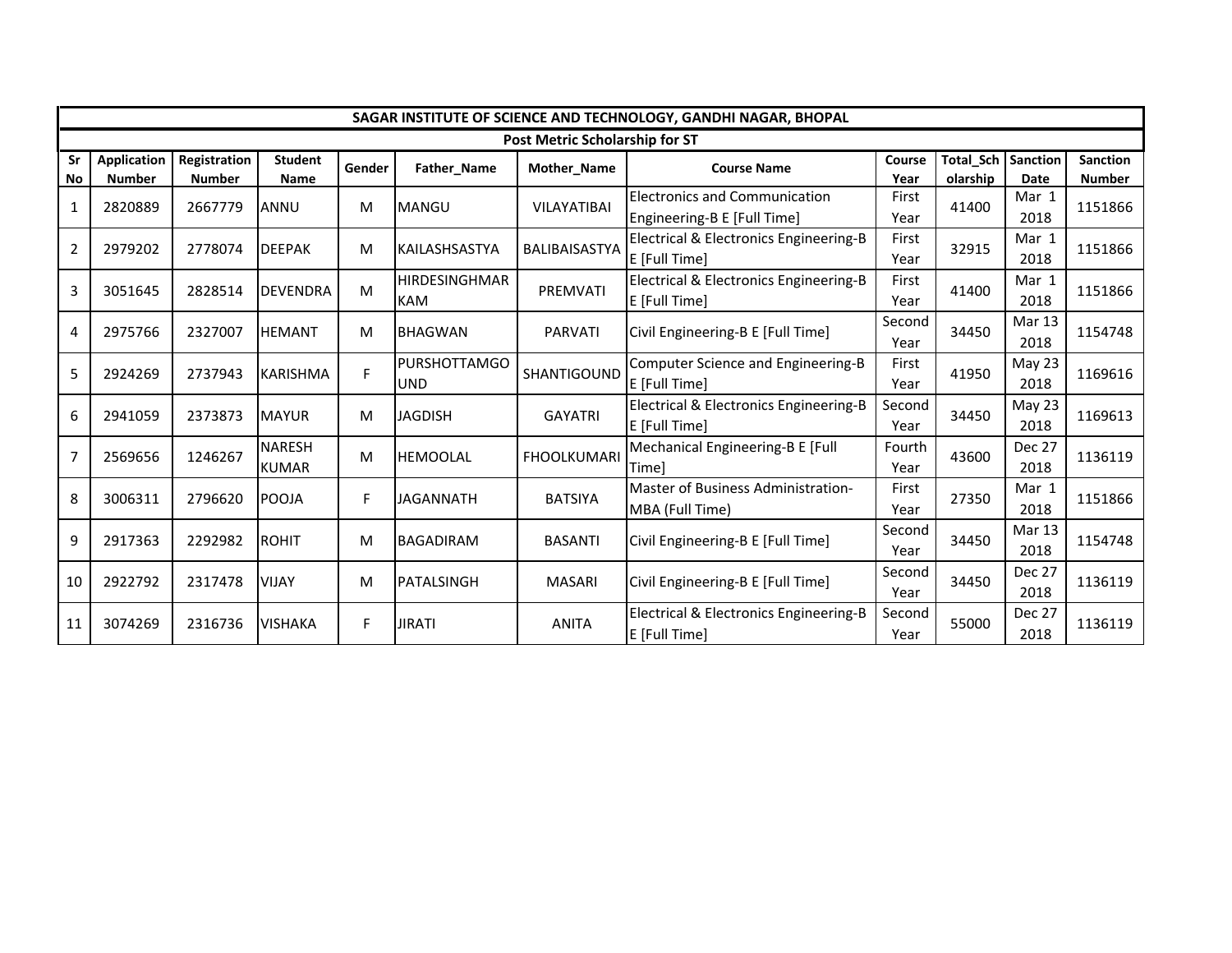|     | SAGAR INSTITUTE OF SCIENCE AND TECHNOLOGY, GANDHI NAGAR, BHOPAL |                              |                     |        |                           |                                |                                       |                  |           |                 |                 |  |
|-----|-----------------------------------------------------------------|------------------------------|---------------------|--------|---------------------------|--------------------------------|---------------------------------------|------------------|-----------|-----------------|-----------------|--|
|     |                                                                 |                              |                     |        |                           | Post Metric Scholarship for SC |                                       |                  |           |                 |                 |  |
|     |                                                                 | Sr. Application Registration | <b>Student Name</b> | Gender | Father_Name               | Mother_Name                    | <b>Course Name</b>                    | Course           | Total_Sch | <b>Sanction</b> | <b>Sanction</b> |  |
| No. | <b>Number</b>                                                   | <b>Number</b>                |                     |        |                           |                                |                                       | Year             | olarship  | Date            | <b>Number</b>   |  |
|     | 1 2759609                                                       | 2625190                      | <b>ABHISHEKH</b>    | lм     | ASHOKSOMKUWA              | SUNANDASOM                     | Computer Science and Engineering-     | First Year 32365 |           | Mar 12          | 1154425         |  |
|     |                                                                 |                              |                     |        | R                         | <b>KUWAR</b>                   | <b>B E [Full Time]</b>                |                  |           | 2018            |                 |  |
|     | 2 2979786                                                       | 2778514                      | <b>AJAY</b>         | M      | BALAPRASADBHAR PAVITRABAI |                                | Electrical & Electronics Engineering- | First Year 32915 |           | Mar 12          | 1154425         |  |
|     |                                                                 |                              |                     |        | ΤI                        |                                | B E [Full Time]                       |                  |           | 2018            |                 |  |
|     | 3 3031728                                                       | 2812714                      | <b>AJAY</b>         | M      | <b>TEJARAM</b>            | <b>KUSUM</b>                   | Computer Science and Engineering-     | First Year 33465 |           | Mar 12          | 1154425         |  |
|     |                                                                 |                              |                     |        |                           |                                | B E [Full Time]                       |                  |           | 2018            |                 |  |
|     | 4 2483316                                                       | 2340296                      | <b>AMAN</b>         | M      | KARANSINGH                | <b>SHOBHA</b>                  | Computer Science and Engineering-     | Second           | 43600     | <b>Dec 30</b>   | 1136972         |  |
|     |                                                                 |                              |                     |        |                           |                                | B E [Full Time]                       | Year             |           | 2018            |                 |  |
|     | 5 2758702                                                       | 1367064                      | <b>AMIT</b>         | M      | LALTAPRASAD               | RAJKUMARI                      | Master of Business Administration-    | Second           | 28200     | Mar 12          | 1154458         |  |
|     |                                                                 |                              |                     |        |                           |                                | MBA (Full Time)                       | Year             |           | 2018            |                 |  |
|     | 6 2640296                                                       | 2303612                      | <b>ANAND</b>        | Iм     | <b>SUKHRAM</b>            | RAMKALIBAI                     | Civil Engineering-B E [Full Time]     | Second           | 55000     | <b>Dec 30</b>   | 1136972         |  |
|     |                                                                 |                              | <b>KUMAR</b>        |        |                           |                                |                                       | Year             |           | 2018            |                 |  |
|     | 7 2864590                                                       | 1152510                      | anil                | M      | kamal                     | Jasoda                         | Computer Science and Engineering-     | Fourth           | 34450     | <b>Dec 30</b>   | 1136972         |  |
|     |                                                                 |                              |                     |        |                           |                                | B E [Full Time]                       | Year             |           | 2018            |                 |  |
|     | 8 2801654                                                       | 2655089                      | <b>ANIL</b>         | M      | <b>MOHAN</b>              | <b>REKHA</b>                   | <b>Electronics and Communication</b>  | First Year 41400 |           | Mar 12          | 1154425         |  |
|     |                                                                 |                              |                     |        |                           |                                | Engineering-B E [Full Time]           |                  |           | 2018            |                 |  |
|     | 9 2713579                                                       | 1440558                      | Ankit               | Iм     | Lalaram                   | Neelam                         | Information Technology-B E [Full      | Third            | 43600     | <b>Dec 30</b>   | 1136972         |  |
|     |                                                                 |                              |                     |        |                           |                                | Time]                                 | Year             |           | 2018            |                 |  |
|     | 10 2920215                                                      | 1063134                      | <b>ANMOL</b>        | lF.    | <b>VIJAY</b>              | <b>SANGITA</b>                 | Master of Business Administration-    | First Year 26800 |           | Mar 12          | 1154425         |  |
|     |                                                                 |                              |                     |        |                           |                                | MBA (Full Time)                       |                  |           | 2018            |                 |  |
|     | 11 2660734                                                      | 1903614                      | <b>ARUN</b>         | M      | <b>MOTILAL</b>            | <b>VIMLA</b>                   | <b>Electronics and Communication</b>  | Third            | 34450     | Dec 30          | 1136972         |  |
|     |                                                                 |                              |                     |        |                           |                                | Engineering-B E [Full Time]           | Year             |           | 2018            |                 |  |
|     | 12 2802231                                                      | 2627623                      | <b>ASHISH</b>       | Iм     | <b>LIMBAJIKORE</b>        | <b>SHANTAKORE</b>              | Computer Science and Engineering-     | First Year 41400 |           | Mar 12          | 1154425         |  |
|     |                                                                 |                              |                     |        |                           |                                | B E [Full Time]                       |                  |           | 2018            |                 |  |
|     | 13 2616833                                                      | 1906799                      | <b>ASHUTOSH</b>     | Iм     | <b>GENDASINGHKOS</b>      | <b>KAMLABAIKOS</b>             | Civil Engineering-B E [Full Time]     | Third            | 45850     | <b>Dec 30</b>   | 1136972         |  |
|     |                                                                 |                              |                     |        | <b>HALWAR</b>             | <b>HALWAR</b>                  |                                       | Year             |           | 2018            |                 |  |
|     | 14 2868080                                                      | 1957575                      | <b>ASHWINI</b>      | F      | RAMESH                    | SAVITA                         | Electrical & Electronics Engineering- | Second           | 34450     | Mar 12          | 1154458         |  |
|     |                                                                 |                              |                     |        |                           |                                | B E [Full Time]                       | Year             |           | 2018            |                 |  |
|     | 15 3000979                                                      | 2793017                      | <b>AYUSH</b>        | M      | PRAMODBHAISAR             | <b>SUNITABHAISA</b>            | Computer Science and Engineering-     | First Year 32915 |           | Mar 12          | 1154425         |  |
|     |                                                                 |                              |                     |        | E                         | <b>RE</b>                      | B E [Full Time]                       |                  |           | 2018            |                 |  |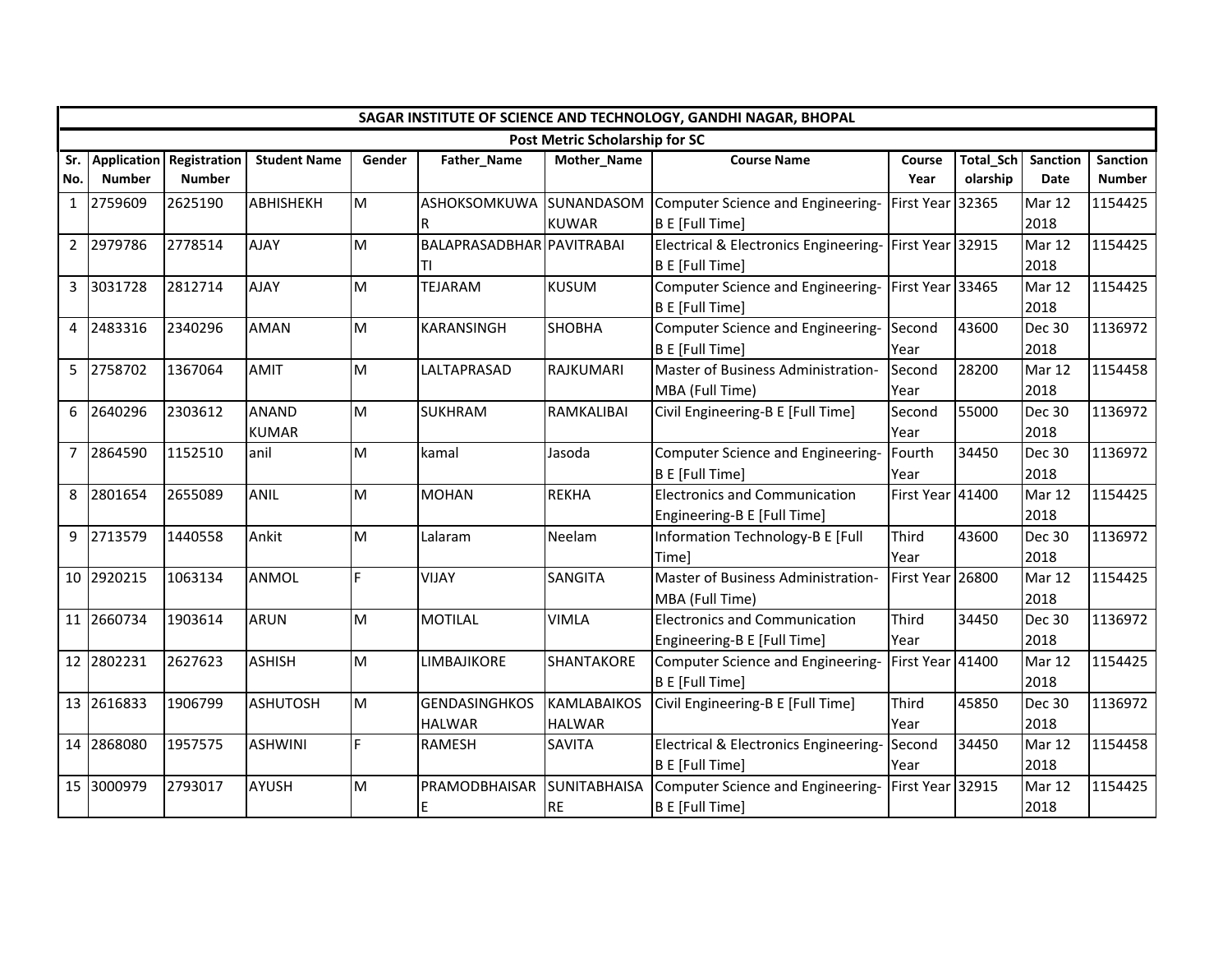|     |                    |               |                     |        |                      | <b>Post Metric Scholarship for SC</b> |                                                     |                  |                  |                 |                 |
|-----|--------------------|---------------|---------------------|--------|----------------------|---------------------------------------|-----------------------------------------------------|------------------|------------------|-----------------|-----------------|
| Sr. | <b>Application</b> | Registration  | <b>Student Name</b> | Gender | Father_Name          | Mother_Name                           | <b>Course Name</b>                                  | Course           | <b>Total Sch</b> | <b>Sanction</b> | <b>Sanction</b> |
| No. | <b>Number</b>      | <b>Number</b> |                     |        |                      |                                       |                                                     | Year             | olarship         | Date            | <b>Number</b>   |
|     | 16 2692809         | 1171202       | <b>BABITA</b>       | F.     | SADASHIV             | <b>GANGA</b>                          | Digital Communication-M.E/M.Tech Second             |                  | 60850            | <b>Dec 30</b>   | 1136972         |
|     |                    |               |                     |        |                      |                                       | [Full Time]                                         | Year             |                  | 2018            |                 |
|     | 17 2930308         | 1443736       | <b>BABITA</b>       | F.     | <b>JAGANNATH</b>     | <b>GEETA</b>                          | Master of Business Administration-                  | Second           | 28200            | Mar 12          | 1154458         |
|     |                    |               |                     |        |                      |                                       | MBA (Full Time)                                     | Year             |                  | 2018            |                 |
|     | 18 2845799         | 1329243       | <b>BAKUL</b>        | M      | <b>SANTOSH</b>       | <b>SUSHMA</b>                         | Computer Science and Engineering-                   | Second           | 34450            | Mar 12          | 1154425         |
|     |                    |               |                     |        |                      |                                       | B E [Full Time]                                     | Year             |                  | 2018            |                 |
|     | 19 2691609         | 2180075       | <b>BHAWANI</b>      | M      | <b>BADRIPRASAD</b>   | RAJALBAI                              | Electrical & Electronics Engineering-               | Second           | 34450            | Dec 30          | 1136972         |
|     |                    |               |                     |        |                      |                                       | B E [Full Time]                                     | Year             |                  | 2018            |                 |
|     | 20 3123113         | 1488498       | <b>BRAJ</b>         | M      | <b>BANE</b>          | <b>RENU</b>                           | Master of Business Administration-                  | First Year 27350 |                  | Mar 12          | 1154425         |
|     |                    |               | <b>ASHUTOSH</b>     |        |                      |                                       | MBA (Full Time)                                     |                  |                  | 2018            |                 |
|     | 21 2642886         | 1364965       | <b>BRAJMOHAN</b>    | M      | <b>SURESHCHANDR</b>  | RAMBILASEE                            | Civil Engineering-B E [Full Time]                   | Fourth           | 34450            | Dec 30          | 1136972         |
|     |                    |               |                     |        |                      |                                       |                                                     | Year             |                  | 2018            |                 |
|     | 22 2593786         | 1864278       | <b>DAKSHIYTA</b>    | F.     | KISHOREKUMARIN       | KALAYANIINDU                          | Computer Science and Engineering-                   | Third            | 43600            | <b>Dec 30</b>   | 1136972         |
|     |                    |               |                     |        | <b>DURKAR</b>        | <b>RKAR</b>                           | B E [Full Time]                                     | Year             |                  | 2018            |                 |
|     | 23 2906645         | 2340455       | <b>DEEPAK</b>       | M      | <b>RAJKUMARVERMA</b> | <b>SUMANVERMA</b>                     | Civil Engineering-B E [Full Time]                   | Second           | 34450            | <b>Dec 30</b>   | 1136972         |
|     |                    |               |                     |        |                      |                                       |                                                     | Year             |                  | 2018            |                 |
|     | 24 3141396         | 1338348       | <b>DEVLAL</b>       | M      | SHIYARAM             | PREM                                  | VLSI Design-M.E/M.Tech [Full Time]                  | First Year 58615 |                  | Mar 12          | 1154425         |
|     |                    |               |                     |        |                      |                                       |                                                     |                  |                  | 2018            |                 |
|     | 25 2689537         | 2422445       | <b>DURGESHNAN</b>   | IF.    | <b>MUKESH</b>        | <b>MEERA</b>                          | Computer Science and Engineering-                   | Second           | 34450            | <b>Dec 30</b>   | 1136972         |
|     |                    |               | <b>DINI</b>         |        |                      |                                       | B E [Full Time]                                     | Year             |                  | 2018            |                 |
|     | 26 3004754         | 2769559       | <b>GANESH</b>       | M      | SHANKARBAGDE         | CHANDRAKALA                           | Mechanical Engineering-B E [Full                    | First Year 32915 |                  | Mar 12          | 1154425         |
|     |                    |               |                     |        |                      | <b>BAGDE</b>                          | Timel                                               |                  |                  | 2018            |                 |
|     | 27 2664617         | 1433515       | <b>HEMRAJ</b>       | M      | <b>GOPILAL</b>       | <b>SUNITA</b>                         | Electrical & Electronics Engineering-               | Fourth           | 34450            | <b>Dec 30</b>   | 1136972         |
|     |                    |               |                     |        |                      |                                       | B E [Full Time]                                     | Year             |                  | 2018            |                 |
|     | 28 2782111         | 1931846       | <b>HIMALI</b>       | F      | PRAKASHBAWASK        |                                       | SANGEETABAW Computer Science and Engineering-       | Third            | 34450            | <b>Dec 30</b>   | 1136972         |
|     |                    |               |                     |        | ER                   | <b>ASKER</b>                          | <b>B E [Full Time]</b>                              | Year             |                  | 2018            |                 |
|     | 29 2581301         | 2241693       | <b>HIMANSHU</b>     | M      | <b>ASHOK</b>         | <b>KALPANA</b>                        | <b>Electronics and Communication</b>                | Second           | 34450            | Mar 12          | 1154458         |
|     |                    |               |                     |        |                      |                                       | Engineering-B E [Full Time]                         | Year             |                  | 2018            |                 |
|     | 30 3082908         | 2846808       | <b>HINTU</b>        | F.     | <b>KRIPALSINGH</b>   | <b>KRISHNA</b>                        | Computer Science and Engineering-                   | First Year 40850 |                  | Mar 12          | 1154425         |
|     |                    |               |                     |        |                      |                                       | B E [Full Time]                                     |                  |                  | 2018            |                 |
|     | 31 2853987         | 1700923       | liti                | F.     | rajkumarmalviya      | sunitamalviya                         | VLSI Design-M.E/M.Tech [Full Time] First Year 58615 |                  |                  | Mar 12          | 1154425         |
|     |                    |               |                     |        |                      |                                       |                                                     |                  |                  | 2018            |                 |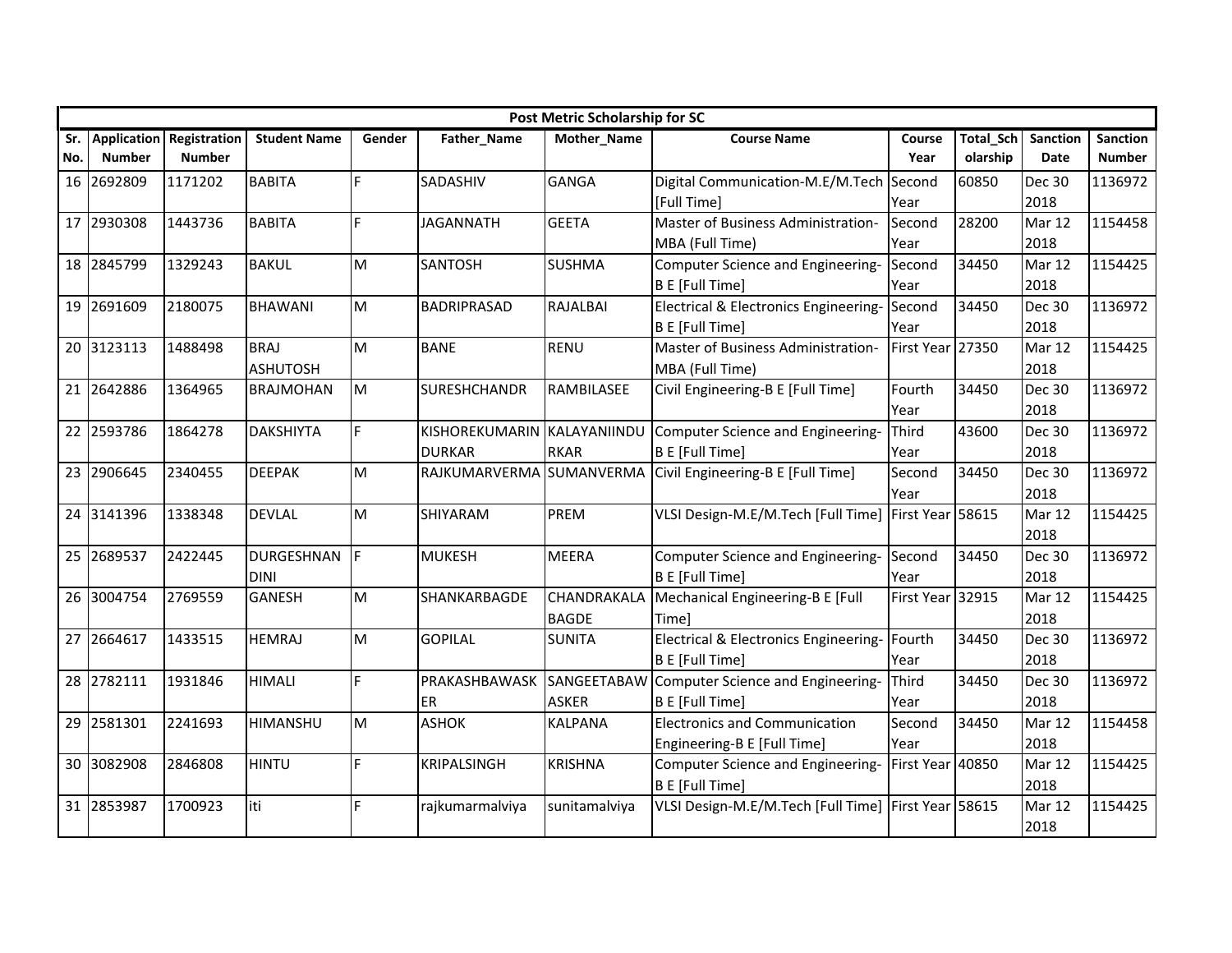|     |                    |               |                     |        |                   | <b>Post Metric Scholarship for SC</b> |                                                  |                  |                  |                 |                 |
|-----|--------------------|---------------|---------------------|--------|-------------------|---------------------------------------|--------------------------------------------------|------------------|------------------|-----------------|-----------------|
| Sr. | <b>Application</b> | Registration  | <b>Student Name</b> | Gender | Father_Name       | Mother_Name                           | <b>Course Name</b>                               | Course           | <b>Total Sch</b> | <b>Sanction</b> | <b>Sanction</b> |
| No. | <b>Number</b>      | <b>Number</b> |                     |        |                   |                                       |                                                  | Year             | olarship         | Date            | <b>Number</b>   |
|     | 32 2867184         | 2701230       | <b>JATIN</b>        | M      | MUKESHMALVI       | SHEELAMALVI                           | Computer Science and Engineering-                | First Year 34015 |                  | Mar 12          | 1154425         |
|     |                    |               |                     |        |                   |                                       | B E [Full Time]                                  |                  |                  | 2018            |                 |
|     | 33 2648567         | 2318166       | <b>KAMLESH</b>      | M      | <b>DHANENDRA</b>  | <b>SUSHILA</b>                        | Mechanical Engineering-B E [Full                 | Second           | 34450            | <b>Dec 30</b>   | 1136972         |
|     |                    |               |                     |        |                   |                                       | Time]                                            | Year             |                  | 2018            |                 |
|     | 34 2481042         | 2172857       | <b>KARAN</b>        | M      | <b>ROOPRAMRAJ</b> | KOUSALIYARAJ                          | Mechanical Engineering-B E [Full                 | Second           | 43600            | <b>Dec 30</b>   | 1136972         |
|     |                    |               |                     |        |                   |                                       | <b>Time</b>                                      | Year             |                  | 2018            |                 |
|     | 35 2783372         | 2330394       | <b>KARAN</b>        | M      | <b>KAMAL</b>      | <b>MAMATA</b>                         | Master of Business Administration-               | Second           | 28200            | Mar 12          | 1154458         |
|     |                    |               |                     |        |                   |                                       | MBA (Full Time)                                  | Year             |                  | 2018            |                 |
|     | 36 2617672         | 1974339       | <b>KIRAN</b>        | F.     | <b>RAMCHARAN</b>  | PHOOLWATI                             | Computer Science and Engineering-                | Third            | 34450            | <b>Dec 30</b>   | 1136972         |
|     |                    |               |                     |        |                   |                                       | B E [Full Time]                                  | Year             |                  | 2018            |                 |
|     | 37 2903834         | 2701945       | LAKHAN              | M      | <b>OMKAR</b>      | SOURAM                                | <b>Electrical &amp; Electronics Engineering-</b> | First Year 41950 |                  | Mar 12          | 1154425         |
|     |                    |               |                     |        |                   |                                       | B E [Full Time]                                  |                  |                  | 2018            |                 |
|     | 38 3062108         | 1594828       | <b>MAHENDRA</b>     | M      | RAMPRAKASH        | <b>PUSHPA</b>                         | Machine Design-M.E/M.Tech [Full                  | First Year 58615 |                  | Mar 12          | 1154425         |
|     |                    |               |                     |        |                   |                                       | Timel                                            |                  |                  | 2018            |                 |
|     | 39 3147181         | 1575959       | <b>MANOJ</b>        | M      | <b>SHIV</b>       | KESHKALEE                             | Machine Design-M.E/M.Tech [Full                  | First Year 58615 |                  | Mar 12          | 1154425         |
|     |                    |               |                     |        |                   |                                       | Timel                                            |                  |                  | 2018            |                 |
|     | 40 3146911         | 1864305       | <b>MANOJ</b>        | M      | PYARELAL          | SANGEETA                              | Information Technology-B E [Full                 | Third            | 34450            | <b>Dec 30</b>   | 1136972         |
|     |                    |               | <b>KUMAR</b>        |        |                   |                                       | Timel                                            | Year             |                  | 2018            |                 |
|     | 41 3002114         | 2793584       | <b>MEGHA</b>        | F      | RAJESHMALIK       | SHYAMAMALIK                           | Electrical & Electronics Engineering-            | First Year 32915 |                  | Mar 12          | 1154425         |
|     |                    |               |                     |        |                   |                                       | B E [Full Time]                                  |                  |                  | 2018            |                 |
|     | 42 2718220         | 2311125       | MOHIT KUMAR M       |        | SHANTIRAMSINGA    | SARASWATISIN                          | Civil Engineering-B E [Full Time]                | Second           | 34450            | <b>Dec 30</b>   | 1136972         |
|     |                    |               | <b>KUMAR</b>        |        | <b>RE</b>         | GARE                                  |                                                  | Year             |                  | 2018            |                 |
|     | 43 2742679         | 2345329       | <b>PADAM</b>        | M      | <b>MANGILAL</b>   | <b>RAJBAI</b>                         | Mechanical Engineering-B E [Full                 | Second           | 43600            | <b>Dec 30</b>   | 1136972         |
|     |                    |               |                     |        |                   |                                       | Timel                                            | Year             |                  | 2018            |                 |
|     | 44 2996153         | 2549474       | <b>PALLAVI</b>      | F      | <b>SHARAD</b>     | LEELA                                 | Computer Science and Engineering-                | First Year 40850 |                  | Mar 12          | 1154425         |
|     |                    |               |                     |        |                   |                                       | B E [Full Time]                                  |                  |                  | 2018            |                 |
|     | 45 2998385         | 1225866       | <b>PANKAJ</b>       | M      | <b>VIJAY</b>      | <b>DROPATI</b>                        | Electrical & Electronics Engineering-            | Fourth           | 34450            | <b>Dec 30</b>   | 1136972         |
|     |                    |               | <b>KUMAR</b>        |        |                   |                                       | <b>B E [Full Time]</b>                           | Year             |                  | 2018            |                 |
|     | 46 2743459         | 1415472       | PRADEEP             | M      | VANAYSINGH        | AKALBAI                               | Information Technology-B E [Full                 | Third            | 43600            | <b>Dec 30</b>   | 1136972         |
|     |                    |               | <b>KUMAR</b>        |        |                   |                                       | Time]                                            | Year             |                  | 2018            |                 |
|     | 47 3159257         | 1575692       | priyanka            | F      | harikishan        | Rajni                                 | Master of Business Administration-               | First Year 26800 |                  | May 23          | 1169678         |
|     |                    |               |                     |        |                   |                                       | MBA (Full Time)                                  |                  |                  | 2018            |                 |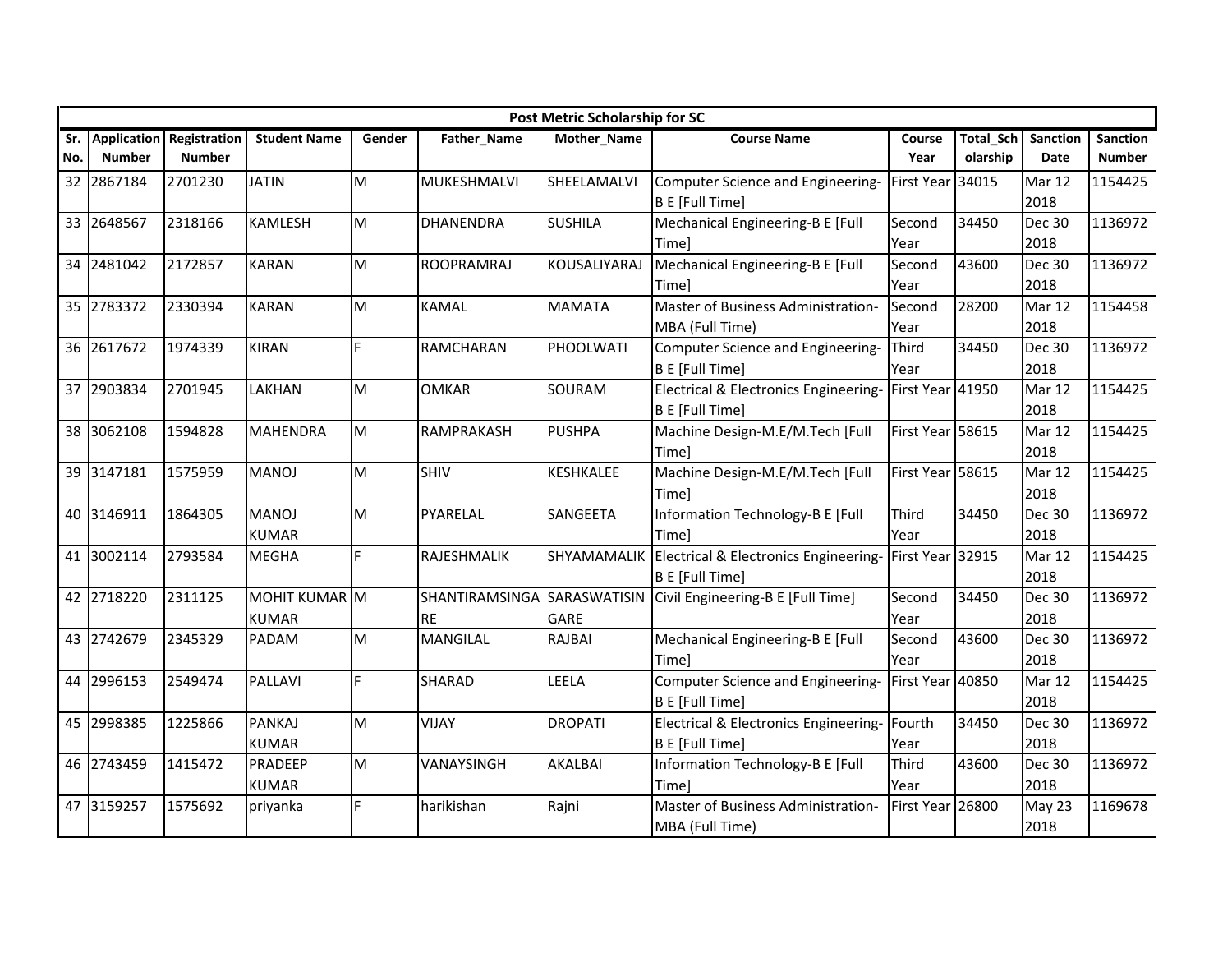|            |                              |                               |                     |        |                                    | <b>Post Metric Scholarship for SC</b> |                                                                                  |                  |                              |                         |                                  |
|------------|------------------------------|-------------------------------|---------------------|--------|------------------------------------|---------------------------------------|----------------------------------------------------------------------------------|------------------|------------------------------|-------------------------|----------------------------------|
| Sr.<br>No. | Application<br><b>Number</b> | Registration<br><b>Number</b> | <b>Student Name</b> | Gender | Father_Name                        | Mother_Name                           | <b>Course Name</b>                                                               | Course<br>Year   | <b>Total Sch</b><br>olarship | <b>Sanction</b><br>Date | <b>Sanction</b><br><b>Number</b> |
|            | 48 2660912                   | 2177276                       | <b>RAHUL</b>        | M      | <b>MANIRAM</b>                     | <b>MANKO</b>                          | Mechanical Engineering-B E [Full<br>Timel                                        | Second<br>Year   | 34450                        | <b>Dec 30</b><br>2018   | 1136972                          |
|            | 49 2911697                   | 2714176                       | <b>RAHUL</b>        | M      | <b>JAMNAPRASADYA</b><br><b>DAV</b> | <b>SUSHILABAI</b>                     | <b>Electronics and Communication</b><br>Engineering-B E [Full Time]              | First Year 32915 |                              | Mar 12<br>2018          | 1154425                          |
|            | 50 2616795                   | 2178739                       | <b>RAJ</b>          | M      | <b>RAVI</b>                        | <b>ALKA</b>                           | Information Technology-B E [Full<br>Time]                                        | Second<br>Year   | 34450                        | <b>Dec 30</b><br>2018   | 1136972                          |
|            | 51 2676542                   | 2307331                       | <b>RAMA</b>         | F      | <b>KUMER</b>                       | <b>MANUBAI</b>                        | <b>Electronics and Communication</b><br>Engineering-B E [Full Time]              | Second<br>Year   | 34450                        | <b>Dec 30</b><br>2018   | 1136972                          |
|            | 52 3003190                   | 2794806                       | <b>RANI</b>         | F      | ASHOKDENIYAL                       | REKHADENIYAL                          | Computer Science and Engineering-<br>B E [Full Time]                             | First Year 42500 |                              | Mar 12<br>2018          | 1154425                          |
|            | 53 2481000                   | 1174101                       | <b>RAVI</b>         | M      | <b>ROOPRAM</b>                     | <b>KOUSHALIYA</b>                     | Civil Engineering-B E [Full Time]                                                | Fourth<br>Year   | 34450                        | <b>Dec 30</b><br>2018   | 1136972                          |
|            | 54 2697896                   | 2331182                       | <b>REENU</b>        | F      | RAMESHAHIRWAR REKHAAHIRWA          | R                                     | Information Technology-B E [Full<br>Timel                                        | Second<br>Year   | 34450                        | <b>Dec 30</b><br>2018   | 1136972                          |
|            | 55 2803639                   | 1402719                       | <b>RITESH</b>       | M      | <b>POORAN</b>                      | <b>INDRA</b>                          | Computer Science and Engineering-<br>M.E/M.Tech [Full Time]                      | First Year 58615 |                              | Mar 12<br>2018          | 1154425                          |
|            | 56 2713392                   | 1919495                       | <b>ROHIT</b>        | M      | <b>OMPRAKASH</b>                   | <b>GEETA</b>                          | <b>Electronics and Communication</b><br>Engineering-B E [Full Time]              | Third<br>Year    | 34450                        | <b>Dec 30</b><br>2018   | 1136972                          |
|            | 57 2908168                   | 2727405                       | SANDEEP             | M      | BHAWANIMALVIY<br>Α                 | <b>GAYATRI</b>                        | Computer Science and Engineering-<br><b>B E [Full Time]</b>                      | First Year 41950 |                              | Mar 12<br>2018          | 1154425                          |
|            | 58 2762480                   | 1882816                       | SANJAY              | M      | KOMALSINGH                         | <b>KRISHNABAI</b>                     | Mechanical Engineering-B E [Full<br>Timel                                        | Third<br>Year    | 43600                        | <b>Dec 30</b><br>2018   | 1136972                          |
|            | 59 2863830                   | 1931007                       | <b>SHEELA</b>       | F      | PHOOLSINGHAHIR<br><b>WAR</b>       | SAVITRIAHIRW<br><b>AR</b>             | Master of Business Administration-<br>MBA (Full Time)                            | First Year 26800 |                              | Mar 12<br>2018          | 1154425                          |
|            | 60 2905844                   | 2725082                       | <b>SHIVANI</b>      | F      | RAMESHWARIKHA<br><b>RE</b>         | F                                     | <b>DEEKSHAIKHAR Electronics and Communication</b><br>Engineering-B E [Full Time] | First Year 32915 |                              | Mar 12<br>2018          | 1154425                          |
|            | 61 3077200                   | 2327736                       | <b>SHRADHA</b>      | F      | <b>BABULAL</b>                     | <b>SUNITA</b>                         | <b>Electronics and Communication</b><br>Engineering-B E [Full Time]              | Second<br>Year   | 43600                        | <b>Dec 30</b><br>2018   | 1136972                          |
|            | 62 2641754                   | 1173982                       | <b>SHRIKANT</b>     | M      | <b>RAMSIYA</b>                     | <b>MATADEVI</b>                       | Civil Engineering-B E [Full Time]                                                | Fourth<br>Year   | 43600                        | Dec 30<br>2018          | 1136972                          |
|            | 63 2996233                   | 2789652                       | <b>SHUBHAM</b>      | M      | <b>DILIPBHARTI</b>                 | <b>SAVITABHARTI</b>                   | Electrical & Electronics Engineering-<br>B E [Full Time]                         | First Year 41400 |                              | Mar 12<br>2018          | 1154425                          |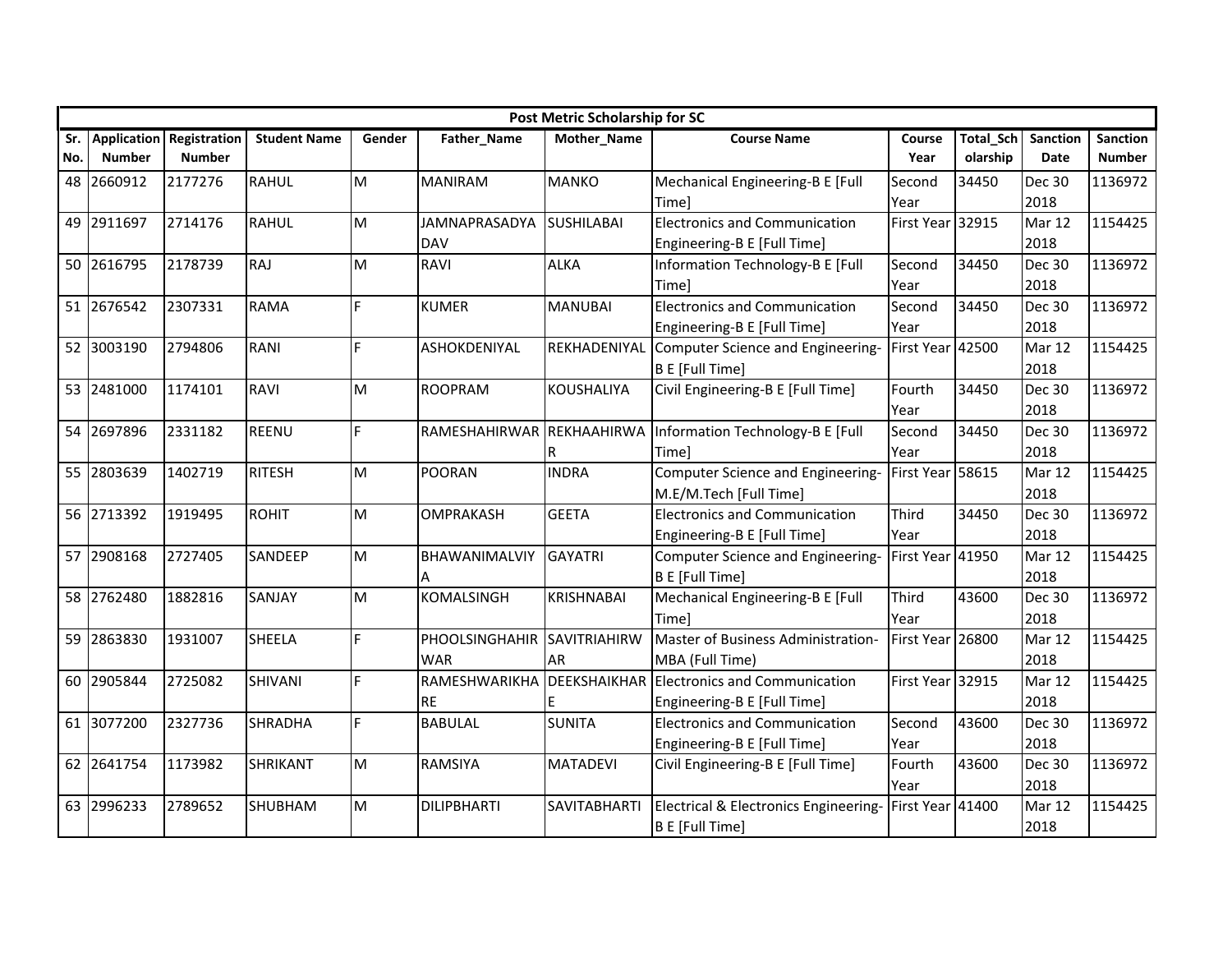|     |                    |               |                     |        |                  | <b>Post Metric Scholarship for SC</b> |                                                           |                  |           |                 |                 |
|-----|--------------------|---------------|---------------------|--------|------------------|---------------------------------------|-----------------------------------------------------------|------------------|-----------|-----------------|-----------------|
| Sr. | <b>Application</b> | Registration  | <b>Student Name</b> | Gender | Father_Name      | Mother_Name                           | <b>Course Name</b>                                        | Course           | Total_Sch | <b>Sanction</b> | <b>Sanction</b> |
| No. | <b>Number</b>      | <b>Number</b> |                     |        |                  |                                       |                                                           | Year             | olarship  | Date            | <b>Number</b>   |
|     | 64 3058321         | 2832246       | <b>SHUBHAM</b>      | M      | CHAMPALAL        | <b>MANKALA</b>                        | Electrical & Electronics Engineering-                     | First Year 32915 |           | Mar 12          | 1154425         |
|     |                    |               |                     |        |                  |                                       | B E [Full Time]                                           |                  |           | 2018            |                 |
|     | 65 2728310         | 1913995       | <b>SHUBHAM</b>      | M      | LAXMANGAYAKA     | CHAYYAGAYAK                           | Computer Science and Engineering-                         | Third            | 34450     | <b>Dec 30</b>   | 1136972         |
|     |                    |               |                     |        | <b>WAD</b>       | <b>AWAD</b>                           | B E [Full Time]                                           | Year             |           | 2018            |                 |
|     | 66 3041220         | 1240649       | <b>SHUSHMA</b>      | F      | <b>GAUTAM</b>    | ANUSUIYA                              | Master of Business Administration-                        | Second           | 28200     | Mar 12          | 1154458         |
|     |                    |               |                     |        |                  |                                       | MBA (Full Time)                                           | Year             |           | 2018            |                 |
|     | 67 2920262         | 2552565       | <b>SHWETA</b>       | F      |                  |                                       | DUNNDSINGHCHIT KANTACHITARA Electronics and Communication | First Year 41400 |           | Mar 12          | 1154425         |
|     |                    |               |                     |        | ARA              |                                       | Engineering-B E [Full Time]                               |                  |           | 2018            |                 |
|     | 68 2691149         | 2296843       | <b>SHWETA</b>       | F      | <b>VISHNU</b>    | <b>ANITA</b>                          | <b>Electronics and Communication</b>                      | Second           | 43600     | Dec 30          | 1136972         |
|     |                    |               |                     |        |                  |                                       | Engineering-B E [Full Time]                               | Year             |           | 2018            |                 |
|     | 69 2631707         | 2353590       | SONALI              | F      | LALBAHADUR       | <b>MANISHA</b>                        | Computer Science and Engineering-                         | Second           | 43600     | <b>Dec 30</b>   | 1136972         |
|     |                    |               |                     |        |                  |                                       | B E [Full Time]                                           | Year             |           | 2018            |                 |
|     | 70 3050076         | 1171854       | <b>SUMIT</b>        | M      | <b>BHAGIRATH</b> | <b>KAILASHI</b>                       | Master of Business Administration-                        | Second           | 28200     | Mar 12          | 1154458         |
|     |                    |               |                     |        |                  |                                       | MBA (Full Time)                                           | Year             |           | 2018            |                 |
|     | 71 2633434         | 1384975       | <b>SUMIT</b>        | M      | <b>OMPRAKASH</b> | SANGEETA                              | Civil Engineering-B E [Full Time]                         | Fourth           | 34450     | <b>Dec 30</b>   | 1136972         |
|     |                    |               |                     |        |                  |                                       |                                                           | Year             |           | 2018            |                 |
|     | 72 2794875         | 1969588       | <b>TEENA</b>        | F      | PRABHUDAYALAHI   | <b>SUMAN</b>                          | Computer Science and Engineering-                         | Third            | 43600     | <b>Dec 30</b>   | 1136972         |
|     |                    |               |                     |        | <b>RWAR</b>      |                                       | B E [Full Time]                                           | Year             |           | 2018            |                 |
|     | 73 2909211         | 2725123       | <b>UMESH</b>        | M      | BHAWARLALKANE    | PARWATIKANE                           | Mechanical Engineering-B E [Full                          | First Year 32915 |           | Mar 12          | 1154425         |
|     |                    |               |                     |        |                  |                                       | Timel                                                     |                  |           | 2018            |                 |
|     | 74 2979894         | 2778744       | <b>VIKAS</b>        | M      | CHIMANLAL        | PHOOLWATIBAI                          | Electrical & Electronics Engineering-                     | First Year 41950 |           | Mar 12          | 1154425         |
|     |                    |               |                     |        |                  |                                       | B E [Full Time]                                           |                  |           | 2018            |                 |
|     | 75 2822663         | 1400540       | <b>VISHAL</b>       | M      | <b>JAGDISH</b>   | <b>MADHU</b>                          | Master of Business Administration-                        | First Year 26800 |           | Mar 12          | 1154425         |
|     |                    |               |                     |        |                  |                                       | MBA (Full Time)                                           |                  |           | 2018            |                 |
|     | 76 2648530         | 2258470       | <b>VISHAL</b>       | M      | <b>INDER</b>     | <b>UMA</b>                            | Civil Engineering-B E [Full Time]                         | Second           | 43600     | <b>Dec 30</b>   | 1136972         |
|     |                    |               |                     |        |                  |                                       |                                                           | Year             |           | 2018            |                 |
|     | 77 2953757         | 2760446       | <b>VISHAL</b>       | M      | CHIMANLAL        | PHOOLWATI                             | Electrical & Electronics Engineering-                     | First Year 41950 |           | Mar 12          | 1154425         |
|     |                    |               |                     |        |                  |                                       | B E [Full Time]                                           |                  |           | 2018            |                 |
|     | 78 3001733         | 2792941       | <b>YOGENDRA</b>     | M      | DHARMENDRACH     | <b>FHULWATI</b>                       | Electrical & Electronics Engineering-                     | First Year 32915 |           | Mar 12          | 1154425         |
|     |                    |               |                     |        | <b>OUHAN</b>     |                                       | B E [Full Time]                                           |                  |           | 2018            |                 |
|     | 79 3052819         | 2819386       | <b>YOGESH</b>       | M      | <b>GARIBA</b>    | <b>PUNNA</b>                          | Electrical & Electronics Engineering- First Year 32915    |                  |           | Mar 12          | 1154425         |
|     |                    |               |                     |        |                  |                                       | B E [Full Time]                                           |                  |           | 2018            |                 |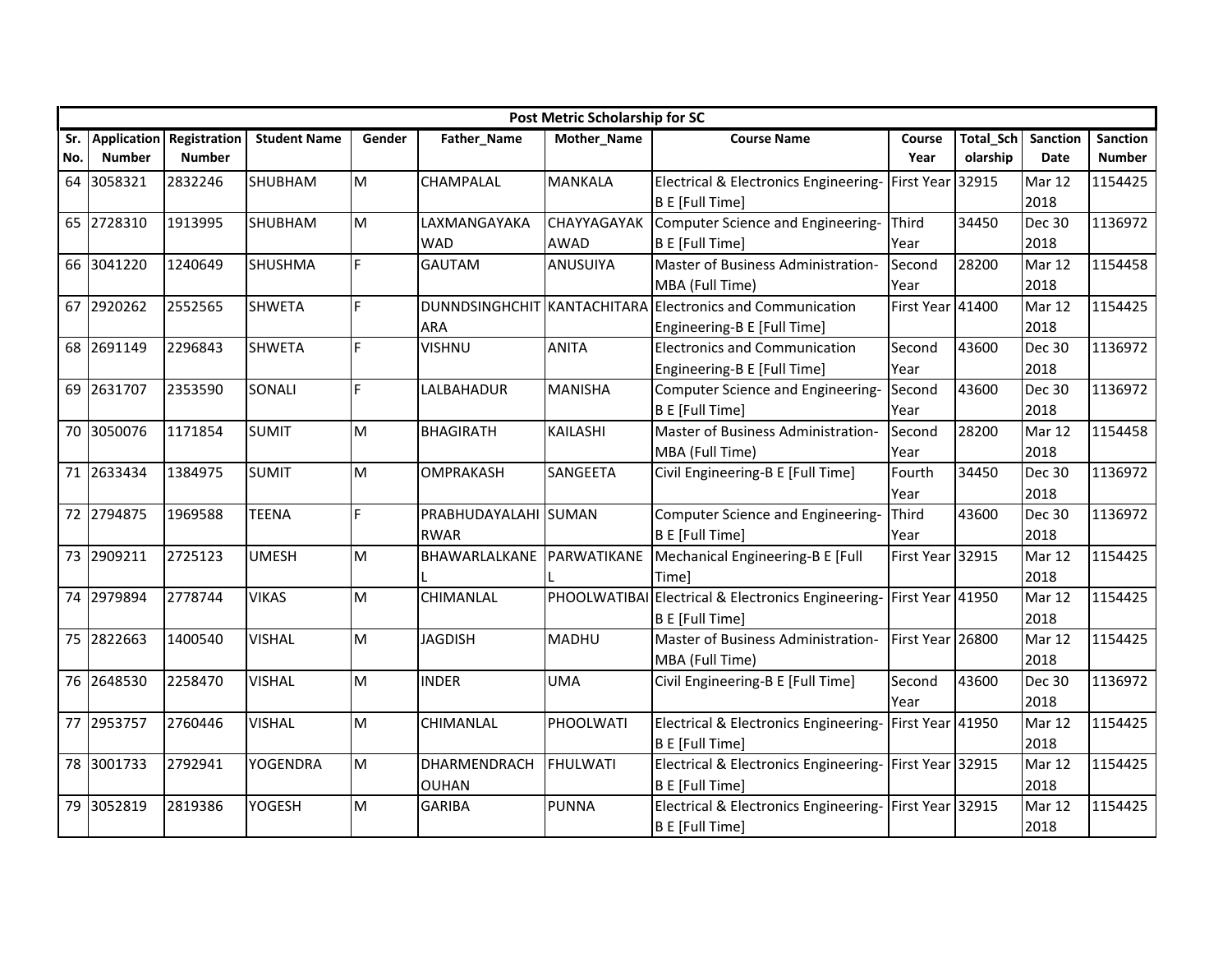|              |                           |                                             |                                |        |                                     | Post Metric Scholarship for OBC |                                                                     |                |                              |                       |                    |
|--------------|---------------------------|---------------------------------------------|--------------------------------|--------|-------------------------------------|---------------------------------|---------------------------------------------------------------------|----------------|------------------------------|-----------------------|--------------------|
| Sr.<br>No.   | on<br><b>Number</b>       | Applicati Registrati<br>on<br><b>Number</b> | <b>Student Name</b>            | Gender | Father_Name                         | Mother_Name                     | <b>Course Name</b>                                                  | Course<br>Year | <b>Total Scho</b><br>larship | Sanction<br>Date      | Sanction<br>Number |
| $\mathbf{1}$ | 3113902 2853793 AAKASH    |                                             |                                | М      | RAJENDRASHARDUL                     | SUREKHASHARDU                   | Computer Science and Engineering-<br>B E [Full Time]                | First<br>Year  | 27470                        | Jan 22<br>2018        | 1142237            |
| $\mathbf{2}$ | 2791187 1992545 AAMNA     |                                             |                                | F.     | AYAZ                                | <b>SHAIDA</b>                   | Computer Science and Engineering-<br>B E [Full Time]                | Third<br>Year  | 28230                        | Jan 8<br>2018         | 1138818            |
| 3            |                           | 2895305 1388774 AARTI                       |                                | F.     | <b>BALARAM</b>                      | <b>KALABAI</b>                  | Master of Business Administration-<br>MBA (Full Time)               | Second<br>Year | 33730                        | <b>Jan 22</b><br>2018 | 1142212            |
| 4            | 3138712 2878139 AATIF     |                                             |                                | М      | <b>JABIRBAIG</b>                    | <b>SHAMIMBANO</b>               | Computer Science and Engineering-<br>B E [Full Time]                | First<br>Year  | 27660                        | <b>Jan 22</b><br>2018 | 1142237            |
| 5            | 2788138 2265432           |                                             | <b>ABHISEK</b><br><b>KUMAR</b> | M      | RAJBAHADURSHARMA                    | SHILADEVISHARM                  | Electrical & Electronics Engineering-<br>B E [Full Time]            | Second<br>Year | 28230                        | Jan 8<br>2018         | 1138818            |
| 6            |                           |                                             | 2609472 1340954 ABHISHEK       | M      | <b>BHANU PRAKASH</b><br>VISHWAKARMA | <b>CHANDRIKA</b><br>VISHWAKARMA | Civil Engineering-B E [Full Time]                                   | Fourth<br>Year | 28230                        | Jan 8<br>2018         | 1138818            |
| 7            |                           |                                             | 2957983 2763601 ABHISHEK       | М      | <b>ASHOK</b>                        | <b>RUKMANI</b>                  | Civil Engineering-B E [Full Time]                                   | First<br>Year  | 27470                        | <b>Jan 22</b><br>2018 | 1142237            |
| 8            |                           |                                             | 2946068 2296141 ABHISHEK       | M      | BALVEERSINGH                        | <b>MAMTABAI</b>                 | Civil Engineering-B E [Full Time]                                   | Second<br>Year | 28230                        | Jan 8<br>2018         | 1138818            |
| 9            |                           | 2928986 2742798 ADITYA                      |                                | M      | SHIVKUMARDALAL                      | SHIVANGIDALAL                   | <b>Electronics and Communication</b><br>Engineering-B E [Full Time] | First<br>Year  | 27660                        | Jan 22<br>2018        | 1142237            |
|              | 10 3162832 2891788 ADITYA |                                             |                                | М      | <b>HEMRAJSAHU</b>                   | SUNITASAHU                      | Civil Engineering-B E [Full Time]                                   | First<br>Year  | 27470                        | <b>Jan 22</b><br>2018 | 1142237            |
|              | 11 2713331 2377496 AJAY   |                                             |                                | М      | RADHAKRISHAN                        | <b>MANJU</b>                    | Mechanical Engineering-B E [Full<br><b>Time</b>                     | Second<br>Year | 28230                        | Jan 8<br>2018         | 1138818            |
|              | 12 2918451 2683568 AKASH  |                                             |                                | M      | <b>GANESHSAHU</b>                   | <b>BABITABAI</b>                | Computer Science and Engineering-<br>B E [Full Time]                | First<br>Year  | 27470                        | <b>Jan 22</b><br>2018 | 1142237            |
|              | 13 2995242 2781706 AKASH  |                                             |                                | М      | RAMDAYALVERMA                       | <b>NIRMALAVERMA</b>             | Computer Science and Engineering-<br>B E [Full Time]                | First<br>Year  | 27470                        | <b>Jan 22</b><br>2018 | 1142237            |
| 14           | 3080950 2812521           |                                             | <b>AKHTAR</b><br>MOEENUDDIN    | M      | <b>NASIM</b>                        | <b>SHABANA</b>                  | Electrical & Electronics Engineering-<br>B E [Full Time]            | First<br>Year  | 29350                        | Jan 22<br>2018        | 1142237            |
| 15           | 3203081 2912576 ALIM      |                                             |                                | M      | ANSARAHMED                          | <b>BADRUNNISHA</b>              | Civil Engineering-B E [Full Time]                                   | First<br>Year  | 27660                        | Jan 22<br>2018        | 1142237            |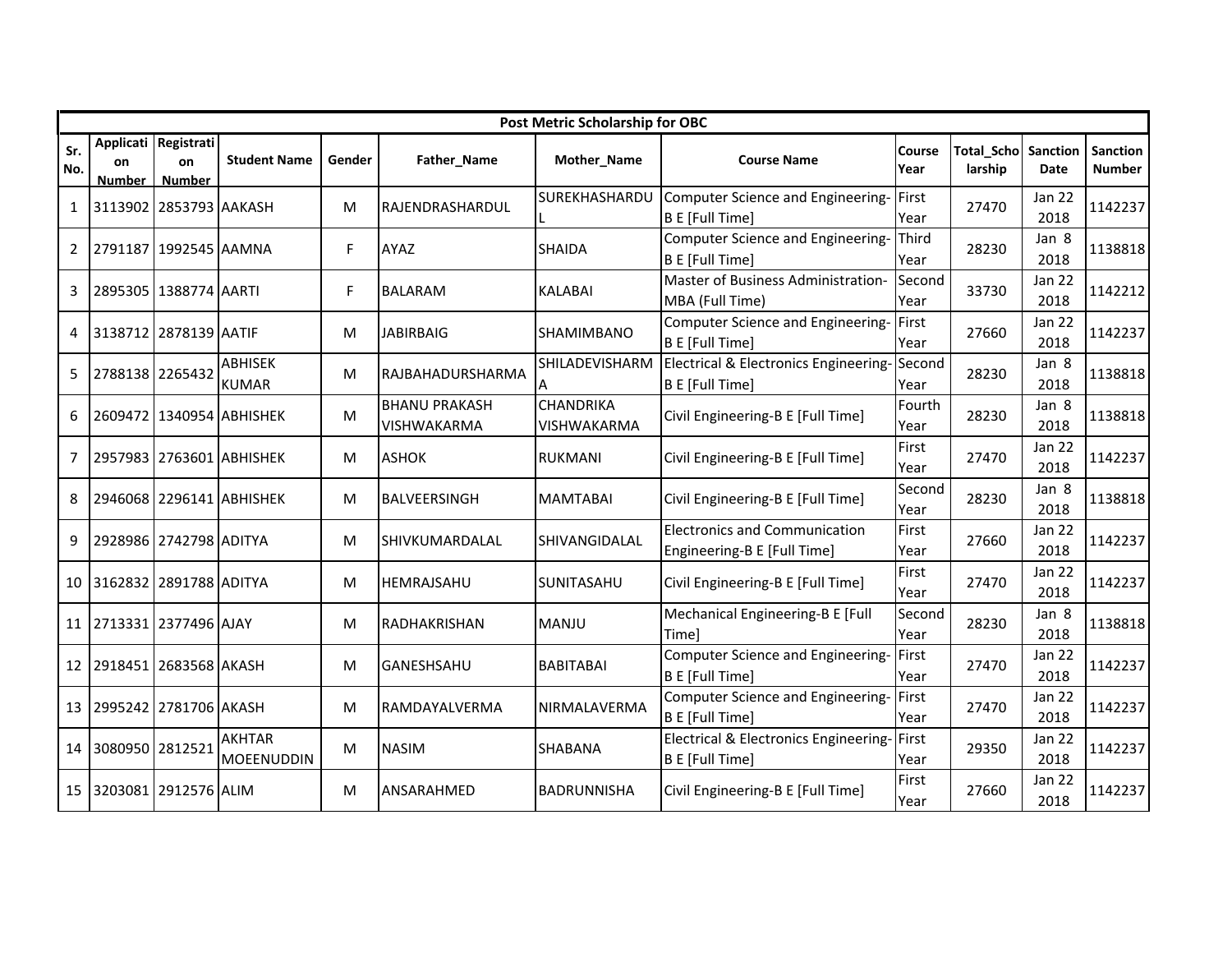|            |                            |                                             |                                    |        |                                        | Post Metric Scholarship for OBC |                                                                     |                      |                              |                       |                                  |
|------------|----------------------------|---------------------------------------------|------------------------------------|--------|----------------------------------------|---------------------------------|---------------------------------------------------------------------|----------------------|------------------------------|-----------------------|----------------------------------|
| Sr.<br>No. | <b>on</b><br><b>Number</b> | Applicati Registrati<br>on<br><b>Number</b> | <b>Student Name</b>                | Gender | Father_Name                            | Mother_Name                     | <b>Course Name</b>                                                  | Course<br>Year       | <b>Total Scho</b><br>larship | Sanction<br>Date      | <b>Sanction</b><br><b>Number</b> |
| 16         |                            | 2665137 2423155 AMAAN                       |                                    | м      | <b>ANWAR</b>                           | <b>ISHRAT</b>                   | Computer Science and Engineering-<br><b>B E</b> [Full Time]         | Second<br>Year       | 28230                        | Jan 8<br>2018         | 1138818                          |
| 17         |                            | 2662402 2318668 AMAN                        |                                    | M      | <b>GOVIND</b>                          | <b>KANTI</b>                    | <b>Electronics and Communication</b><br>Engineering-B E [Full Time] | Second<br>Year       | 28230                        | Jan 8<br>2018         | 1138818                          |
| 18         |                            | 3082510 2846603 AMAN                        |                                    | M      | <b>ASLAM</b>                           | <b>SHAHIM</b>                   | Electrical & Electronics Engineering-<br><b>B E [Full Time]</b>     | First<br>Year        | 27470                        | Jan 22<br>2018        | 1142237                          |
| 19         |                            | 2790282 1933224 AMIT                        |                                    | м      | <b>LAKHAN</b>                          | <b>JAYANTI</b>                  | Computer Science and Engineering-<br>B E [Full Time]                | Third<br>Year        | 28230                        | Jan 8<br>2018         | 1138818                          |
| 20         |                            | 2556634 1968746 AMRITA                      |                                    | F      | ARVINDYADAV                            | ANITAYADAV                      | Computer Science and Engineering-<br><b>B E [Full Time]</b>         | Third<br>Year        | 28230                        | Jan 8<br>2018         | 1138818                          |
| 21         |                            | 3082695 2821280 AMRITA                      |                                    | F      | <b>GIRISH</b>                          | <b>SARITA</b>                   | Electrical & Electronics Engineering-<br>B E [Full Time]            | First<br>Year        | 27470                        | <b>Jan 22</b><br>2018 | 1142237                          |
| 22         |                            | 2741569 1873357 ANAND                       |                                    | M      | <b>BANWARI</b>                         | <b>USHA</b>                     | <b>Electronics and Communication</b><br>Engineering-B E [Full Time] | Third<br>Year        | 28230                        | Jan 8<br>2018         | 1138818                          |
| 23         |                            | 2953499 2336132 ANIKA                       |                                    | F      | <b>AJEET</b>                           | <b>KIRAN</b>                    | Computer Science and Engineering-<br><b>B E</b> [Full Time]         | Second<br>Year       | 31050                        | Jan 8<br>2018         | 1138818                          |
| 24         |                            | 2889149 2118962 ANIL                        |                                    | M      | <b>SURSARI</b>                         | RAMPYARI                        | Thermal Engineering-M.E/M.Tech<br>[Full Time]                       | Second<br>Year       | 15849                        | Jan 8<br>2018         | 1138818                          |
| 25         | 2778933 2157799            |                                             | <b>ANIL KUMAR</b><br><b>KUMAR</b>  | M      | <b>JAYRAM</b>                          | <b>DHANNIBAI</b>                | Electrical & Electronics Engineering-<br><b>B E</b> [Full Time]     | Second<br>Year       | 28230                        | Jan 8<br>2018         | 1138818                          |
| 26         |                            | 2919988 2736027 ANKIT                       |                                    | м      | <b>DINESH</b>                          | PREMLATA                        | Computer Science and Engineering-<br><b>B E [Full Time]</b>         | First<br>Year        | 27470                        | Jan 22<br>2018        | 1142237                          |
| 27         |                            | 3123484 2284076 ANKIT                       |                                    | M      | <b>KISHORI</b>                         | <b>MALTI</b>                    | Computer Science and Engineering-<br><b>B E [Full Time]</b>         | Second<br>Year       | 28230                        | Jan 8<br>2018         | 1138818                          |
| 28         |                            | 2648762 1869615 ANKIT                       |                                    | м      | <b>SHANKAR</b>                         | <b>SUSHILA</b>                  | Electrical & Electronics Engineering-<br><b>B E</b> [Full Time]     | <b>Third</b><br>Year | 28230                        | Jan 8<br>2018         | 1138818                          |
| 29         |                            | 3147240 2873596 ANKIT                       |                                    | м      | <b>AMAR</b>                            | <b>MAMTA</b>                    | Mechanical Engineering-B E [Full<br>Timel                           | First<br>Year        | 27470                        | Jan 22<br>2018        | 1142237                          |
| 30         | 2691362 1258646            |                                             | <b>ANKIT KUMAR</b><br><b>KUMAR</b> | М      | <b>PREM SHANKAR YADAV URMILA YADAV</b> |                                 | Computer Science and Engineering-<br><b>B E</b> [Full Time]         | Fourth<br>Year       | 28230                        | Jan 8<br>2018         | 1138818                          |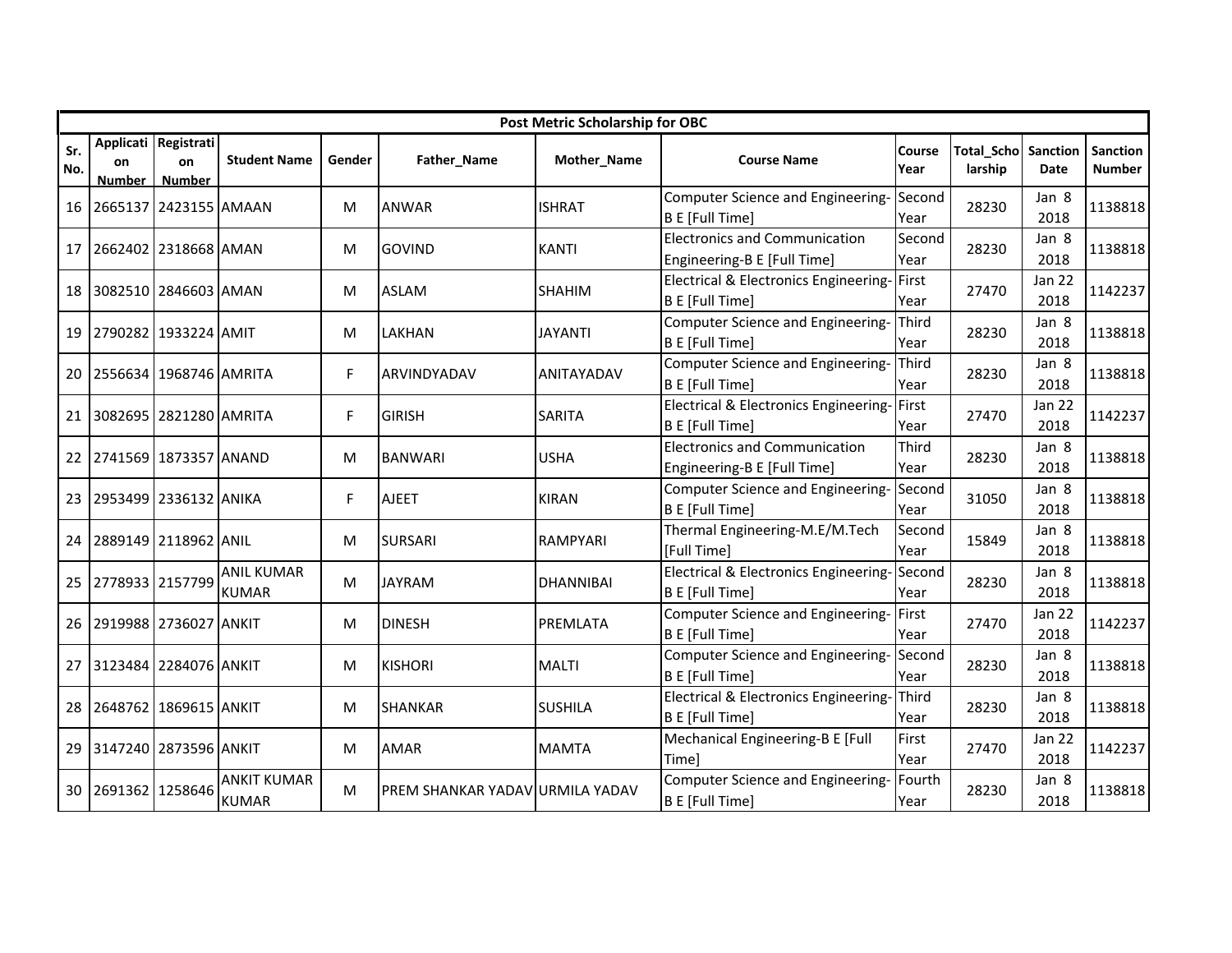|            |                            |                                             |                                   |        |                                  | Post Metric Scholarship for OBC      |                                                                     |                |                              |                       |                           |
|------------|----------------------------|---------------------------------------------|-----------------------------------|--------|----------------------------------|--------------------------------------|---------------------------------------------------------------------|----------------|------------------------------|-----------------------|---------------------------|
| Sr.<br>No. | on<br><b>Number</b>        | Applicati Registrati<br>on<br><b>Number</b> | <b>Student Name</b>               | Gender | Father_Name                      | Mother_Name                          | <b>Course Name</b>                                                  | Course<br>Year | <b>Total Scho</b><br>larship | Sanction<br>Date      | Sanction<br><b>Number</b> |
|            | 31 3033372 2805781 ANKITA  |                                             |                                   | F      | KAILASHNARAYAN                   | CHANDRAKALAN                         | <b>Electronics and Communication</b><br>Engineering-B E [Full Time] | First<br>Year  | 27470                        | <b>Jan 22</b><br>2018 | 1142237                   |
|            | 32 3033268 1688095 ANKITA  |                                             |                                   | F.     | <b>ANILKUMAR</b>                 | <b>GEETA</b>                         | Master of Business Administration-<br>MBA (Full Time)               | First<br>Year  | 35275                        | Jan 22<br>2018        | 1142237                   |
|            | 33 2702751 1420382 ANKUR   |                                             |                                   | M      | <b>DESHRAJ</b>                   | <b>DHANKUNWAR</b>                    | Civil Engineering-B E [Full Time]                                   | Fourth<br>Year | 28230                        | Jan 8<br>2018         | 1138818                   |
|            | 34 3068831 1293402 ANUJ    |                                             |                                   | M      | <b>VISHNU</b>                    | <b>SHAKUN</b>                        | Master of Business Administration-<br>MBA (Full Time)               | First<br>Year  | 32970                        | Jan 22<br>2018        | 1142237                   |
|            | 35 3105005 2111267 ANURAG  |                                             |                                   | M      | <b>OMPRAKASH</b>                 | <b>ASHA</b>                          | Master of Business Administration-<br>MBA (Full Time)               | First<br>Year  | 32400                        | Jan 22<br>2018        | 1142237                   |
|            |                            |                                             | 36 3132693 1099784 ANURODH        | M      | PREMNARAYAN                      | <b>REKHA</b>                         | Master of Business Administration-<br>MBA (Full Time)               | First<br>Year  | 32970                        | <b>Jan 22</b><br>2018 | 1142237                   |
|            | 37 2999460 2341298 ARIF    |                                             |                                   | M      | <b>SHAHZAD</b>                   | <b>SABRA</b>                         | Master of Business Administration-<br>MBA (Full Time)               | Second<br>Year | 33730                        | <b>Jan 22</b><br>2018 | 1142212                   |
|            | 38 3133157 2874219 ARPITA  |                                             |                                   | F      | RAMESHARYA                       | <b>JYOTI</b>                         | Master of Business Administration-<br>MBA (Full Time)               | First<br>Year  | 33160                        | Jan 22<br>2018        | 1142237                   |
| 39         | 3007429 1908686            |                                             | <b>ARVIND</b><br><b>KUMAR</b>     | M      | <b>RAMESH</b>                    | <b>HEMWATI</b>                       | Civil Engineering-B E [Full Time]                                   | Third<br>Year  | 28230                        | Jan 8<br>2018         | 1138818                   |
| 40         | 3114246 2853874 ASHISH     |                                             |                                   | M      | BALAPRASADVISHWAK<br><b>ARMA</b> | <b>HEMLATAVISHWA</b><br><b>KARMA</b> | Computer Science and Engineering-<br>B E [Full Time]                | First<br>Year  | 27470                        | <b>Jan 22</b><br>2018 | 1142237                   |
|            | 41 3059682 2833077         |                                             | <b>ASHWANI</b><br><b>KUMAR</b>    | М      | RITESHKUMARGOUR                  | <b>REKHAGOUR</b>                     | <b>Electronics and Communication</b><br>Engineering-B E [Full Time] | First<br>Year  | 27470                        | Jan 22<br>2018        | 1142237                   |
|            | 42 2954785 1564273         |                                             | <b>ASIM AHMED</b><br><b>AHMED</b> | M      | NAFEESAHMEDQURES<br>HI           | RUBEENAKHAN                          | Master of Business Administration-<br>MBA (Full Time)               | First<br>Year  | 33160                        | <b>Jan 22</b><br>2018 | 1142237                   |
|            |                            |                                             | 43 3076687 1493308 AVDHESH        | M      | <b>SURESH</b>                    | <b>SUMITRA</b>                       | Master of Business Administration-<br>MBA (Full Time)               | First<br>Year  | 33160                        | <b>Jan 22</b><br>2018 | 1142237                   |
|            | 44 2594055 2303361 AVINASH |                                             |                                   | M      | <b>RAMLAL</b>                    | <b>ASHA</b>                          | <b>Electronics and Communication</b><br>Engineering-B E [Full Time] | Second<br>Year | 28230                        | Jan 8<br>2018         | 1138818                   |
|            | 45 2937293 2335762 BABLI   |                                             |                                   | F.     | <b>JAGDISH</b>                   | <b>SUGNA</b>                         | Information Technology-B E [Full<br>Time]                           | Second<br>Year | 28230                        | Jan 8<br>2018         | 1138818                   |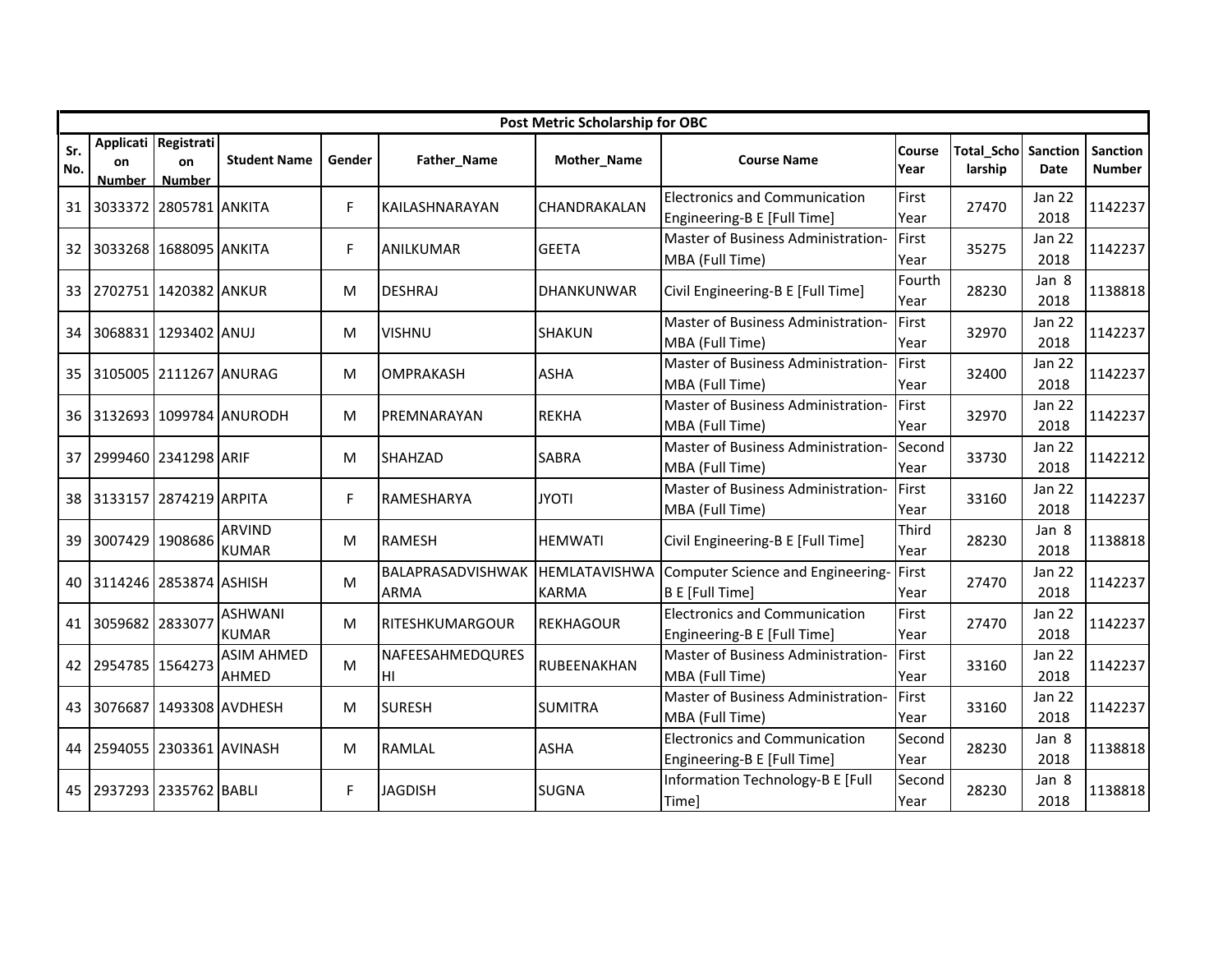|            |                           |                                             |                                  |        |                                | Post Metric Scholarship for OBC |                                                                     |                |                              |                       |                           |
|------------|---------------------------|---------------------------------------------|----------------------------------|--------|--------------------------------|---------------------------------|---------------------------------------------------------------------|----------------|------------------------------|-----------------------|---------------------------|
| Sr.<br>No. | on<br><b>Number</b>       | Applicati Registrati<br>on<br><b>Number</b> | <b>Student Name</b>              | Gender | Father_Name                    | Mother_Name                     | <b>Course Name</b>                                                  | Course<br>Year | <b>Total Scho</b><br>larship | Sanction<br>Date      | Sanction<br><b>Number</b> |
| 46         | 3033924 2813826           |                                             | <b>BALISTER</b><br><b>RAVISH</b> | м      | PRASADJADHAV                   | <b>SHIVDEVI</b>                 | Mechanical Engineering-B E [Full<br>Time]                           | First<br>Year  | 27470                        | Jan 22<br>2018        | 1142237                   |
| 47         | 3022616 1661501 BALVEER   |                                             |                                  | М      | <b>MOTILAL</b>                 | <b>RAMBATI</b>                  | Information Technology-B E [Full<br>Timel                           | Third<br>Year  | 28230                        | Jan 8<br>2018         | 1138818                   |
| 48         | 2993927 2028563 BANTI     |                                             |                                  | М      | <b>HUKAMCHAND</b>              | <b>SITA</b>                     | <b>Electronics and Communication</b><br>Engineering-B E [Full Time] | First<br>Year  | 27470                        | Jan 22<br>2018        | 1142237                   |
| 49         | 2976867 2776298 BHANU     |                                             |                                  | м      | <b>JAMNAPATEL</b>              | <b>MEERAPATEL</b>               | Mechanical Engineering-B E [Full<br>Time]                           | First<br>Year  | 27470                        | <b>Jan 22</b><br>2018 | 1142237                   |
| 50         | 2781585 2640081 BHARAT    |                                             |                                  | М      | <b>BALRAMPATEL</b>             | PRATIBHAPATEL                   | Computer Science and Engineering-<br><b>B E</b> [Full Time]         | First<br>Year  | 27470                        | <b>Jan 22</b><br>2018 | 1142237                   |
| 51         |                           |                                             | 3081891 1453852 BHUPENDRA        | М      | <b>MAKHANSINGH</b>             | <b>MATHRIBAI</b>                | Computer Science and Engineering- Fourth<br><b>B E [Full Time]</b>  | Year           | 28230                        | May 5<br>2018         | 1166193                   |
| 52         |                           | 3091773 2834560 BILAL                       |                                  | M      | NASEEMURREHMAN                 | NAFISJAHAN                      | Computer Science and Engineering-<br><b>B E [Full Time]</b>         | First<br>Year  | 27660                        | Jan 22<br>2018        | 1142237                   |
| 53         |                           |                                             | 2713698 2384882 BRAJMOHAN        | M      | <b>BRAHMANAND</b>              | <b>PUSHPA</b>                   | Computer Science and Engineering-<br><b>B E [Full Time]</b>         | Second<br>Year | 28230                        | Jan 8<br>2018         | 1138818                   |
| 54         | 2941624 2347371 BRIJESH   |                                             |                                  | М      | <b>RAMESHWAR</b>               | <b>URMILA</b>                   | Electrical & Electronics Engineering-<br><b>B E [Full Time]</b>     | Second<br>Year | 28230                        | Jan 8<br>2018         | 1138818                   |
| 55         |                           | 3021526 2806392 CHIRAG                      |                                  | M      | BHUVNESHWARKUSH<br><b>WAHA</b> | REKHAKUSHWAH                    | Computer Science and Engineering-<br><b>B E [Full Time]</b>         | First<br>Year  | 27470                        | Jan 22<br>2018        | 1142237                   |
| 56         | 2703681 2169347 DEEPAK    |                                             |                                  | M      | NANDKISHOREJAISWAL             | KAUSHALYAJAISW<br>AL            | Mechanical Engineering-B E [Full<br>Time]                           | Second<br>Year | 28230                        | Jan 8<br>2018         | 1138818                   |
| 57         | 2714422 2221942 DEEPAK    |                                             |                                  | М      | LALARAM                        | <b>SUSHEELA</b>                 | Civil Engineering-B E [Full Time]                                   | Second<br>Year | 28230                        | Jan 8<br>2018         | 1138818                   |
|            | 58 2712089 1969752 DEEPAK |                                             |                                  | м      | <b>NARESH</b>                  | <b>CHANDAN</b>                  | Civil Engineering-B E [Full Time]                                   | Third<br>Year  | 28230                        | Jan 8<br>2018         | 1138818                   |
| 59         | 2958298 1866321 DEEPAK    |                                             |                                  | M      | PREM                           | <b>SUMAN</b>                    | Mechanical Engineering-B E [Full<br>Timel                           | Third<br>Year  | 28230                        | Jan 8<br>2018         | 1138818                   |
| 60         | 3139828 1201196 DEEPAK    |                                             |                                  | M      | <b>TARESH</b>                  | <b>KALAVATI</b>                 | Master of Business Administration-<br>MBA (Full Time)               | First<br>Year  | 33160                        | <b>Jan 22</b><br>2018 | 1142237                   |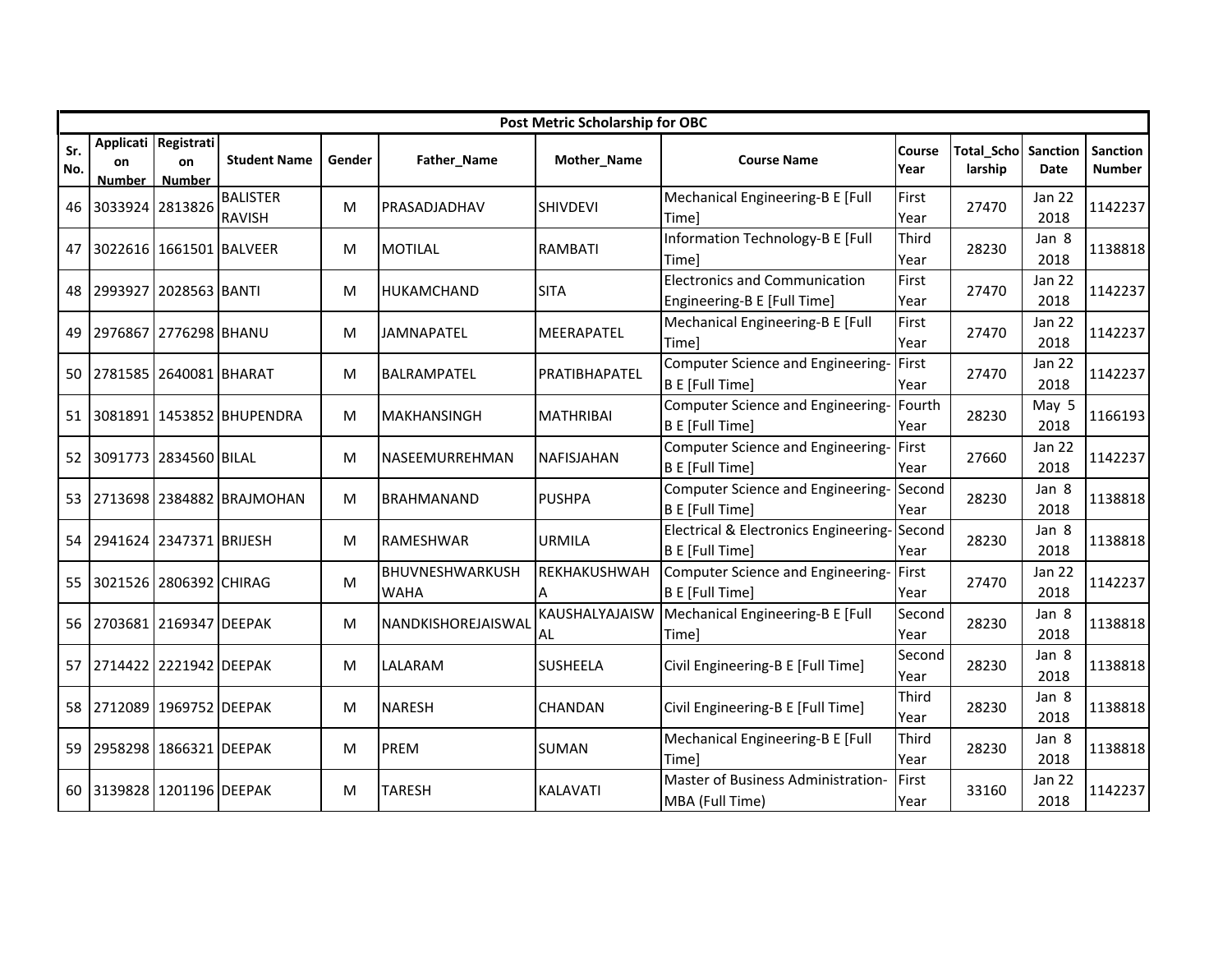|            |                     |                                             |                                   |        |                                   | Post Metric Scholarship for OBC |                                                                     |                |                              |                         |                           |
|------------|---------------------|---------------------------------------------|-----------------------------------|--------|-----------------------------------|---------------------------------|---------------------------------------------------------------------|----------------|------------------------------|-------------------------|---------------------------|
| Sr.<br>No. | on<br><b>Number</b> | Applicati Registrati<br>on<br><b>Number</b> | <b>Student Name</b>               | Gender | Father_Name                       | Mother_Name                     | <b>Course Name</b>                                                  | Course<br>Year | <b>Total Scho</b><br>larship | Sanction<br><b>Date</b> | Sanction<br><b>Number</b> |
|            |                     | 61 3002453 2557910 DEEPAK                   |                                   | M      | CHANDRIKAPRASADBH<br><b>UNJWA</b> | <b>MAMTABHUNJWA</b>             | Mechanical Engineering-B E [Full<br>Time]                           | First<br>Year  | 27660                        | Jan 22<br>2018          | 1142237                   |
|            |                     | 62 2553842 2020684 DEEPAK                   |                                   | М      | <b>MANGILAL</b>                   | <b>KRISHNA</b>                  | Civil Engineering-B E [Full Time]                                   | Third<br>Year  | 28230                        | Jan 8<br>2018           | 1138818                   |
| 63         | 2823680 2669750     |                                             | <b>DEEPAK</b><br><b>KUMAR</b>     | M      | MAHESHPRASADYADA<br>$\vee$        | SHEELADEVI                      | <b>Electrical &amp; Electronics Engineering-</b><br>B E [Full Time] | First<br>Year  | 27470                        | Jan 22<br>2018          | 1142237                   |
|            |                     | 64 3059647 2804560 DEEPALI                  |                                   | F.     | <b>SANTOSHPATEL</b>               | <b>DEEPIKAPATEL</b>             | Computer Science and Engineering-<br>B E [Full Time]                | First<br>Year  | 27470                        | Jan 22<br>2018          | 1142237                   |
|            | 65 3332041 1313413  |                                             | <b>DEEPANSHU</b><br><b>PRATAP</b> | M      | <b>MANBAHOR</b>                   | <b>SATYA</b>                    | Mechanical Engineering-B E [Full<br>Time]                           | Fourth<br>Year | 28230                        | May 5<br>2018           | 1166193                   |
|            |                     | 66 3082404 2834793 DEEPIKA                  |                                   | F.     | DINESHVISHKARMA                   | ANJUVISHKARMA                   | Electrical & Electronics Engineering-First<br>B E [Full Time]       | Year           | 27660                        | <b>Jan 22</b><br>2018   | 1142237                   |
|            |                     | 67 2943279 1533861 DEEPIKA                  |                                   | F.     | <b>JAGDISH</b>                    | <b>SANTOSHI</b>                 | Master of Business Administration-<br>MBA (Full Time)               | First<br>Year  | 33350                        | Jan 22<br>2018          | 1142237                   |
|            |                     |                                             | 68 2605135 1537138 DEVENDRA       | M      | <b>RAVENDRA</b>                   | <b>NIRMLA</b>                   | Civil Engineering-B E [Full Time]                                   | Fourth<br>Year | 28230                        | Jan 8<br>2018           | 1138818                   |
| 69         | 3214352 1366335     |                                             | <b>DEVENDRA</b><br><b>KUMAR</b>   | М      | <b>SHYAM</b>                      | <b>SURSATI</b>                  | Thermal Engineering-M.E/M.Tech<br>[Full Time]                       | First<br>Year  | 15599                        | Jan 22<br>2018          | 1142237                   |
|            |                     | 70 2973814 1162880 DEVESH                   |                                   | M      | RAMESWARMEENA                     | SAVITAMEENA                     | Master of Business Administration-<br>MBA (Full Time)               | First<br>Year  | 33160                        | <b>Jan 22</b><br>2018   | 1142237                   |
|            |                     |                                             | 71 2958393 1837005 DHARMENDRA     | М      | <b>SUNDAR</b>                     | <b>SUNITA</b>                   | Mechanical Engineering-B E [Full<br>Time]                           | Third<br>Year  | 28230                        | Jan 8<br>2018           | 1138818                   |
|            |                     |                                             | 72 3063157 2826744 DHARMENDRA     | M      | <b>BALRAM</b>                     | ANNU                            | Civil Engineering-B E [Full Time]                                   | First<br>Year  | 27470                        | <b>Jan 22</b><br>2018   | 1142237                   |
|            |                     |                                             | 73 2957027 2306952 DHARMENDRA     | M      | <b>ASHOKLODHI</b>                 | SHEELALODHI                     | Information Technology-B E [Full<br> Time]                          | Second<br>Year | 28230                        | Jan 8<br>2018           | 1138818                   |
|            |                     | 74 2740855 1883880 DHEERAJ                  |                                   | М      | <b>MANGILAL</b>                   | LALTA                           | <b>Electronics and Communication</b><br>Engineering-B E [Full Time] | Third<br>Year  | 28230                        | Jan 22<br>2018          | 1142212                   |
|            |                     |                                             | 75 2605176 1536471 DHEERENDRA     | M      | <b>RAVENDRA</b>                   | <b>NIRMLA</b>                   | Electrical & Electronics Engineering-<br><b>B E</b> [Full Time]     | Fourth<br>Year | 28230                        | Jan 8<br>2018           | 1138818                   |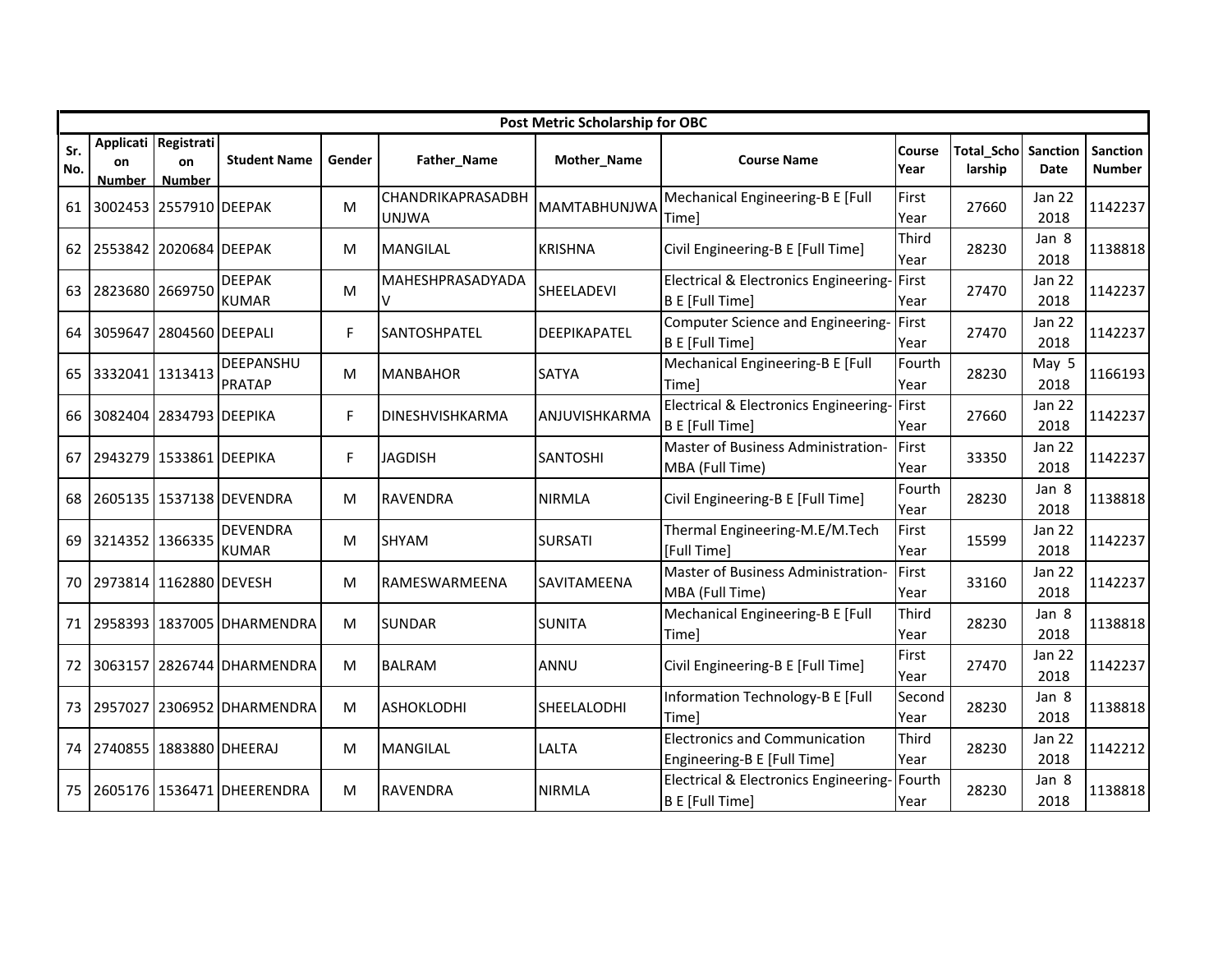|            |                        |                                             |                                     |        |                                 | Post Metric Scholarship for OBC |                                                                     |                |                       |                       |                    |
|------------|------------------------|---------------------------------------------|-------------------------------------|--------|---------------------------------|---------------------------------|---------------------------------------------------------------------|----------------|-----------------------|-----------------------|--------------------|
| Sr.<br>No. | on<br><b>Number</b>    | Applicati Registrati<br>on<br><b>Number</b> | <b>Student Name</b>                 | Gender | Father_Name                     | Mother_Name                     | <b>Course Name</b>                                                  | Course<br>Year | Total Scho<br>larship | Sanction<br>Date      | Sanction<br>Number |
| 76         | 3007331 1997294        |                                             | <b>DHEERENDRA</b><br><b>KUMAR</b>   | м      | <b>SHIV</b>                     | <b>BABY</b>                     | Mechanical Engineering-B E [Full<br>Timel                           | Third<br>Year  | 28230                 | Jan 8<br>2018         | 1138818            |
| 77         |                        |                                             | 2657432 1069364 DHIRENRA            | M      | <b>MAHENDRA</b>                 | <b>NILU</b>                     | Mechanical Engineering-B E [Full<br>Timel                           | Third<br>Year  | 28230                 | Jan 8<br>2018         | 1138818            |
| 78         | 3007095 1426313 Dipali |                                             |                                     | F.     | Satish                          | Rajkumari                       | Computer Science and Engineering-<br><b>B E [Full Time]</b>         | Fourth<br>Year | 28230                 | May 5<br>2018         | 1166193            |
| 79         |                        |                                             | 2981632 2552017 DIVYANSH            | M      | LAKHMICHANDCHOUD<br><b>HARY</b> |                                 | MALTICHOUDHAR   Mechanical Engineering-B E [Full<br>Time]           | First<br>Year  | 27660                 | <b>Jan 22</b><br>2018 | 1142237            |
| 80         |                        | 2802729 1900834 DOLLY                       |                                     | F.     | <b>AZAD</b>                     | PHOOLWATI                       | Computer Science and Engineering-<br><b>B E [Full Time]</b>         | Third<br>Year  | 28230                 | Jan 8<br>2018         | 1138818            |
| 81         | 2801145 1135308 DURGA  |                                             |                                     | F.     | <b>SUKHLAL</b>                  | <b>KRISHNA</b>                  | Master of Business Administration-<br>MBA (Full Time)               | First<br>Year  | 32970                 | Jan 22<br>2018        | 1142237            |
| 82         | 3144745 2876670 EISHA  |                                             |                                     | F.     | RAIESKHAN                       | SHAMAKHAN                       | <b>Electronics and Communication</b><br>Engineering-B E [Full Time] | First<br>Year  | 27470                 | Jan 22<br>2018        | 1142237            |
| 83         | 3083373 2847015        |                                             | <b>ELAF RAZA</b><br><b>RAZA</b>     | M      | <b>ASHRAFKHAN</b>               | <b>GULNAZBEE</b>                | Civil Engineering-B E [Full Time]                                   | Third<br>Year  | 28230                 | Jan 8<br>2018         | 1138818            |
| 84         | 2692052 1902839 FAISAL |                                             |                                     | м      | <b>SALEEM</b>                   | <b>SAYERA</b>                   | Information Technology-B E [Full<br>Timel                           | Third<br>Year  | 28230                 | Jan 8<br>2018         | 1138818            |
| 85         | 2745302 2255023 FAIZ   |                                             |                                     | M      | <b>TARIKKHAN</b>                | <b>ROSHAKHAN</b>                | Mechanical Engineering-B E [Full<br>Time]                           | Second<br>Year | 28230                 | Jan 8<br>2018         | 1138818            |
| 86         | 2762452 2273321 FARHAN |                                             |                                     | м      | <b>NABIAHMED</b>                | <b>RAFIQUA</b>                  | Civil Engineering-B E [Full Time]                                   | Third<br>Year  | 28230                 | Jan 8<br>2018         | 1138818            |
| 87         | 2705781 1915880 GABBAR |                                             |                                     | М      | <b>ANCHAL</b>                   | <b>MUNNI</b>                    | Information Technology-B E [Full<br>Timel                           | Third<br>Year  | 28230                 | Jan 8<br>2018         | 1138818            |
| 88         | 2662131 2266200        |                                             | <b>GABBAR</b><br><b>SINGH SINGH</b> | M      | <b>DOLAT</b>                    | <b>SANTOSH</b>                  | Mechanical Engineering-B E [Full<br>Timel                           | Second<br>Year | 28230                 | Jan 8<br>2018         | 1138818            |
| 89         | 3057988 2826618 GAZALA |                                             |                                     | F.     | ABDULRASHEED                    | SEEMAKOUSAR                     | Master of Business Administration-<br>MBA (Full Time)               | First<br>Year  | 32970                 | Jan 22<br>2018        | 1142237            |
| 90         | 3134707                |                                             | 2344469 GEETANJALI                  | F      | RAKESHKUMARNAMDE<br>v           | SUDHANAMDEV                     | Computer Science and Engineering-<br><b>B E</b> [Full Time]         | Second<br>Year | 28230                 | Jan 8<br>2018         | 1138818            |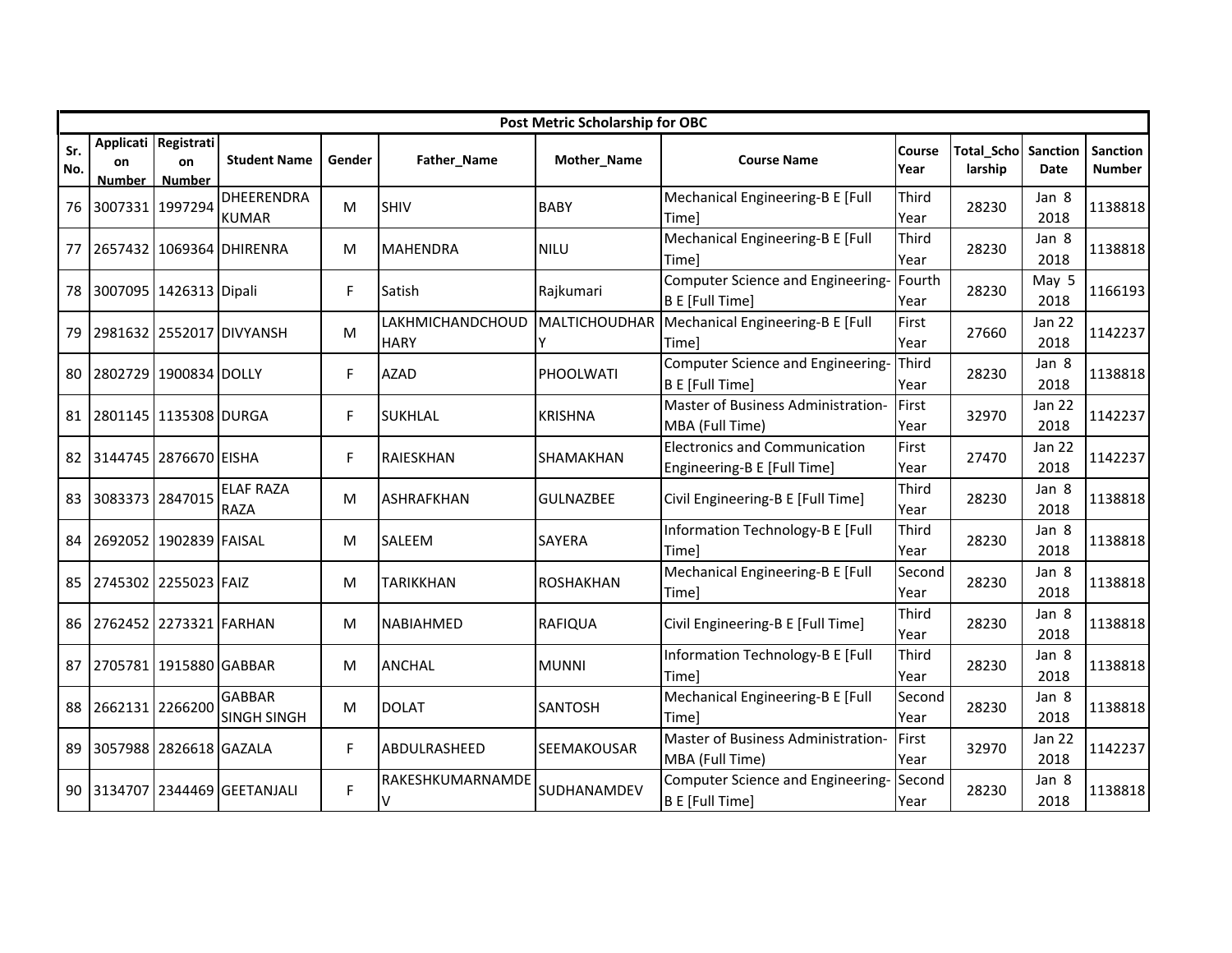|            |                     |                                             |                                   |        |                          | Post Metric Scholarship for OBC |                                                                     |                |                       |                       |                           |
|------------|---------------------|---------------------------------------------|-----------------------------------|--------|--------------------------|---------------------------------|---------------------------------------------------------------------|----------------|-----------------------|-----------------------|---------------------------|
| Sr.<br>No. | on<br><b>Number</b> | Applicati Registrati<br>on<br><b>Number</b> | <b>Student Name</b>               | Gender | Father_Name              | Mother_Name                     | <b>Course Name</b>                                                  | Course<br>Year | Total Scho<br>larship | Sanction<br>Date      | Sanction<br><b>Number</b> |
| 91         | 2792376 2364226     |                                             | <b>GOUR ADITI</b><br><b>ADITI</b> | F.     | RAJENDARGOUR             | <b>SHASHIGOUR</b>               | Information Technology-B E [Full<br>Time]                           | Second<br>Year | 28230                 | Jan 8<br>2018         | 1138818                   |
| 92         |                     |                                             | 2797300 2651611 GOUTAM            | M      | <b>JITMAL</b>            | <b>SUNDRIBAI</b>                | <b>Electronics and Communication</b><br>Engineering-B E [Full Time] | First<br>Year  | 27850                 | Jan 22<br>2018        | 1142237                   |
| 93         |                     | 2907046 1027136 HARDIKA                     |                                   | F.     | <b>SUNIL</b>             | <b>HEMADEVI</b>                 | Master of Business Administration-<br>MBA (Full Time)               | First<br>Year  | 32970                 | Jan 22<br>2018        | 1142237                   |
| 94         |                     | 3080100 2573009 HARIOM                      |                                   | M      | RAMCHANDRAMEWAD<br>Α     | <b>SUNITABAI</b>                | Mechanical Engineering-B E [Full<br>Time]                           | First<br>Year  | 27660                 | <b>Jan 22</b><br>2018 | 1142237                   |
| 95         |                     | 2865662 2517541 HARSH                       |                                   | М      | <b>ANAND</b>             | <b>SAVITRI</b>                  | Information Technology-B E [Full<br>Timel                           | Second<br>Year | 28230                 | Jan 8<br>2018         | 1138818                   |
| 96         |                     | 3018174 2804620 HARSH                       |                                   | м      | <b>ISANTOSHPATEL</b>     | <b>DEEPIKAPATEL</b>             | Computer Science and Engineering-<br>B E [Full Time]                | First<br>Year  | 29350                 | Jan 22<br>2018        | 1142237                   |
| 97         | 2709861 1915478     |                                             | <b>HEM SINGH</b><br><b>SINGH</b>  | М      | <b>SUMER</b>             | <b>SHARDA</b>                   | Civil Engineering-B E [Full Time]                                   | Third<br>Year  | 28230                 | Jan 8<br>2018         | 1138818                   |
| 98         |                     | 2617270 1397845 HEMANT                      |                                   | M      | <b>CHARAN SINGH SAHU</b> | <b>SHEELA BAI</b>               | Civil Engineering-B E [Full Time]                                   | Fourth<br>Year | 28230                 | Jan 8<br>2018         | 1138818                   |
| 99         |                     | 2714678 1862681 HEMANT                      |                                   | м      | <b>VINOD</b>             | CHANDRAKANTA                    | Electrical & Electronics Engineering-<br><b>B E [Full Time]</b>     | Third<br>Year  | 28230                 | Jan 8<br>2018         | 1138818                   |
|            | 100 2633097         |                                             | 1895876 HEMANT                    | м      | <b>DINISH</b>            | <b>MANJU</b>                    | Civil Engineering-B E [Full Time]                                   | Third<br>Year  | 28230                 | Jan 8<br>2018         | 1138818                   |
|            | 101 2762686 1409196 |                                             | <b>HEMANT</b><br><b>KUMAR</b>     | М      | <b>RAMSHARAN</b>         | <b>GAYATRI</b>                  | Civil Engineering-B E [Full Time]                                   | Fourth<br>Year | 28230                 | Jan 8<br>2018         | 1138818                   |
|            |                     | 102 2654146 1933459 HEMRAJ                  |                                   | М      | <b>RAMPRASAD</b>         | RAMKALABAI                      | Civil Engineering-B E [Full Time]                                   | Third<br>Year  | 28230                 | Jan 8<br>2018         | 1138818                   |
|            |                     | 103 2745924 1917405 HEMRAJ                  |                                   | М      | HAKAMSINGHLODHI          | LAXMIBAI                        | Civil Engineering-B E [Full Time]                                   | Third<br>Year  | 28230                 | Jan 8<br>2018         | 1138818                   |
|            |                     | 104 2845091 2352841 ICHHA                   |                                   | F      | <b>SURESH</b>            | <b>NIRMALA</b>                  | Information Technology-B E [Full<br>Timel                           | Second<br>Year | 28230                 | Jan 8<br>2018         | 1138818                   |
|            |                     | 105 2866456 1515184 ILMA                    |                                   | F.     | <b>KHALID</b>            | <b>RESHMA</b>                   | Master of Business Administration-<br>MBA (Full Time)               | First<br>Year  | 33160                 | Jan 22<br>2018        | 1142237                   |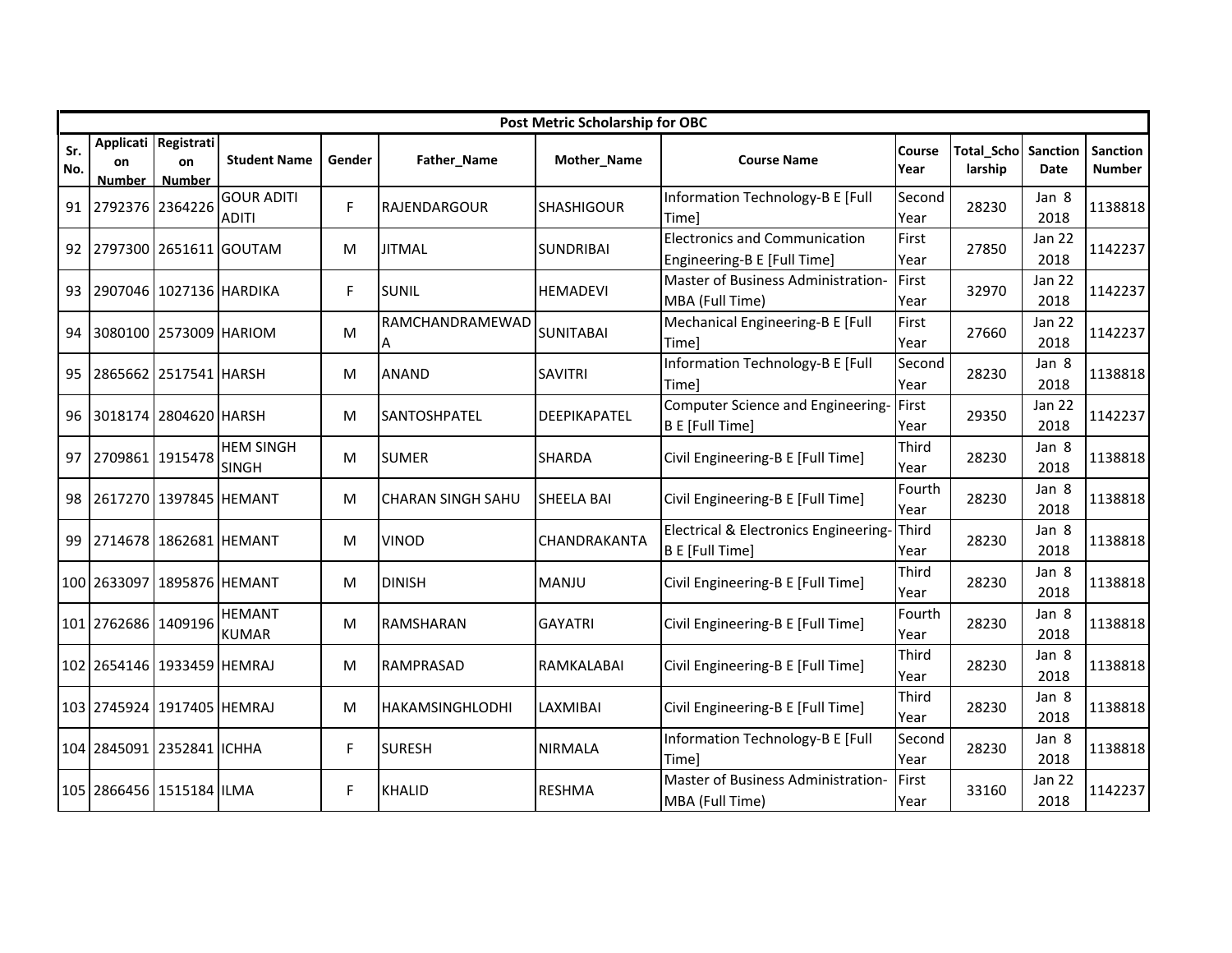|            |                            |                                      |                                      |        |                     | Post Metric Scholarship for OBC |                                                                     |                |                              |                       |                           |
|------------|----------------------------|--------------------------------------|--------------------------------------|--------|---------------------|---------------------------------|---------------------------------------------------------------------|----------------|------------------------------|-----------------------|---------------------------|
| Sr.<br>No. | on<br><b>Number</b>        | Applicati Registrati<br>on<br>Number | <b>Student Name</b>                  | Gender | Father_Name         | Mother_Name                     | <b>Course Name</b>                                                  | Course<br>Year | <b>Total Scho</b><br>larship | Sanction<br>Date      | <b>Sanction</b><br>Number |
|            | 106 2922533 2309840        |                                      | <b>JAGDISH</b><br><b>SINGH SINGH</b> | м      | TULSIRAMGURJAR      | <b>KOMALBAI</b>                 | Civil Engineering-B E [Full Time]                                   | Second<br>Year | 31050                        | Jan 8<br>2018         | 1138818                   |
|            |                            |                                      | 107 2469195 1099838 JEETENDRA        | M      | <b>HARMOHAN</b>     | <b>ARUNA</b>                    | Mechanical Engineering-B E [Full<br>Timel                           | Fourth<br>Year | 28230                        | Jan 8<br>2018         | 1138818                   |
|            | 108 2690180 1881998 JEEVAN |                                      |                                      | M      | <b>POP</b>          | <b>ANAR</b>                     | Civil Engineering-B E [Full Time]                                   | Third<br>Year  | 28230                        | Jan 8<br>2018         | 1138818                   |
|            | 109 2953466 2760329 JEEVAN |                                      |                                      | м      | <b>MAKHANVERMA</b>  | SUMANVERMA                      | <b>Electronics and Communication</b><br>Engineering-B E [Full Time] | First<br>Year  | 27470                        | Jan 22<br>2018        | 1142237                   |
|            | 110 2699753 1392858 JITESH |                                      |                                      | M      | PADAM               | <b>BHAGWATI</b>                 | Computer Science and Engineering-<br><b>B E</b> [Full Time]         | Fourth<br>Year | 28230                        | Jan 8<br>2018         | 1138818                   |
|            | 111 2919225 2319936        |                                      | <b>JUGESH SINGH</b><br><b>SINGH</b>  | м      | BHAGWANSINGH        | <b>PASHWATIDEVI</b>             | Electrical & Electronics Engineering-<br>B E [Full Time]            | Second<br>Year | 28230                        | Jan 8<br>2018         | 1138818                   |
|            | 112 2645527 2290754 JYOTI  |                                      |                                      | F.     | <b>JAGDISH</b>      | <b>NIRMALA</b>                  | Computer Science and Engineering-<br><b>B E</b> [Full Time]         | Second<br>Year | 28230                        | Jan 8<br>2018         | 1138818                   |
|            | 113 2908855 2359640 KAPIL  |                                      |                                      | M      | CHANDRASHEKHAR      | <b>VISHNUDEVI</b>               | Thermal Engineering-M.E/M.Tech<br>[Full Time]                       | Second<br>Year | 15849                        | Jan 8<br>2018         | 1138818                   |
|            | 114 3019134 2804936 KAPIL  |                                      |                                      | M      | HIMMATSINGHMEENA    | MORBAIMEENA                     | Master of Business Administration-<br>MBA (Full Time)               | First<br>Year  | 32970                        | Jan 22<br>2018        | 1142237                   |
|            | 115 2979093 1990437 KAPIL  |                                      |                                      | M      | <b>DWARKA</b>       | LAXMIBAI                        | Computer Science and Engineering-<br><b>B E</b> [Full Time]         | Third<br>Year  | 28230                        | Jan 8<br>2018         | 1138818                   |
|            | 116 3019130 2805102 KAPIL  |                                      |                                      | M      | <b>GIRDHARILAL</b>  | <b>RAJBAI</b>                   | <b>Electronics and Communication</b><br>Engineering-B E [Full Time] | First<br>Year  | 27470                        | Jan 22<br>2018        | 1142237                   |
|            | 117 2901720 2276344 KHALID |                                      |                                      | M      | <b>RASHID</b>       | <b>KHALIDA</b>                  | Civil Engineering-B E [Full Time]                                   | Third<br>Year  | 28230                        | Jan 8<br>2018         | 1138818                   |
|            | 118 3005669 1230331 KHALID |                                      |                                      | м      | SADIQ               | SHAHNAZ                         | Master of Business Administration-<br>MBA (Full Time)               | First<br>Year  | 32970                        | Jan 22<br>2018        | 1142237                   |
|            |                            |                                      | 119 2760403 1230548 KHUSHBOO         | F      | <b>NARESH</b>       | RAJKUMARI                       | Master of Business Administration-<br>MBA (Full Time)               | Second<br>Year | 33730                        | <b>Jan 22</b><br>2018 | 1142212                   |
|            |                            |                                      | 120 3078549 2558769 KHUSHBOO         | F      | <b>RAKESH PATEL</b> | <b>HEMLATA PATEL</b>            | Computer Science and Engineering-<br><b>B E [Full Time]</b>         | First<br>Year  | 29775                        | <b>Jan 22</b><br>2018 | 1142237                   |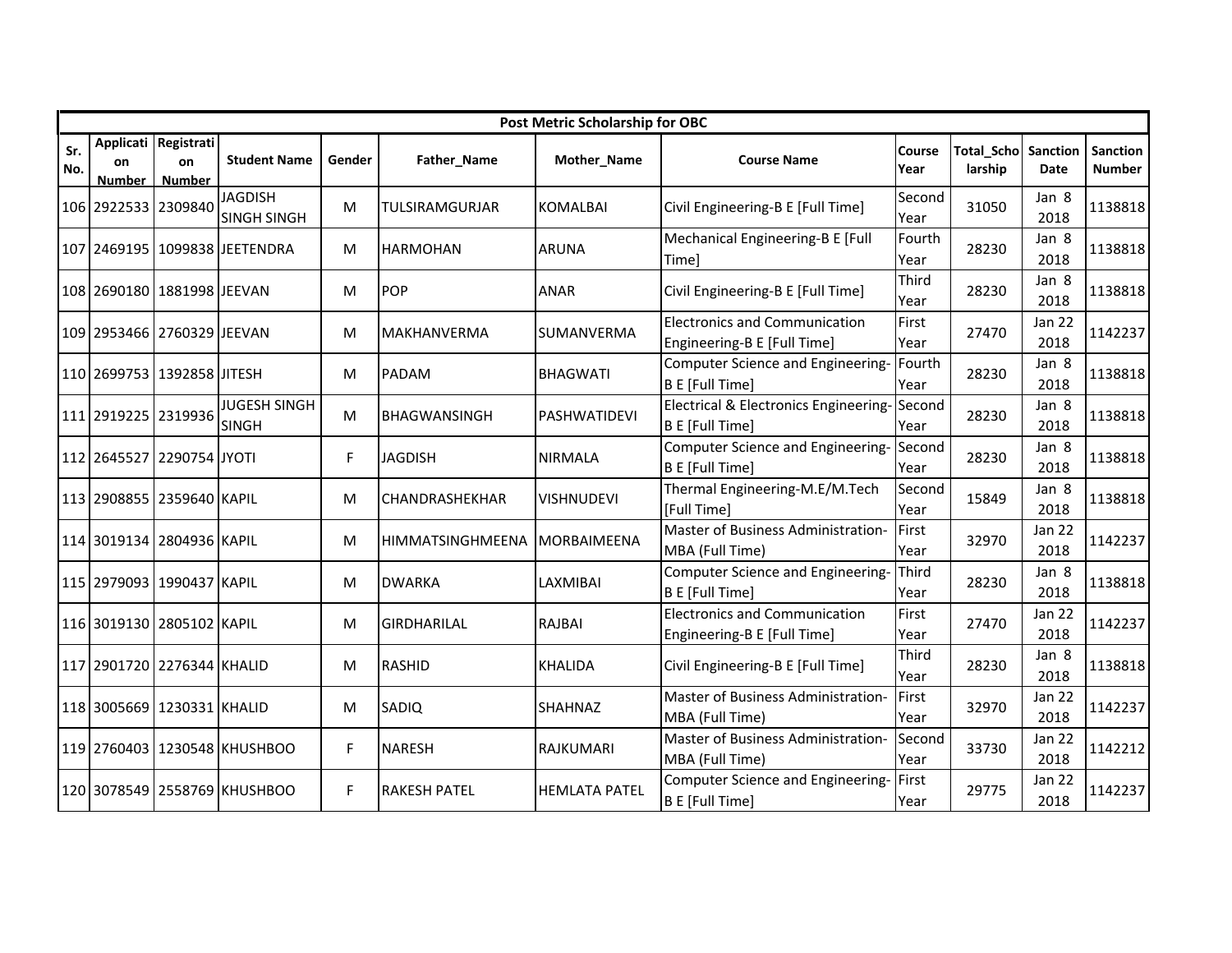|            |                            |                                             |                                    |        |                        | Post Metric Scholarship for OBC |                                                                            |                |                       |                         |                           |
|------------|----------------------------|---------------------------------------------|------------------------------------|--------|------------------------|---------------------------------|----------------------------------------------------------------------------|----------------|-----------------------|-------------------------|---------------------------|
| Sr.<br>No. | <b>on</b><br><b>Number</b> | Applicati Registrati<br>on<br><b>Number</b> | <b>Student Name</b>                | Gender | Father_Name            | Mother_Name                     | <b>Course Name</b>                                                         | Course<br>Year | Total_Scho<br>larship | Sanction<br><b>Date</b> | Sanction<br><b>Number</b> |
|            |                            |                                             | 121 3120334 1222858 KHUSHBOO       | F.     | <b>SANTOSH</b>         | <b>SHARDA</b>                   | Master of Business Administration-<br>MBA (Full Time)                      | First<br>Year  | 33160                 | Jan 22<br>2018          | 1142237                   |
|            |                            |                                             | 122 2978720 2777731 KHUSHBU        | F.     | <b>YENKESH</b>         | <b>NILEEMA</b>                  | Computer Science and Engineering-<br><b>B E [Full Time]</b>                | First<br>Year  | 27090                 | Jan 22<br>2018          | 1142237                   |
|            |                            | 123 2981488 1004524 KIRTI                   |                                    | F.     | <b>GANESH</b>          | <b>GEETA</b>                    | Master of Business Administration-<br>MBA (Full Time)                      | Second<br>Year | 33730                 | Jan 22<br>2018          | 1142212                   |
|            | 124 2695911 2080627        |                                             | <b>KIRTI KUMAR</b><br><b>KUMAR</b> | М      | <b>VINODILAL</b>       | <b>KUSUM</b>                    | Computer Science and Engineering-<br><b>B E [Full Time]</b>                | Third<br>Year  | 28230                 | Jan 8<br>2018           | 1138818                   |
|            |                            | 125 2692536 2301759 KOMAL                   |                                    | M      | <b>DINESHSAHU</b>      | HEMLATASAHU                     | <b>Electronics and Communication</b><br>Engineering-B E [Full Time]        | Second<br>Year | 28230                 | Jan 8<br>2018           | 1138818                   |
|            |                            | 126 2676731 2160853 KOMAL                   |                                    | F.     | <b>GOPALSINGH</b>      | <b>HEERABAI</b>                 | <b>Electronics and Communication</b><br>Engineering-B E [Full Time]        | Second<br>Year | 28230                 | Jan 8<br>2018           | 1138818                   |
|            |                            | 127 3004482 1364220 Kuldeep                 |                                    | М      | Narayan                | Gyan                            | Civil Engineering-B E [Full Time]                                          | Fourth<br>Year | 28230                 | Jan 8<br>2018           | 1138818                   |
|            |                            | 128 3133979 2835042 KULDEEP                 |                                    | M      | <b>HARGOVINDRAJPUT</b> | <b>KOMALRAJPUT</b>              | <b>Electronics and Communication</b><br>Engineering-B E [Full Time]        | First<br>Year  | 27470                 | Jan 22<br>2018          | 1142237                   |
|            |                            | 129 3043634 2303284 KULDEEP                 |                                    | М      | <b>ASHOK</b>           | <b>SHANTI</b>                   | Civil Engineering-B E [Full Time]                                          | Second<br>Year | 28230                 | Jan 8<br>2018           | 1138818                   |
|            | 130 2664868 1428593        |                                             | <b>KUSHLESH</b><br><b>KUMAR</b>    | M      | <b>BRIJESH</b>         | <b>SEEMA</b>                    | Information Technology-B E [Full<br><b>Time]</b>                           | Fourth<br>Year | 28230                 | Jan 8<br>2018           | 1138818                   |
|            |                            | 131 2702360 2357769 LALIT                   |                                    | M      | <b>KAMAL</b>           | <b>KUNTI</b>                    | Electrical & Electronics Engineering-<br><b>B E [Full Time]</b>            | Second<br>Year | 28230                 | Jan 8<br>2018           | 1138818                   |
|            |                            | 132 2743800 1269011 MAHESH                  |                                    | M      | PHOOL                  | <b>MAMTA</b>                    | <b>Electrical &amp; Electronics Engineering-</b><br><b>B E [Full Time]</b> | Third<br>Year  | 28230                 | Jan 8<br>2018           | 1138818                   |
|            |                            | 133 2976193 2762574 MANISH                  |                                    | м      | <b>JAYCHAND</b>        | <b>NAINADEVI</b>                | Mechanical Engineering-B E [Full<br>Timel                                  | First<br>Year  | 27470                 | <b>Jan 22</b><br>2018   | 1142237                   |
|            | 134 3099828 2030133        |                                             | <b>MANISH</b><br><b>KUMAR</b>      | М      | <b>PANNA</b>           | <b>BUTULI</b>                   | Mechanical Engineering-B E [Full<br>Timel                                  | Third<br>Year  | 28230                 | Jan 8<br>2018           | 1138818                   |
|            |                            |                                             | 135 2802020 2654977 MANMOHAN       | м      | <b>IPREMNARAYAN</b>    | PAPEETABAI                      | Mechanical Engineering-B E [Full<br>Time]                                  | First<br>Year  | 27090                 | Jan 22<br>2018          | 1142237                   |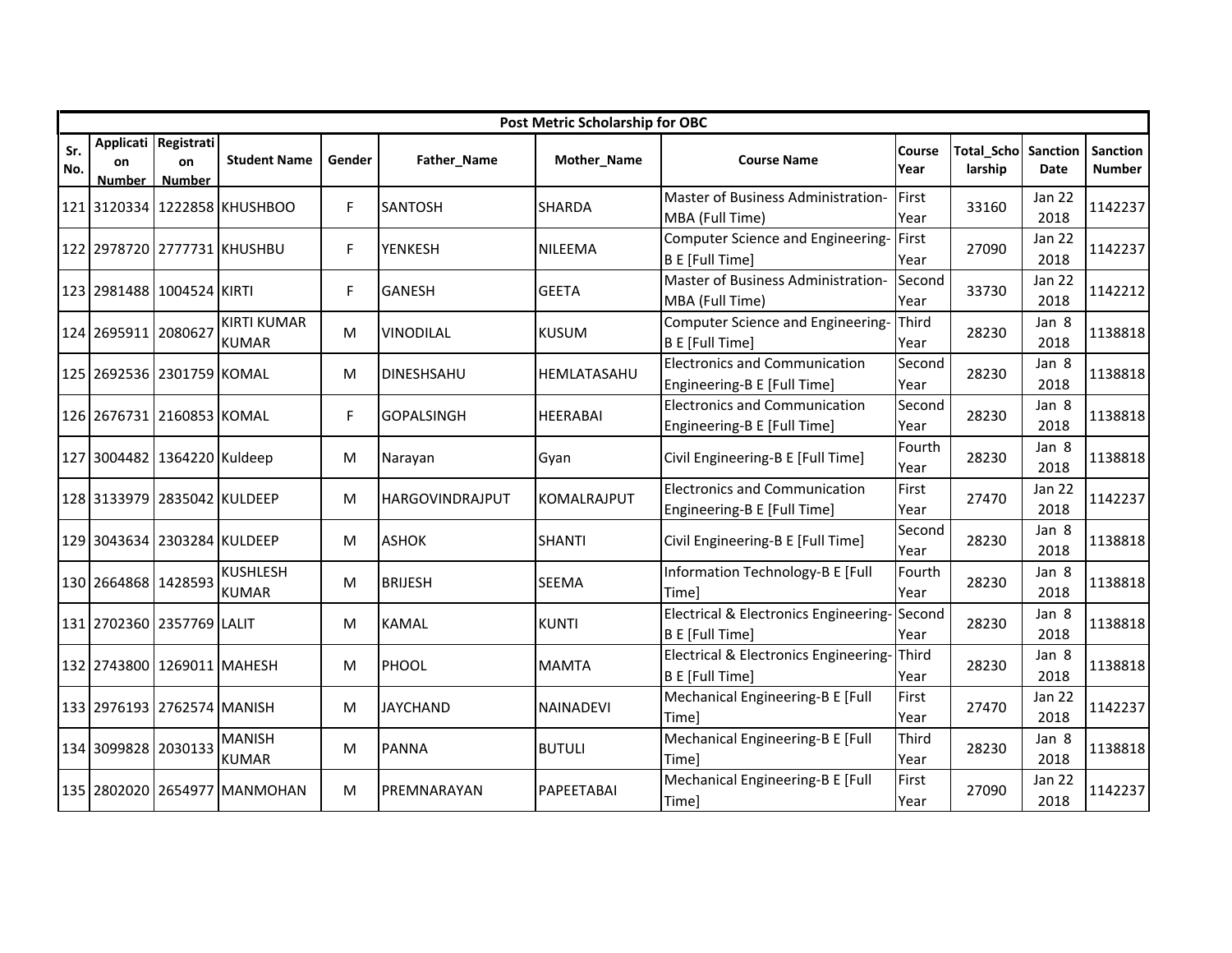|            |                     |                                             |                              |        |                         | Post Metric Scholarship for OBC |                                                                     |                |                       |                       |                    |
|------------|---------------------|---------------------------------------------|------------------------------|--------|-------------------------|---------------------------------|---------------------------------------------------------------------|----------------|-----------------------|-----------------------|--------------------|
| Sr.<br>No. | on<br><b>Number</b> | Applicati Registrati<br>on<br><b>Number</b> | <b>Student Name</b>          | Gender | Father_Name             | Mother_Name                     | <b>Course Name</b>                                                  | Course<br>Year | Total Scho<br>larship | Sanction<br>Date      | Sanction<br>Number |
|            |                     |                                             | 136 2713136 1618746 MANMOHAN | M      | <b>TEJSINGH</b>         | <b>SAROJ</b>                    | Civil Engineering-B E [Full Time]                                   | Fourth<br>Year | 28230                 | Jan 8<br>2018         | 1138818            |
|            |                     |                                             | 137 2582060 1408139 manmohan | M      | kamal                   | durga                           | Information Technology-B E [Full<br>Timel                           | Fourth<br>Year | 28230                 | Jan 8<br>2018         | 1138818            |
|            |                     | 138 3167939 1080485 MANOJ                   |                              | М      | <b>MADHUSUDAN</b>       | <b>RAJNI</b>                    | Master of Business Administration-<br>MBA (Full Time)               | Second<br>Year | 33730                 | Jan 22<br>2018        | 1142212            |
|            | 139 2783351 1020604 |                                             | <b>MANOJ</b><br><b>KUMAR</b> | м      | <b>GOVARDHANSOLANKI</b> | <b>GANGABAISOLAN</b><br>KI      | Civil Engineering-B E [Full Time]                                   | Second<br>Year | 28230                 | <b>Jan 22</b><br>2018 | 1142237            |
|            |                     | 140 3140211 2827022 MAZHAR                  |                              | М      | <b>KAMARALI</b>         | <b>NASREEN</b>                  | Mechanical Engineering-B E [Full<br>Timel                           | First<br>Year  | 27470                 | <b>Jan 22</b><br>2018 | 1142237            |
|            |                     | 141 3146720 2883126 MEER                    |                              | М      | <b>ZAFARKHAN</b>        | <b>SHAMIM</b>                   | Mechanical Engineering-B E [Full<br>Timel                           | First<br>Year  | 27470                 | Jan 22<br>2018        | 1142237            |
|            |                     |                                             | 142 2923873 2738676 MEHFOOZ  | М      | <b>IBRAHEEMALI</b>      | <b>MUNNIBEE</b>                 | Mechanical Engineering-B E [Full<br>Timel                           | Second<br>Year | 28230                 | Jan 22<br>2018        | 1142237            |
|            |                     |                                             | 143 3065404 2406132 MOHAMMAD | M      | <b>MOHAMMADNAIM</b>     | <b>ISMATAZAM</b>                | Master of Business Administration-<br>MBA (Full Time)               | Second<br>Year | 33730                 | Jan 22<br>2018        | 1142212            |
|            | 144 3052184         | 2828619                                     | MOHAMMAD<br><b>TOUSEEF</b>   | М      | <b>MURTUZA</b>          | <b>SHEHNAZ</b>                  | Civil Engineering-B E [Full Time]                                   | First<br>Year  | 27090                 | Jan 22<br>2018        | 1142237            |
|            | 145 2968187 2770002 |                                             | MOHAMMAD<br><b>ZAID ZAID</b> | М      | SHAHIDKHAN              | ZEENATKHAN                      | <b>Electronics and Communication</b><br>Engineering-B E [Full Time] | First<br>Year  | 27850                 | Jan 22<br>2018        | 1142237            |
|            |                     | 146 3059531 2577620 MOHAN                   |                              | M      | <b>JAITARAM</b>         | <b>AJUDDIBAI</b>                | Mechanical Engineering-B E [Full<br>Time]                           | First<br>Year  | 27470                 | <b>Jan 22</b><br>2018 | 1142237            |
|            |                     | 147 3141074 1498950 mohd                    |                              | M      | manzoor                 | fahmeeda                        | Master of Business Administration-<br>MBA (Full Time)               | Second<br>Year | 33730                 | <b>Jan 22</b><br>2018 | 1142212            |
|            | 148 2902616 1902307 |                                             | MOHD QASIM<br>QASIM          | М      | <b>MOHDSHAKIR</b>       | <b>FAREEDA</b>                  | Information Technology-B E [Full<br>Timel                           | Third<br>Year  | 28230                 | Jan 8<br>2018         | 1138818            |
|            |                     | 149 3102650 1413251 MOHINI                  |                              | F      | SANJAY                  | <b>GUJARKAR</b>                 | Computer Science and Engineering-<br><b>B E [Full Time]</b>         | Fourth<br>Year | 28230                 | Jan 8<br>2018         | 1138818            |
|            |                     | 150 2976239 2491001 MOHIT                   |                              | M      | <b>SUNILMOURYA</b>      | SARITAMOURYA                    | Computer Science and Engineering-<br><b>BE</b> [Full Time]          | Second<br>Year | 31050                 | Jan 8<br>2018         | 1138818            |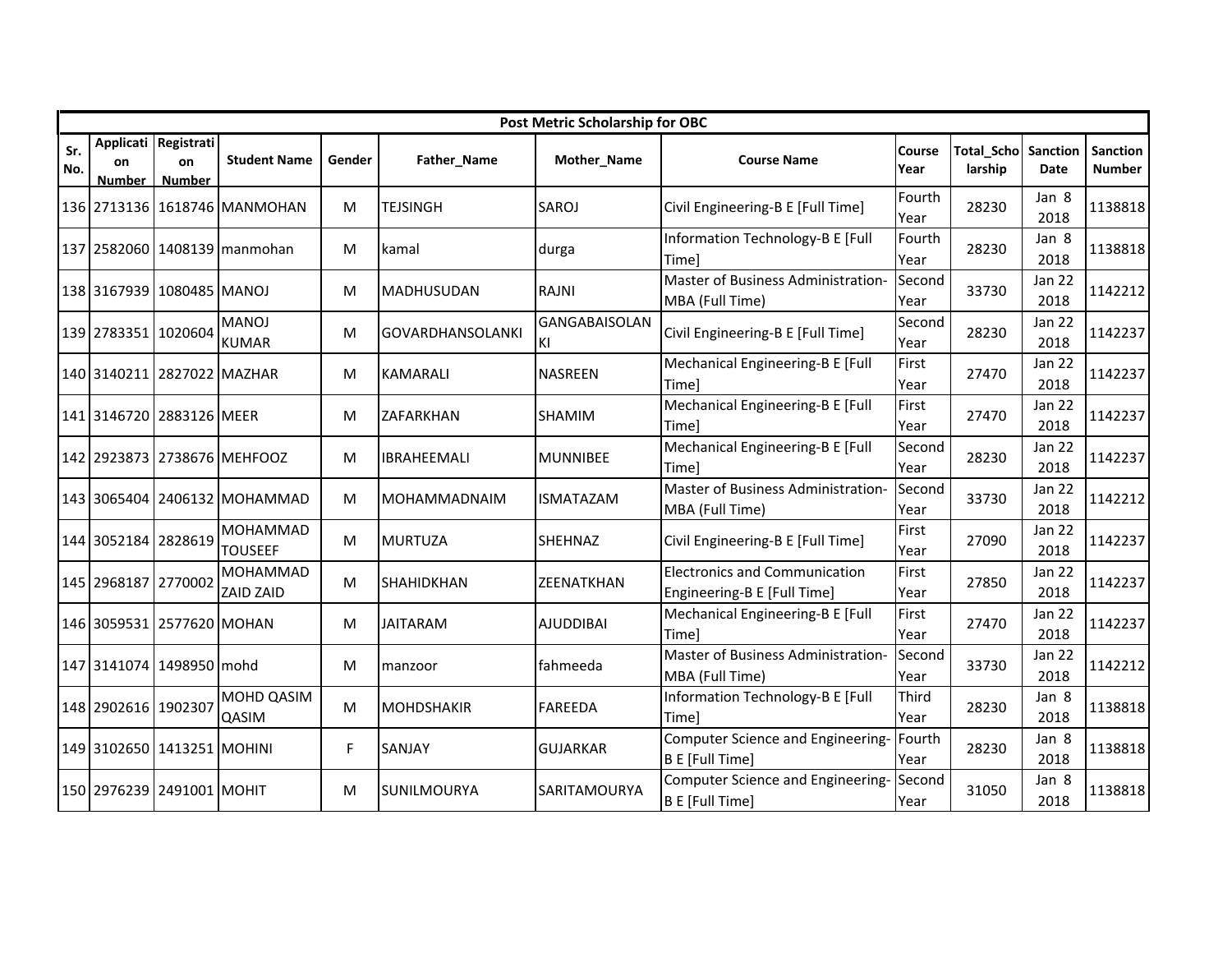|            |                            |                                             |                                    |        |                                      | Post Metric Scholarship for OBC |                                                                            |                |                              |                         |                           |
|------------|----------------------------|---------------------------------------------|------------------------------------|--------|--------------------------------------|---------------------------------|----------------------------------------------------------------------------|----------------|------------------------------|-------------------------|---------------------------|
| Sr.<br>No. | <b>on</b><br><b>Number</b> | Applicati Registrati<br>on<br><b>Number</b> | <b>Student Name</b>                | Gender | Father_Name                          | Mother_Name                     | <b>Course Name</b>                                                         | Course<br>Year | <b>Total_Scho</b><br>larship | Sanction<br><b>Date</b> | Sanction<br><b>Number</b> |
|            |                            | 151 3052560 1521480 MONIKA                  |                                    | F.     | <b>KAILASH</b>                       | <b>REKHA</b>                    | Master of Business Administration-<br>MBA (Full Time)                      | First<br>Year  | 32970                        | Jan 22<br>2018          | 1142237                   |
|            |                            | 152 2951854 2759312 MONIKA                  |                                    | F.     | <b>KAILASH</b>                       | <b>NAMRATA</b>                  | Master of Business Administration-<br>MBA (Full Time)                      | First<br>Year  | 32970                        | Jan 22<br>2018          | 1142237                   |
|            |                            | 153 2712509 2314054 MONU                    |                                    | M      | <b>SANTOSHVISHWAKAR</b><br><b>MA</b> | MEENAVISHWAKA<br><b>RMA</b>     | Computer Science and Engineering-<br><b>B E</b> [Full Time]                | Second<br>Year | 28230                        | Jan 8<br>2018           | 1138818                   |
|            | 154 2993629 2787741        |                                             | <b>MUKUL SINGH</b><br><b>SINGH</b> | M      | <b>JALIMSINGHTHAKUR</b>              | MEENATHAKUR                     | Electrical & Electronics Engineering-First<br><b>B E [Full Time]</b>       | Year           | 27850                        | Jan 22<br>2018          | 1142237                   |
|            |                            | 155 3009476 1675241 Namita                  |                                    | F.     | Brijkishore                          | Shakun                          | Master of Business Administration-<br>MBA (Full Time)                      | First<br>Year  | 33350                        | <b>Jan 22</b><br>2018   | 1142237                   |
|            |                            | 156 3092812 2852366 NAZISH                  |                                    | F.     | <b>YUSUF</b>                         | <b>SHAMEEM</b>                  | <b>Electronics and Communication</b><br>Engineering-B E [Full Time]        | First<br>Year  | 27470                        | <b>Jan 22</b><br>2018   | 1142237                   |
|            |                            |                                             | 157 3112996 2817449 NAZMEEN        | F.     | AHMEDKHAN                            | <b>SAIDABEE</b>                 | <b>Electrical &amp; Electronics Engineering-</b><br><b>B E [Full Time]</b> | First<br>Year  | 27850                        | Jan 22<br>2018          | 1142237                   |
|            |                            | 158 2602799 2383733 NEELAM                  |                                    | F.     | <b>RAJENDRA</b>                      | <b>SANTRA</b>                   | Information Technology-B E [Full<br><b>Time]</b>                           | Second<br>Year | 31050                        | Jan 8<br>2018           | 1138818                   |
|            |                            | 159 2819295 2245647 NEHA                    |                                    | F.     | <b>MAHESH</b>                        | <b>SHEELA</b>                   | Master of Business Administration-<br>MBA (Full Time)                      | Second<br>Year | 33730                        | Jan 22<br>2018          | 1142212                   |
|            |                            | 160 2691128 1868606 NEHA                    |                                    | F.     | <b>BABURAO</b>                       | <b>GAURI</b>                    | Computer Science and Engineering-<br><b>B E [Full Time]</b>                | Third<br>Year  | 28230                        | Jan 8<br>2018           | 1138818                   |
|            |                            | 161 3186862 2609605 NEHA                    |                                    | F.     | <b>BALMUKUND</b>                     | <b>KIRAN</b>                    | Master of Business Administration-<br>MBA (Full Time)                      | First<br>Year  | 32970                        | <b>Jan 22</b><br>2018   | 1142237                   |
|            |                            | 162 3113376 2863574 NIKHIL                  |                                    | M      | <b>JAGDISH</b>                       | <b>KALPANA</b>                  | Computer Science and Engineering-<br><b>B E</b> [Full Time]                | First<br>Year  | 27470                        | <b>Jan 22</b><br>2018   | 1142237                   |
|            |                            | 163 3006977 2322032 NIKHIL                  |                                    | м      | <b>SATISH</b>                        | <b>REKHA</b>                    | Computer Science and Engineering-<br><b>B E [Full Time]</b>                | Second<br>Year | 28230                        | Jan 8<br>2018           | 1138818                   |
|            |                            | 164 3041960 2820175 NIKITA                  |                                    | F.     | <b>VITTALRAO</b>                     | VANDANA                         | <b>Electronics and Communication</b><br>Engineering-B E [Full Time]        | First<br>Year  | 29350                        | Jan 22<br>2018          | 1142237                   |
|            |                            | 165 2841278 2682259 NIMRA                   |                                    | F.     | <b>HAROONKHAN</b>                    | <b>TABASSUMKHAN</b>             | <b>Electronics and Communication</b><br>Engineering-B E [Full Time]        | First<br>Year  | 27470                        | <b>Jan 22</b><br>2018   | 1142237                   |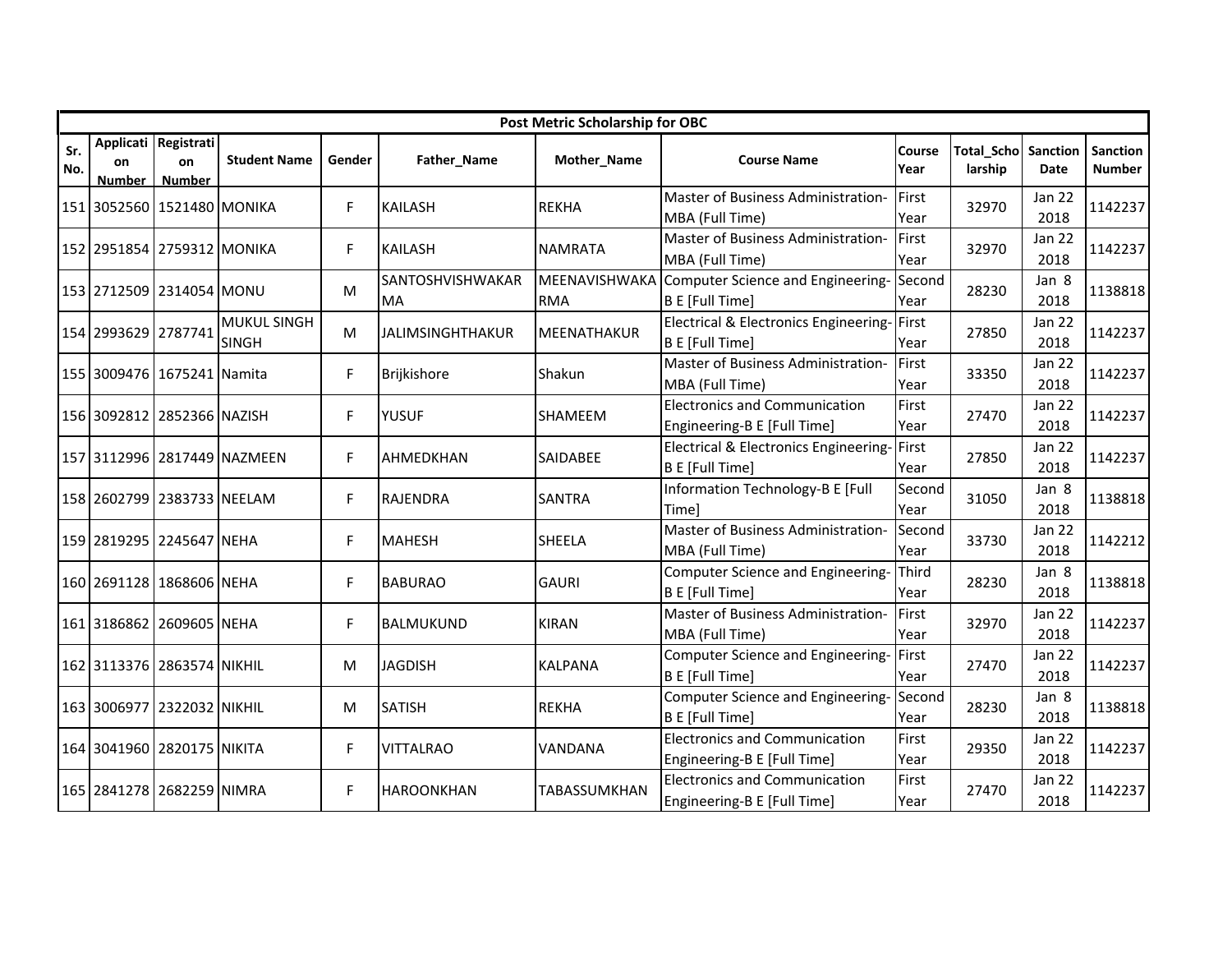|            |                     |                                             |                               |        |                     | Post Metric Scholarship for OBC |                                                                     |                |                              |                       |                    |
|------------|---------------------|---------------------------------------------|-------------------------------|--------|---------------------|---------------------------------|---------------------------------------------------------------------|----------------|------------------------------|-----------------------|--------------------|
| Sr.<br>No. | on<br><b>Number</b> | Applicati Registrati<br>on<br><b>Number</b> | <b>Student Name</b>           | Gender | Father_Name         | Mother_Name                     | <b>Course Name</b>                                                  | Course<br>Year | <b>Total Scho</b><br>larship | Sanction<br>Date      | Sanction<br>Number |
|            |                     | 166 3020793 2806108 NISHA                   |                               | F.     | <b>SHIVLALSONI</b>  | <b>ASHASONI</b>                 | Master of Business Administration-<br>MBA (Full Time)               | First<br>Year  | 33160                        | Jan 22<br>2018        | 1142237            |
|            |                     | 167 2972258 2773340 NISHANT                 |                               | M      | DEVENDRAGOUR        | <b>SHASHIGOUR</b>               | Computer Science and Engineering-<br><b>B E</b> [Full Time]         | First<br>Year  | 27660                        | Jan 22<br>2018        | 1142237            |
|            |                     | 168 3003064 2763237 NITESH                  |                               | М      | KAUSHALKUMAR        | PREMAKUMARI                     | Electrical & Electronics Engineering-<br>B E [Full Time]            | First<br>Year  | 27660                        | Jan 22<br>2018        | 1142237            |
|            | 169 3031426 1345654 |                                             | <b>NITESH</b><br><b>KUMAR</b> | м      | LAKHANLAL           | <b>MEERA</b>                    | Master of Business Administration-<br>MBA (Full Time)               | First<br>Year  | 32970                        | <b>Jan 22</b><br>2018 | 1142237            |
|            |                     | 170 2929154 2743353 NITIN                   |                               | M      | <b>KAMALSINGH</b>   | <b>GUDDIBAI</b>                 | <b>Electronics and Communication</b><br>Engineering-B E [Full Time] | First<br>Year  | 27470                        | <b>Jan 22</b><br>2018 | 1142237            |
|            |                     | 171 2923699 1288311 Noman                   |                               | М      | Huzoor              | Shabnam                         | Civil Engineering-B E [Full Time]                                   | Second<br>Year | 28230                        | Jan 22<br>2018        | 1142237            |
|            |                     | 172 2802040 1262711 OMKAR                   |                               | М      | RAMNARESH           | LEELAWATI                       | Master of Business Administration-<br>MBA (Full Time)               | Second<br>Year | 33730                        | Jan 22<br>2018        | 1142212            |
|            |                     | 173 3084484 2795237 PANKAJ                  |                               | M      | <b>VISHNUPRASAD</b> | <b>SUNITAPATIDAR</b>            | Master of Business Administration-<br>MBA (Full Time)               | First<br>Year  | 33160                        | Jan 22<br>2018        | 1142237            |
|            |                     | 174 2889157 2700823 PAVAN                   |                               | м      | RAMDAYAL            | <b>RAMLIBAI</b>                 | <b>Electronics and Communication</b><br>Engineering-B E [Full Time] | First<br>Year  | 27470                        | Jan 22<br>2018        | 1142237            |
|            |                     | 175 3061391 2834364 PAWAN                   |                               | М      | <b>OMPRAKASH</b>    | <b>SUNITA</b>                   | Electrical & Electronics Engineering-<br><b>B E [Full Time]</b>     | First<br>Year  | 27470                        | Jan 22<br>2018        | 1142237            |
|            |                     | 176 3146572 1453518 Payal                   |                               | F.     | Suresh Chourasiya   | Bhagwati                        | Master of Business Administration-<br>MBA (Full Time)               | First<br>Year  | 32970                        | <b>Jan 22</b><br>2018 | 1142237            |
|            |                     | 177 3043485 2215320 PINKI                   |                               | F.     | RAMESHKUMAR         | RAJJBAI                         | Information Technology-B E [Full<br>Timel                           | Second<br>Year | 28230                        | Jan 8<br>2018         | 1138818            |
|            |                     | 178 2742028 2206251 PINKY                   |                               | F.     | <b>CHAMPALAL</b>    | <b>GEETA</b>                    | Information Technology-B E [Full<br>Timel                           | Second<br>Year | 28230                        | Jan 8<br>2018         | 1138818            |
|            |                     | 179 2680088 2447233 PIYUSH                  |                               | M      | <b>ARUNSONI</b>     | <b>INDRASONI</b>                | Information Technology-B E [Full<br>Timel                           | Second<br>Year | 28230                        | Jan 8<br>2018         | 1138818            |
|            |                     |                                             | 180 3101375 2060009 POONAM    | F.     | <b>VINOD</b>        | <b>DEEPMALA</b>                 | Computer Science and Engineering-<br><b>B E [Full Time]</b>         | Third<br>Year  | 28230                        | Jan 8<br>2018         | 1138818            |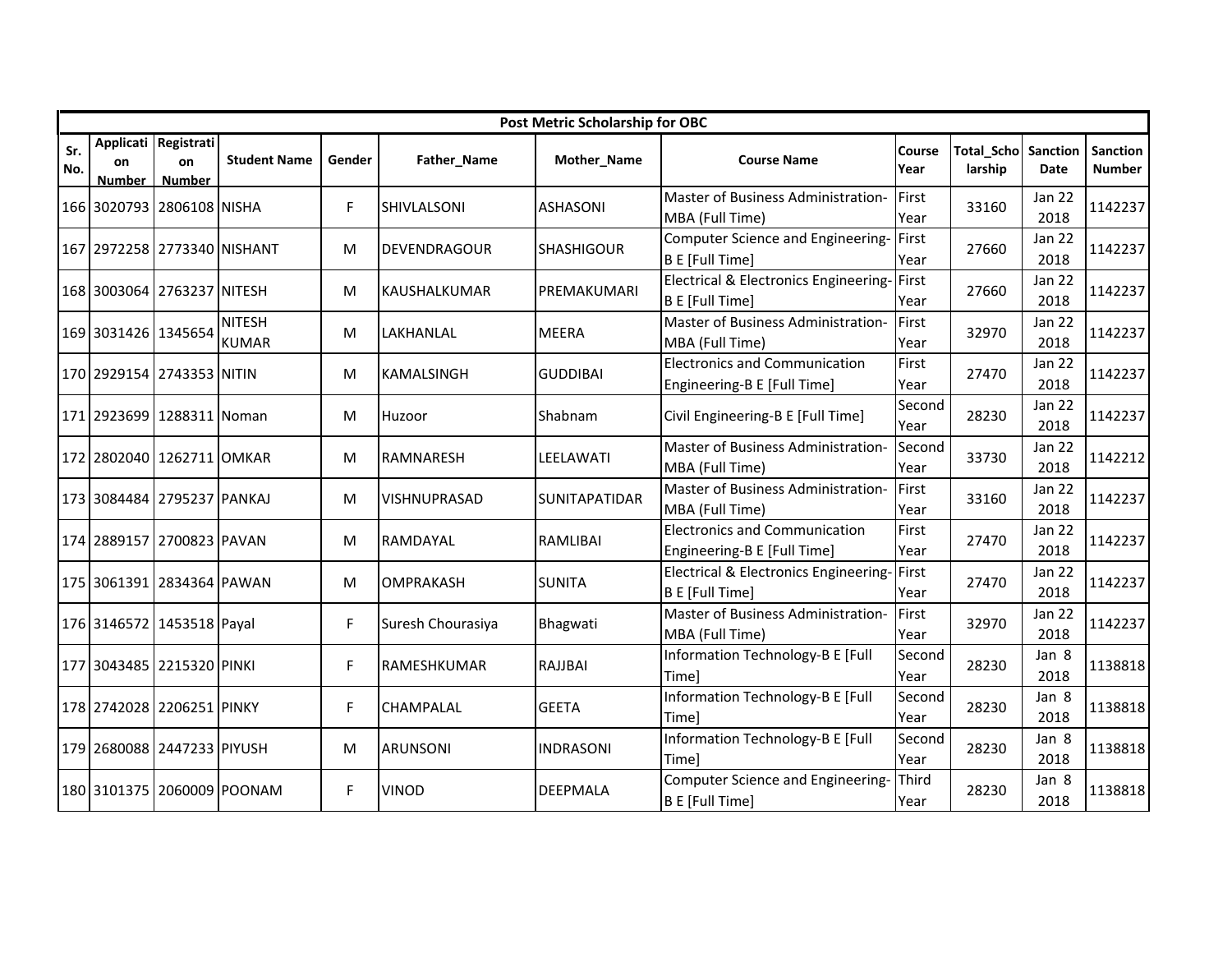|            |                     |                                             |                              |        |                                        | Post Metric Scholarship for OBC     |                                                                      |                |                              |                       |                           |
|------------|---------------------|---------------------------------------------|------------------------------|--------|----------------------------------------|-------------------------------------|----------------------------------------------------------------------|----------------|------------------------------|-----------------------|---------------------------|
| Sr.<br>No. | on<br><b>Number</b> | Applicati Registrati<br>on<br><b>Number</b> | <b>Student Name</b>          | Gender | Father_Name                            | Mother_Name                         | <b>Course Name</b>                                                   | Course<br>Year | <b>Total_Scho</b><br>larship | Sanction<br>Date      | Sanction<br><b>Number</b> |
|            |                     |                                             | 181 3081832 1404414 POONAM   | F      | SUNDARLAL                              | <b>KRANTI</b>                       | Master of Business Administration-<br>MBA (Full Time)                | Second<br>Year | 33730                        | <b>Jan 22</b><br>2018 | 1142212                   |
|            |                     | 182 2937625 2336016 PRACHI                  |                              | F.     | <b>DINESH</b>                          | <b>CHAYA</b>                        | Information Technology-B E [Full<br>Time]                            | Second<br>Year | 28230                        | Jan 8<br>2018         | 1138818                   |
|            |                     | 183 2617550 2211039 PRAFULL                 |                              | М      | SITARAMBISEN                           | <b>ANITABISEN</b>                   | Mechanical Engineering-B E [Full<br>Timel                            | Second<br>Year | 28230                        | Jan 8<br>2018         | 1138818                   |
|            |                     | 184 3020548 2805917 PRAGYA                  |                              | F.     | <b>VASANT</b>                          | LATA                                | Computer Science and Engineering-<br>M.E/M.Tech [Full Time]          | First<br>Year  | 15789                        | <b>Jan 22</b><br>2018 | 1142237                   |
|            |                     |                                             | 185 3020469 2317983 PRAHLAD  | М      | <b>RAMBADAN</b>                        | <b>ASHADEVI</b>                     | Mechanical Engineering-B E [Full<br>Timel                            | Second<br>Year | 28230                        | May 5<br>2018         | 1166193                   |
|            |                     |                                             | 186 2646998 2023451 PRAHLAD  | М      | <b>RATAN</b>                           | LADKUNWAR                           | Civil Engineering-B E [Full Time]                                    | Second<br>Year | 31050                        | Jan 8<br>2018         | 1138818                   |
|            |                     | 187 2731916 1916684 PRAMOD                  |                              | М      | <b>KAILASH</b>                         | <b>GAYATRI</b>                      | Information Technology-B E [Full<br>Timel                            | Third<br>Year  | 28230                        | Jan 8<br>2018         | 1138818                   |
|            | 188 2823201 1411993 |                                             | pramod kumar<br>kumar        | M      | bhagwat                                | shiva                               | Master of Business Administration-<br>MBA (Full Time)                | Second<br>Year | 33730                        | Jan 22<br>2018        | 1142212                   |
|            |                     | 189 3039731 2739792 PRANJAL                 |                              | F.     | <b>RAMESHKANHERE</b>                   | SUNITAKANHERE                       | Computer Science and Engineering- First<br><b>B E [Full Time]</b>    | Year           | 29350                        | <b>Jan 22</b><br>2018 | 1142237                   |
|            |                     | 190 2982417 2780345 PRATEEK                 |                              | М      | <b>BALRAM</b>                          | <b>KIRAN</b>                        | Computer Science and Engineering-<br><b>B E [Full Time]</b>          | First<br>Year  | 27470                        | <b>Jan 22</b><br>2018 | 1142237                   |
|            |                     |                                             | 191 3039556 2818657 PRATIBHA | F.     | <b>RAJENDRA</b>                        | <b>USHA</b>                         | Electrical & Electronics Engineering-First<br><b>B E [Full Time]</b> | Year           | 27660                        | Jan 22<br>2018        | 1142237                   |
|            |                     | 192 3077524 2736007 PRAYAG                  |                              | М      | DEVENDRAPRATAP                         | <b>PRATIMA</b>                      | Mechanical Engineering-B E [Full<br>Timel                            | First<br>Year  | 27850                        | Jan 22<br>2018        | 1142237                   |
|            |                     | 193 2749594 2618774 PREETI                  |                              | F      | <b>UPENDRA</b>                         | SAROJ                               | Computer Science and Engineering-<br><b>B E</b> [Full Time]          | First<br>Year  | 27660                        | <b>Jan 22</b><br>2018 | 1142237                   |
|            |                     | 194 2985615 1294917 PRIYA                   |                              | F.     | SAMAYLAL                               | LAKHANI                             | Master of Business Administration-<br>MBA (Full Time)                | First<br>Year  | 33160                        | <b>Jan 22</b><br>2018 | 1142237                   |
|            |                     | 195 2800283 2653961 PRIYA                   |                              | F      | <b>RAMCHANDRAMAHES</b><br><b>HWARI</b> | <b>HEMLATAMAHESH</b><br><b>WARI</b> | Master of Business Administration-<br>MBA (Full Time)                | First<br>Year  | 32970                        | <b>Jan 22</b><br>2018 | 1142237                   |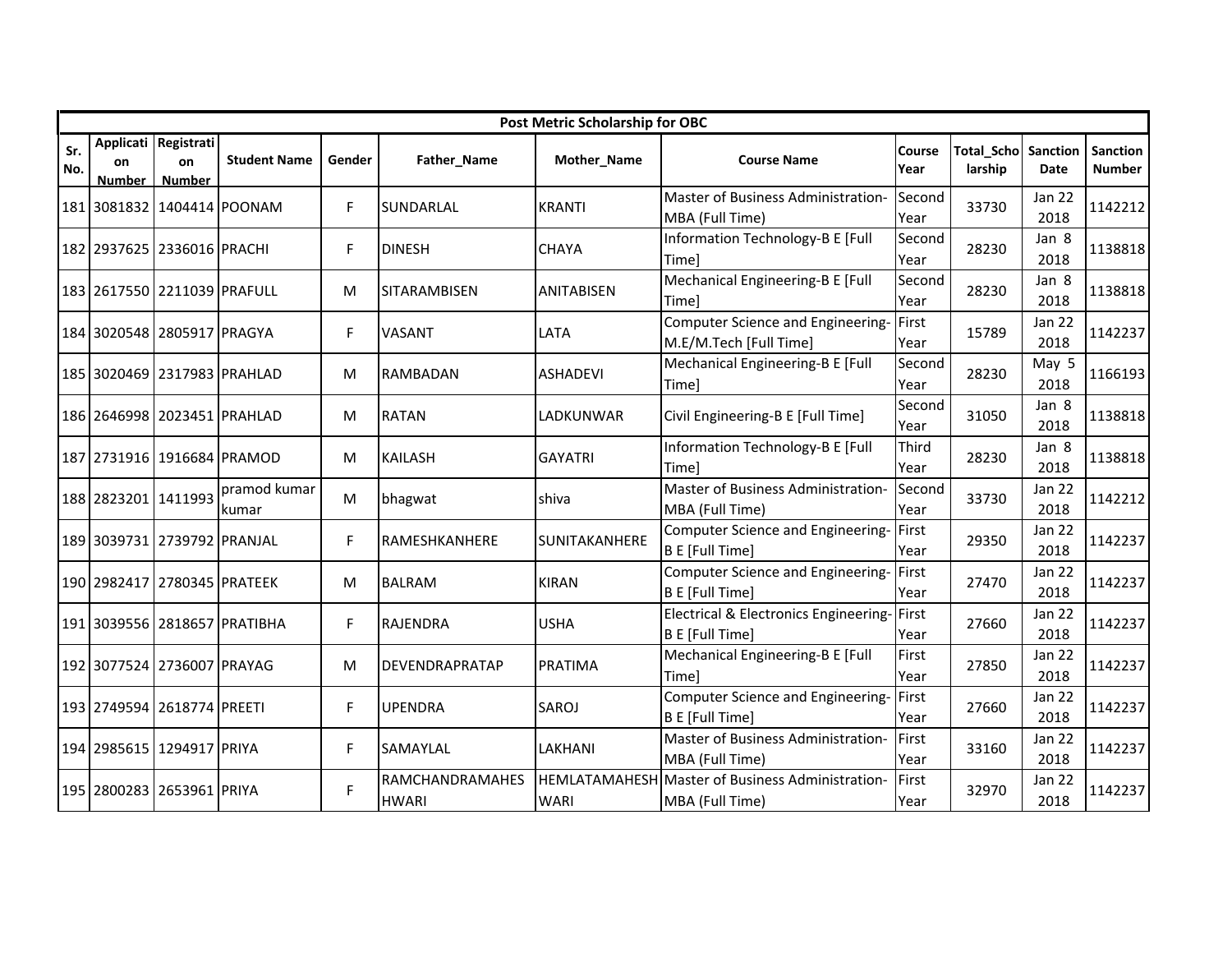|            |                     |                                      |                              |        |                        | Post Metric Scholarship for OBC |                                                                      |                |                       |                       |                           |
|------------|---------------------|--------------------------------------|------------------------------|--------|------------------------|---------------------------------|----------------------------------------------------------------------|----------------|-----------------------|-----------------------|---------------------------|
| Sr.<br>No. | <b>on</b><br>Number | Applicati Registrati<br>on<br>Number | <b>Student Name</b>          | Gender | Father_Name            | Mother_Name                     | <b>Course Name</b>                                                   | Course<br>Year | Total_Scho<br>larship | Sanction<br>Date      | Sanction<br><b>Number</b> |
|            |                     | 196 2520996 1064718 priyanka         |                              | F.     | pratap                 | roshi                           | Computer Science and Engineering-<br>M.E/M.Tech [Full Time]          | Second<br>Year | 15849                 | Jan 8<br>2018         | 1138818                   |
|            |                     |                                      | 197 3154971 2884229 PRIYANKA | F.     | <b>BALRAM</b>          | <b>ANIL</b>                     | Master of Business Administration-<br>MBA (Full Time)                | First<br>Year  | 32970                 | Jan 22<br>2018        | 1142237                   |
|            |                     |                                      | 198 3102527 2361348 PRIYANKA | F.     | <b>HEMSINGH</b>        | <b>OMBATI</b>                   | Computer Science and Engineering-<br><b>B E</b> [Full Time]          | Fourth<br>Year | 28230                 | Jan 8<br>2018         | 1138818                   |
|            |                     |                                      | 199 3063023 1762393 PRIYANKA | F.     | <b>ISITARAMVERMA</b>   | SANGEETAVERMA                   | Master of Business Administration-<br>MBA (Full Time)                | First<br>Year  | 33160                 | <b>Jan 22</b><br>2018 | 1142237                   |
|            |                     |                                      | 200 2913050 2731109 PRIYANKA | F.     | <b>NARESH</b>          | <b>GAYATRI</b>                  | <b>Electronics and Communication</b><br>Engineering-B E [Full Time]  | First<br>Year  | 27470                 | Jan 22<br>2018        | 1142237                   |
|            |                     | 201 2604419 2352474 PRIYANU          |                              | F.     | <b>SURESH</b>          | <b>ASHA</b>                     | VLSI Design-M.E/M.Tech [Full Time]                                   | Second<br>Year | 15849                 | Jan 8<br>2018         | 1138818                   |
|            |                     |                                      | 202 3220766 1706415 PUSHPRAJ | M      | <b>RAMANAND</b>        | <b>SHAKUNTALA</b>               | Mechanical Engineering-B E [Full<br>Timel                            | Second<br>Year | 28230                 | May 5<br>2018         | 1166193                   |
|            |                     |                                      | 203 2991438 2376631 RAHEMEEN | F.     | <b>MOHAMMADANWAR</b>   | <b>REHANA</b>                   | Master of Business Administration-<br>MBA (Full Time)                | Second<br>Year | 33730                 | Jan 22<br>2018        | 1142212                   |
|            |                     | 204 2714516 1364158 rahul            |                              | м      | suresh                 | sushma                          | Information Technology-B E [Full<br>Time]                            | Fourth<br>Year | 28230                 | Jan 8<br>2018         | 1138818                   |
|            |                     | 205 2691965 1896068 RAHUL            |                              | M      | <b>VIDHYADHAR</b>      | <b>SHOBHA</b>                   | Mechanical Engineering-B E [Full<br>Timel                            | Third<br>Year  | 28230                 | Jan 8<br>2018         | 1138818                   |
|            |                     | 206 2692377 2346440 RAHUL            |                              | М      | <b>MISHRILAL</b>       | <b>DEVKI</b>                    | Mechanical Engineering-B E [Full<br>Timel                            | Second<br>Year | 28230                 | Jan 8<br>2018         | 1138818                   |
|            |                     | 207 3041059 1516716 RAHUL            |                              | M      | <b>NANDRAM</b>         | <b>BHAGVANTA</b>                | Civil Engineering-B E [Full Time]                                    | Second<br>Year | 28230                 | <b>Jan 22</b><br>2018 | 1142237                   |
|            | 208 3133336 1469194 |                                      | Rahul Kumar<br>Kumar         | М      | Surendra               | Rajkumari                       | Master of Business Administration-<br>MBA (Full Time)                | First<br>Year  | 32970                 | Jan 22<br>2018        | 1142237                   |
|            |                     | 209 2920433 2735638 RAJAT            |                              | M      | MAKHANLAL              | SHEELABAI                       | Electrical & Electronics Engineering-First<br><b>B E [Full Time]</b> | Year           | 27470                 | Jan 22<br>2018        | 1142237                   |
|            |                     | 210 2711831 1252915 RAJAT            |                              | M      | RAJARAMVISHWAKAR<br>MA | REKHAVISHWAKA<br><b>RMA</b>     | Mechanical Engineering-B E [Full<br>Time]                            | Third<br>Year  | 28230                 | Jan 8<br>2018         | 1138818                   |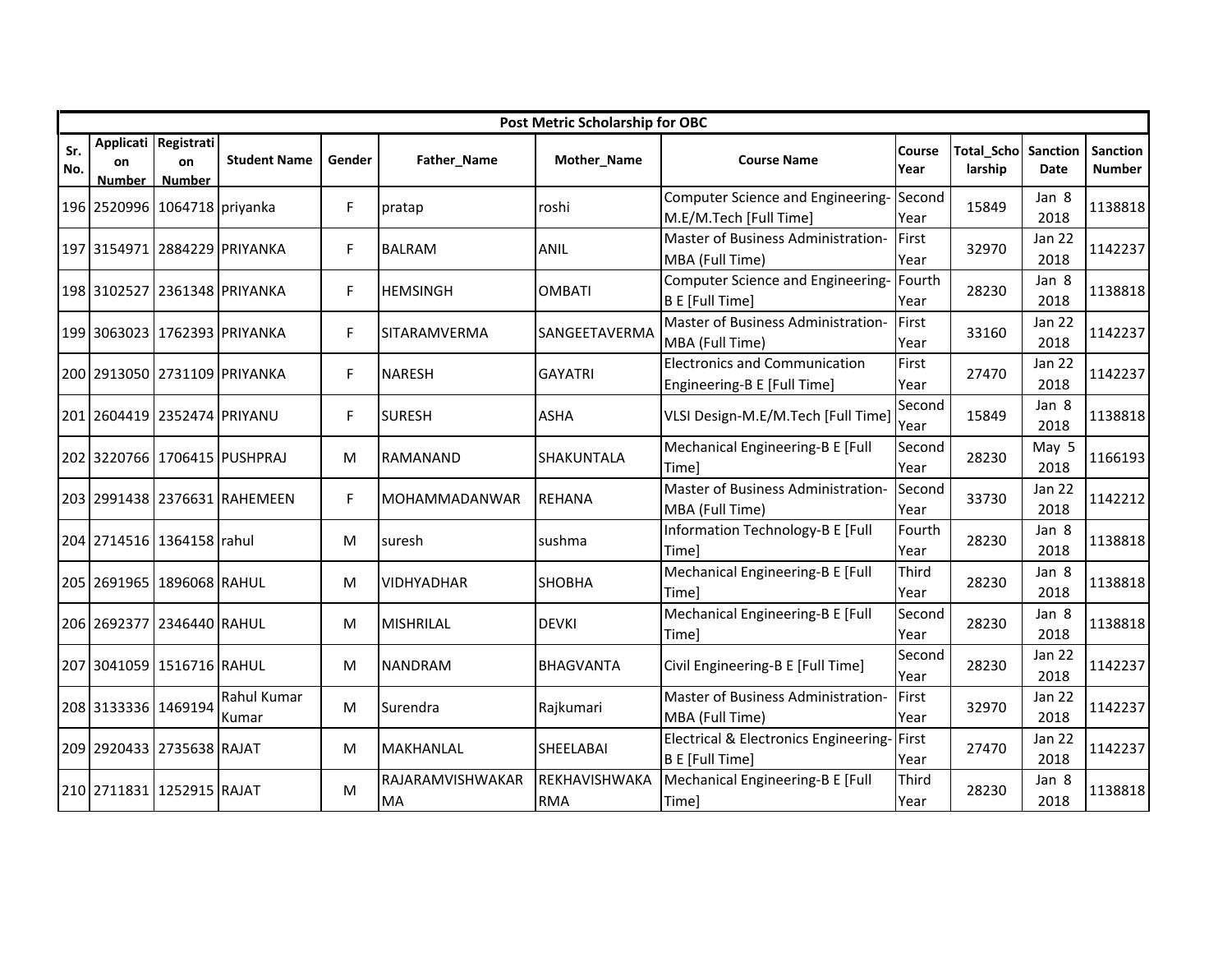|            |                     |                                             |                                    |        |                        | Post Metric Scholarship for OBC |                                                                     |                |                              |                       |                           |
|------------|---------------------|---------------------------------------------|------------------------------------|--------|------------------------|---------------------------------|---------------------------------------------------------------------|----------------|------------------------------|-----------------------|---------------------------|
| Sr.<br>No. | on<br><b>Number</b> | Applicati Registrati<br>on<br><b>Number</b> | <b>Student Name</b>                | Gender | Father_Name            | Mother_Name                     | <b>Course Name</b>                                                  | Course<br>Year | <b>Total Scho</b><br>larship | Sanction<br>Date      | <b>Sanction</b><br>Number |
|            |                     | 211 2588963 1901465 RAJAT                   |                                    | м      | <b>RAHULRAI</b>        | <b>ARCHANARAI</b>               | Information Technology-B E [Full<br>Time]                           | Third<br>Year  | 28230                        | Jan 8<br>2018         | 1138818                   |
|            | 212 3021097 2794384 |                                             | <b>RAJEEV</b><br><b>KUMAR</b>      | M      | <b>RAJKISHOR</b>       | <b>KALAVATI</b>                 | Electrical & Electronics Engineering-<br><b>B E</b> [Full Time]     | First<br>Year  | 27470                        | <b>Jan 22</b><br>2018 | 1142237                   |
|            |                     | 213 3075754 2741485 RAJESH                  |                                    | м      | <b>SANTOSHPATIDARA</b> | <b>ANURADHA</b>                 | Master of Business Administration-<br>MBA (Full Time)               | First<br>Year  | 33160                        | Jan 22<br>2018        | 1142237                   |
|            |                     |                                             | 214 2914293 2732141 RAJKUMARI      | F      | BHOJRAJKUSHWAH         | LAXMIKUSHWAH                    | <b>Electronics and Communication</b><br>Engineering-B E [Full Time] | First<br>Year  | 27470                        | <b>Jan 22</b><br>2018 | 1142237                   |
|            |                     | 215 2749877 2152516 RAJU                    |                                    | M      | <b>KIRANSAWARKAR</b>   | REKHASAWARKAR                   | Electrical & Electronics Engineering-<br><b>B E [Full Time]</b>     | Second<br>Year | 28230                        | Jan 8<br>2018         | 1138818                   |
|            |                     | 216 2664963 2095506 RAKESH                  |                                    | м      | <b>RAMJI</b>           | <b>TEJESHWARI</b>               | Thermal Engineering-M.E/M.Tech<br>[Full Time]                       | Second<br>Year | 15849                        | Jan 8<br>2018         | 1138818                   |
|            |                     | 217 3173833 2887220 RAKESH                  |                                    | м      | SONARAYAN              | <b>MULLOBAI</b>                 | Master of Business Administration-<br>MBA (Full Time)               | First<br>Year  | 32970                        | Jan 22<br>2018        | 1142237                   |
|            |                     | 218 3086888 1162762 RAMDAS                  |                                    | м      | LAKHANLAL              | RUKMANIBAI                      | Master of Business Administration-<br>MBA (Full Time)               | First<br>Year  | 33160                        | Jan 22<br>2018        | 1142237                   |
|            | 219 2955528 1310383 |                                             | Ramendra<br>Singh Singh            | м      | Dulhesingh             | Shanta                          | Mechanical Engineering-B E [Full<br>Time]                           | Fourth<br>Year | 31050                        | Jan 8<br>2018         | 1138818                   |
|            |                     |                                             | 220 2724880 1907906 RANJANA        | F      | SIYARAM                | <b>LALITA</b>                   | Electrical & Electronics Engineering-<br>B E [Full Time]            | Third<br>Year  | 31050                        | Jan 8<br>2018         | 1138818                   |
|            | 221 2714370 1409649 |                                             | <b>RAO GAURAV</b><br><b>GAURAV</b> | м      | <b>DINESH</b>          | <b>RADHA</b>                    | Mechanical Engineering-B E [Full<br>Time]                           | Fourth<br>Year | 28230                        | Jan 8<br>2018         | 1138818                   |
|            |                     | 222 2713455 2384959 RAVI                    |                                    | M      | <b>RAJESH</b>          | <b>KIRAN</b>                    | Computer Science and Engineering-<br>B E [Full Time]                | Second<br>Year | 28230                        | Jan 8<br>2018         | 1138818                   |
|            |                     | 223 2678891 1903338 RAVI                    |                                    | м      | <b>CHANDAN</b>         | LAXMI                           | Civil Engineering-B E [Full Time]                                   | Third<br>Year  | 28230                        | Jan 8<br>2018         | 1138818                   |
|            |                     | 224 3033450 2556607 RAVI                    |                                    | M      | BHARATSINGHMEENA       | SUNITAMEENA                     | Mechanical Engineering-B E [Full<br>Timel                           | First<br>Year  | 27850                        | <b>Jan 22</b><br>2018 | 1142237                   |
|            |                     | 225 2646570 1957043 RAVI                    |                                    | м      | <b>LAKHAN</b>          | <b>GEETA</b>                    | Information Technology-B E [Full<br>Time]                           | Third<br>Year  | 28230                        | Jan 8<br>2018         | 1138818                   |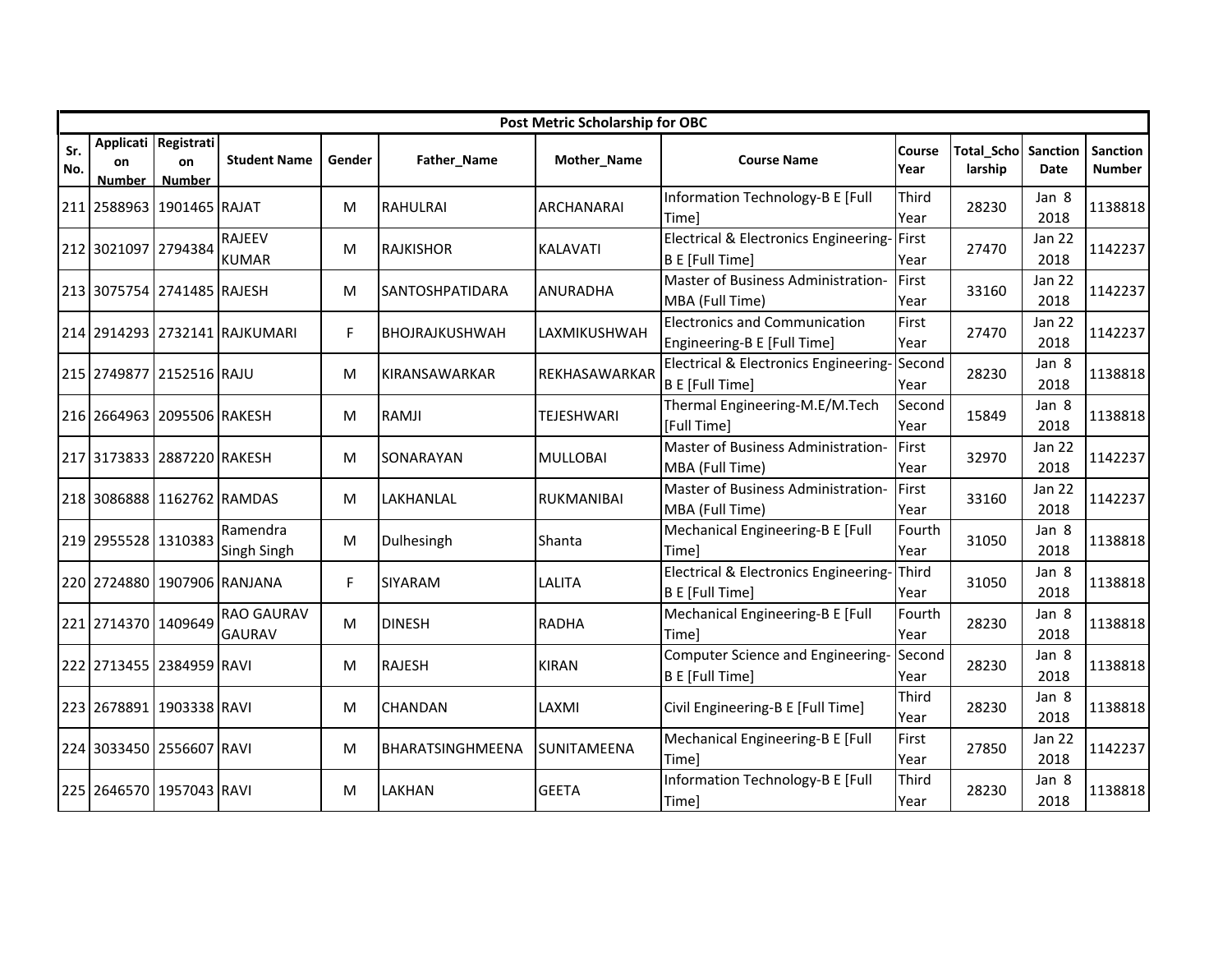|            |                            |                                             |                                 |        |                      | Post Metric Scholarship for OBC |                                                                     |                |                       |                         |                           |
|------------|----------------------------|---------------------------------------------|---------------------------------|--------|----------------------|---------------------------------|---------------------------------------------------------------------|----------------|-----------------------|-------------------------|---------------------------|
| Sr.<br>No. | <b>on</b><br><b>Number</b> | Applicati Registrati<br>on<br><b>Number</b> | <b>Student Name</b>             | Gender | Father_Name          | Mother_Name                     | <b>Course Name</b>                                                  | Course<br>Year | Total_Scho<br>larship | Sanction<br><b>Date</b> | Sanction<br><b>Number</b> |
|            |                            | 226 2750421 1276994 REENA                   |                                 | F.     | <b>AMARSINGH</b>     | LATA                            | Master of Business Administration-<br>MBA (Full Time)               | Second<br>Year | 33730                 | Jan 22<br>2018          | 1142212                   |
|            |                            | 227 2842021 2682858 RIDA                    |                                 | F      | FAROOQ               | <b>RIZWANA</b>                  | Master of Business Administration-<br>MBA (Full Time)               | First<br>Year  | 33160                 | Jan 22<br>2018          | 1142237                   |
|            |                            | 228 2662054 1981807 RINKY                   |                                 | F.     | <b>BALWANTSINGH</b>  | <b>ANUSUIYA</b>                 | Information Technology-B E [Full<br><b>Time]</b>                    | Third<br>Year  | 28230                 | Jan 8<br>2018           | 1138818                   |
|            |                            | 229 3090604 2846379 RISHABH                 |                                 | М      | HEMANTANGALE         | <b>RASHMIANGALE</b>             | Computer Science and Engineering-<br><b>B E [Full Time]</b>         | First<br>Year  | 29350                 | Jan 22<br>2018          | 1142237                   |
|            | 230 2724883 1873961        |                                             | <b>RISHABH</b><br><b>KUMAR</b>  | M      | DEVENDRAKUMAR        | <b>SHOBHAGOSWAM</b>             | Electrical & Electronics Engineering-<br><b>B E</b> [Full Time]     | Third<br>Year  | 28230                 | Jan 8<br>2018           | 1138818                   |
|            |                            | 231 3002852 2793811 RISHI                   |                                 | M      | <b>SURENDRAGUPTA</b> | <b>AARTIGUPTA</b>               | <b>Electronics and Communication</b><br>Engineering-B E [Full Time] | First<br>Year  | 30200                 | <b>Jan 22</b><br>2018   | 1142237                   |
|            | 232 3130900 1064258        |                                             | <b>RISHIRAJ</b><br><b>KUMAR</b> | М      | <b>HARINARAYAN</b>   | <b>SUMITRA</b>                  | Master of Business Administration-<br>MBA (Full Time)               | First<br>Year  | 32970                 | Jan 22<br>2018          | 1142237                   |
|            |                            | 233 2857473 1979854 RITESH                  |                                 | M      | <b>IMRAT</b>         | RAJNI                           | Mechanical Engineering-B E [Full<br><b>Time]</b>                    | Third<br>Year  | 28230                 | Jan 8<br>2018           | 1138818                   |
|            | 234 2915764 2733357        |                                             | <b>RITESH</b><br><b>KUMAR</b>   | М      | <b>DPSINGH</b>       | <b>MEERA</b>                    | Computer Science and Engineering-<br><b>B E</b> [Full Time]         | First<br>Year  | 27470                 | Jan 22<br>2018          | 1142237                   |
|            |                            | 235 2728818 1833547 RITIK                   |                                 | M      | <b>ASHOKPATIL</b>    | <b>VIMALPATIL</b>               | Civil Engineering-B E [Full Time]                                   | Third<br>Year  | 28230                 | Jan 8<br>2018           | 1138818                   |
|            |                            | 236 3043215 2821250 ROHAN                   |                                 | М      | <b>HARDAYAL</b>      | <b>SHARDA</b>                   | Computer Science and Engineering-<br><b>B E [Full Time]</b>         | First<br>Year  | 27470                 | Jan 22<br>2018          | 1142237                   |
|            |                            | 237 2919094 2735521 ROHIT                   |                                 | M      | MURLIDHAR            | SANGEETA                        | Computer Science and Engineering-<br><b>B E [Full Time]</b>         | First<br>Year  | 27470                 | Jan 22<br>2018          | 1142237                   |
|            |                            | 238 3072259 2840315 ROHIT                   |                                 | M      | <b>BALIRAMCHOURE</b> | <b>URMILACHOURE</b>             | Mechanical Engineering-B E [Full<br>Timel                           | First<br>Year  | 27660                 | <b>Jan 22</b><br>2018   | 1142237                   |
|            |                            | 239 3014228 1085443 ROSHNI                  |                                 | F.     | CHAMANLAL            | <b>GUNESHWARI</b>               | Master of Business Administration-<br>MBA (Full Time)               | First<br>Year  | 32970                 | Jan 22<br>2018          | 1142237                   |
|            |                            |                                             | 240 3002148 2794037 RUKHSAR     | M      | AHSANULHAQ           | <b>MEHRUNNISHA</b>              | <b>Electronics and Communication</b><br>Engineering-B E [Full Time] | First<br>Year  | 27660                 | Jan 22<br>2018          | 1142237                   |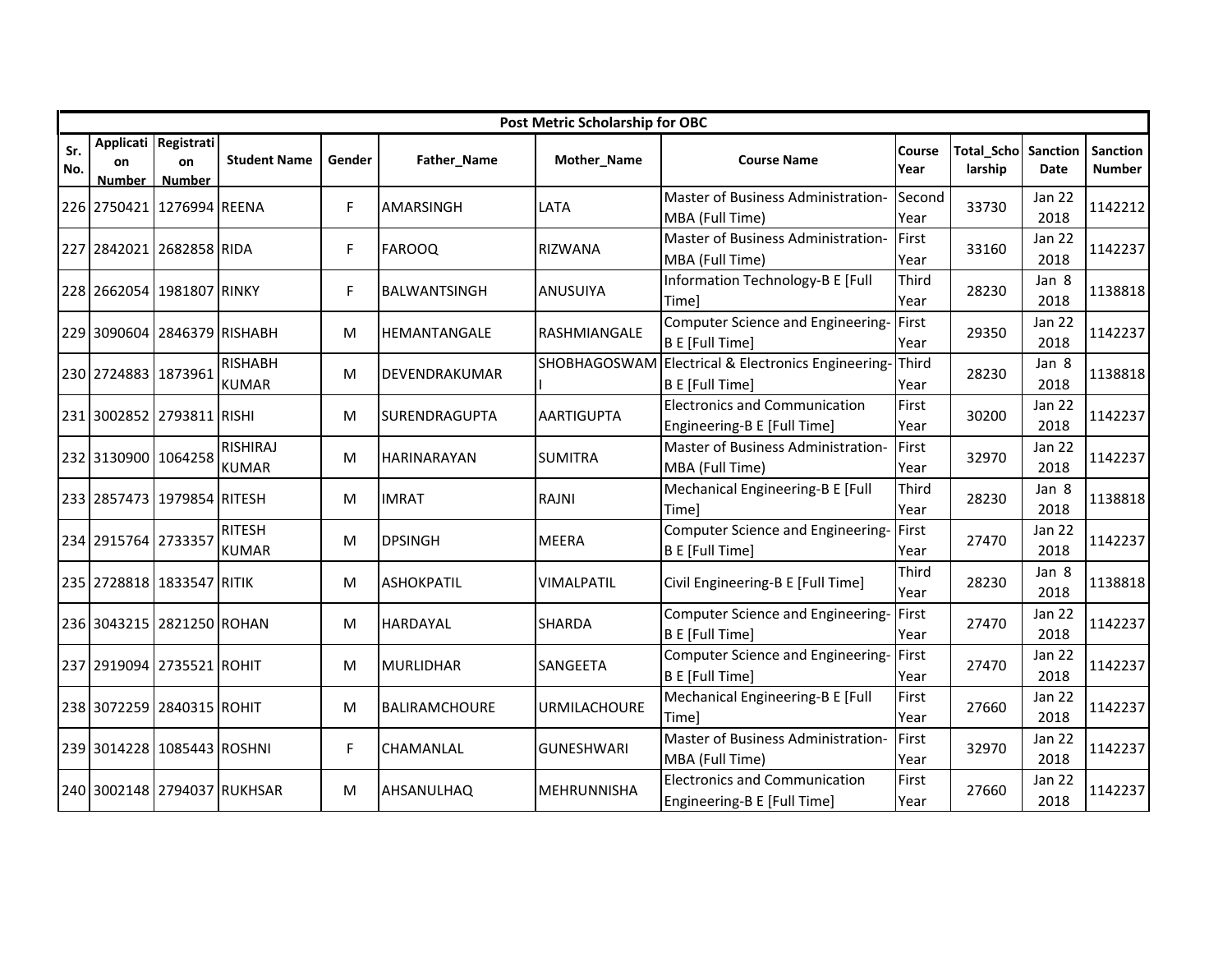|            |                            |                                             |                                     |        |                                   | Post Metric Scholarship for OBC |                                                                            |                |                       |                       |                           |
|------------|----------------------------|---------------------------------------------|-------------------------------------|--------|-----------------------------------|---------------------------------|----------------------------------------------------------------------------|----------------|-----------------------|-----------------------|---------------------------|
| Sr.<br>No. | <b>on</b><br><b>Number</b> | Applicati Registrati<br>on<br><b>Number</b> | <b>Student Name</b>                 | Gender | Father_Name                       | Mother_Name                     | <b>Course Name</b>                                                         | Course<br>Year | Total Scho<br>larship | Sanction<br>Date      | Sanction<br><b>Number</b> |
|            |                            | 241 3030996 2806103 RUPALI                  |                                     | F.     | <b>VASANT</b>                     | LATA                            | Thermal Engineering-M.E/M.Tech<br>[Full Time]                              | First<br>Year  | 15789                 | Jan 22<br>2018        | 1142237                   |
|            | 242 2933199 2727100        |                                             | <b>RUPALI SINGH</b><br><b>SINGH</b> | F.     | RAJBIHARISINGHKUSH<br><b>WAHA</b> | <b>WAHA</b>                     | GAURISINGHKUSH Computer Science and Engineering-<br><b>B E [Full Time]</b> | First<br>Year  | 27660                 | Jan 22<br>2018        | 1142237                   |
|            |                            | 243 2903671 2723636 SACHIN                  |                                     | M      | <b>JEETMAL</b>                    | PHOOLWATI                       | <b>Electronics and Communication</b><br>Engineering-B E [Full Time]        | First<br>Year  | 27470                 | Jan 22<br>2018        | 1142237                   |
|            |                            | 244 2697493 2259127 SACHIN                  |                                     | М      | RAMGOPALKUSHWAH                   | SANDHYAKUSHW<br>AH              | Computer Science and Engineering-<br><b>B E [Full Time]</b>                | Second<br>Year | 28230                 | Jan 8<br>2018         | 1138818                   |
|            |                            |                                             | 245 3133473 1979765 SALMAAN         | M      | <b>FARUKH</b>                     | <b>MARIUM</b>                   | Mechanical Engineering-B E [Full<br>Time]                                  | Third<br>Year  | 28230                 | Jan 8<br>2018         | 1138818                   |
|            |                            | 246 2612629 1891162 SALONI                  |                                     | F.     | SHANKARSINGHMALVI<br>YA           | <b>KRISHNAMALVIYA</b>           | Computer Science and Engineering-<br><b>B E [Full Time]</b>                | Third<br>Year  | 28230                 | Jan 8<br>2018         | 1138818                   |
|            |                            | 247 3134484 2875709 SAMAN                   |                                     | F.     | <b>ZAHIDKHAN</b>                  | RUKHSANAKHAN                    | Master of Business Administration-<br>MBA (Full Time)                      | First<br>Year  | 33160                 | Jan 22<br>2018        | 1142237                   |
|            |                            | 248 3017936 2804021 SAMEER                  |                                     | M      | RAFIQKHAN                         | NAZNEEKHAN                      | Mechanical Engineering-B E [Full<br><b>Time]</b>                           | First<br>Year  | 27470                 | Jan 22<br>2018        | 1142237                   |
|            |                            | 249 2874356 2699236 SAMIYA                  |                                     | F.     | SADIKMANSURI                      | <b>SAIRABEE</b>                 | Computer Science and Engineering-<br><b>B E [Full Time]</b>                | First<br>Year  | 27470                 | Jan 22<br>2018        | 1142237                   |
|            | 250 2786477                | 1064136 SANDEEP                             |                                     | M      | <b>BHAGWANDAS</b>                 | <b>DEEPKUMARI</b>               | Master of Business Administration-<br>MBA (Full Time)                      | Second<br>Year | 33730                 | <b>Jan 22</b><br>2018 | 1142212                   |
|            |                            | 251 2978038 2552477 SANDEEP                 |                                     | М      | KAMALCHAND                        | <b>REKHABAI</b>                 | Computer Science and Engineering-<br><b>B E [Full Time]</b>                | First<br>Year  | 29775                 | <b>Jan 22</b><br>2018 | 1142237                   |
|            |                            | 252 2957991 1900602 SANDEEP                 |                                     | M      | <b>GANGADHAR</b>                  | <b>GOKAL</b>                    | Civil Engineering-B E [Full Time]                                          | Third<br>Year  | 28230                 | Jan 8<br>2018         | 1138818                   |
|            |                            | 253 2958102 1589767 SANDEEP                 |                                     | м      | <b>KAILASHNARYAN</b>              | CHANDRAKALA                     | <b>Electronics and Communication</b><br>Engineering-B E [Full Time]        | First<br>Year  | 27470                 | <b>Jan 22</b><br>2018 | 1142237                   |
|            | 254 2703477                | 1921926                                     | SANDEEP<br><b>KUMAR</b>             | М      | <b>KAMALSINGH</b>                 | <b>GITABAI</b>                  | Computer Science and Engineering-<br><b>B E [Full Time]</b>                | Third<br>Year  | 28230                 | Jan 8<br>2018         | 1138818                   |
|            |                            | 255 2713010 1902108 SANJU                   |                                     | м      | <b>HARBHAJAN</b>                  | <b>BALLO</b>                    | Civil Engineering-B E [Full Time]                                          | Third<br>Year  | 28230                 | Jan 8<br>2018         | 1138818                   |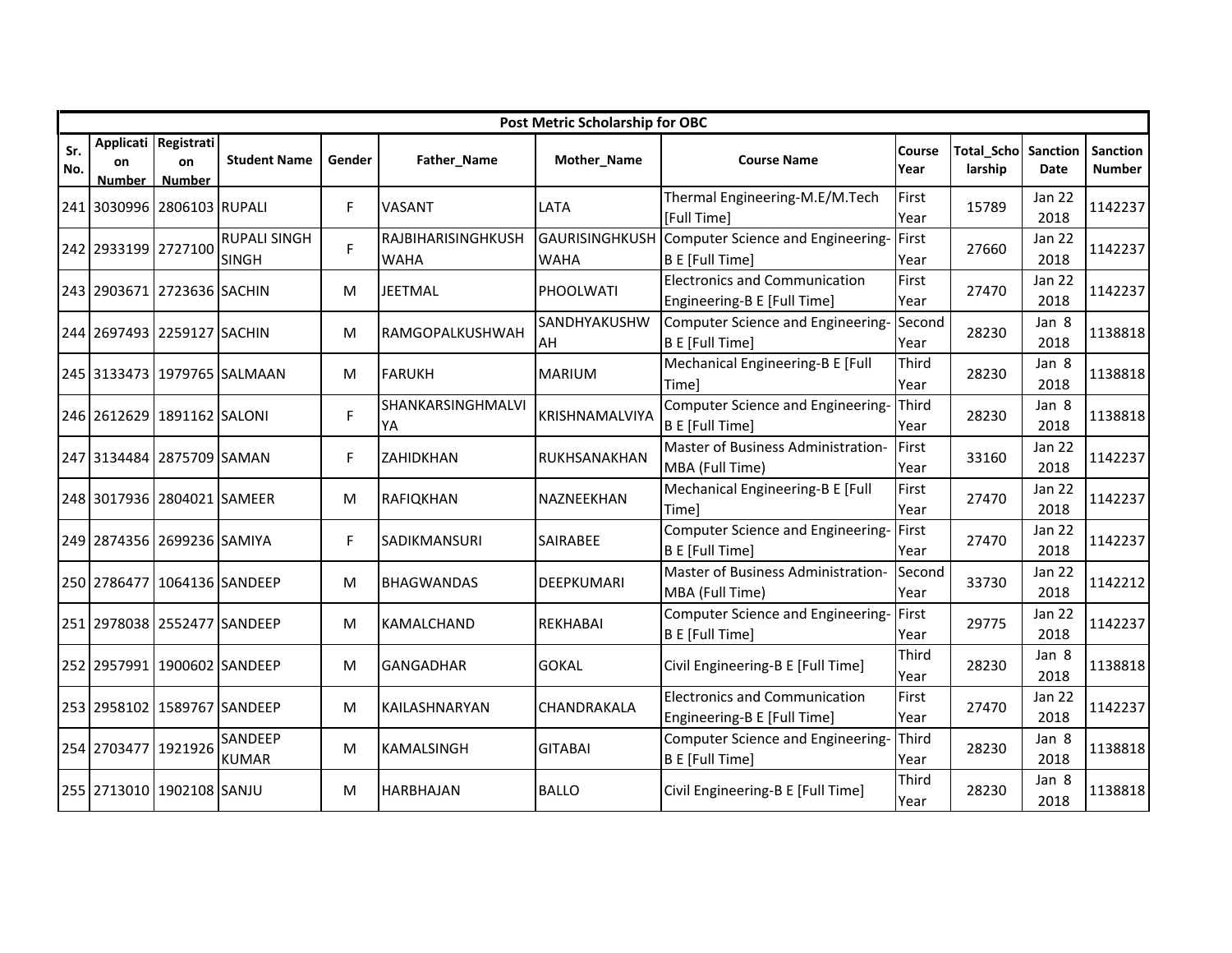|            |                     |                                             |                                     |        |                                    | Post Metric Scholarship for OBC |                                                                     |                |                              |                       |                           |
|------------|---------------------|---------------------------------------------|-------------------------------------|--------|------------------------------------|---------------------------------|---------------------------------------------------------------------|----------------|------------------------------|-----------------------|---------------------------|
| Sr.<br>No. | on<br><b>Number</b> | Applicati Registrati<br>on<br><b>Number</b> | <b>Student Name</b>                 | Gender | Father_Name                        | Mother_Name                     | <b>Course Name</b>                                                  | Course<br>Year | <b>Total Scho</b><br>larship | Sanction<br>Date      | Sanction<br><b>Number</b> |
|            |                     |                                             | 256 2692568 1882134 SARFARAZ        | м      | <b>MAZHAR</b>                      | <b>MUSHARRAF</b>                | Civil Engineering-B E [Full Time]                                   | Third<br>Year  | 28230                        | Jan 8<br>2018         | 1138818                   |
|            |                     | 257 3089983 2850355 SARITA                  |                                     | F.     | SHARDAPRSADSINGH                   | <b>SUSHILASINGH</b>             | Mechanical Engineering-B E [Full<br>Timel                           | First<br>Year  | 29350                        | Jan 22<br>2018        | 1142237                   |
|            | 258 2979878 1316144 |                                             | <b>SARJAN SINGH</b><br><b>SINGH</b> | M      | <b>GAPPULAL</b>                    | <b>SAVITRI</b>                  | Master of Business Administration-<br>MBA (Full Time)               | First<br>Year  | 33160                        | Jan 22<br>2018        | 1142237                   |
|            |                     | 259 3032961 2579547 SATISH                  |                                     | м      | <b>RAMSWARUP</b>                   | <b>NAMASTA</b>                  | Civil Engineering-B E [Full Time]                                   | First<br>Year  | 27660                        | <b>Jan 22</b><br>2018 | 1142237                   |
|            |                     | 260 2714057 1456315 SAURAV                  |                                     | M      | <b>NARENDRA</b>                    | <b>SUNITA</b>                   | Civil Engineering-B E [Full Time]                                   | Fourth<br>Year | 28230                        | Jan 8<br>2018         | 1138818                   |
|            |                     | 261 3168157 2866707 SHADAB                  |                                     | м      | <b>MOHAMMADKHAN</b>                | <b>RAFIQUABEE</b>               | Master of Business Administration-<br>MBA (Full Time)               | First<br>Year  | 32970                        | Jan 22<br>2018        | 1142237                   |
|            |                     |                                             | 262 3004656 1194126 SHAHRUKH        | M      | <b>VAKIL</b>                       | ABEDA                           | Master of Business Administration-<br>MBA (Full Time)               | First<br>Year  | 32970                        | Jan 22<br>2018        | 1142237                   |
|            |                     |                                             | 263 3133839 1979977 SHAHRUKH        | м      | <b>FARUKH</b>                      | <b>MARIUM</b>                   | Mechanical Engineering-B E [Full<br>Timel                           | Third<br>Year  | 28230                        | Jan 8<br>2018         | 1138818                   |
|            |                     | 264 2977430 2777326 SHAIKH                  |                                     | M      | <b>MEHMOOD</b>                     | SHAKEELA                        | <b>Electronics and Communication</b><br>Engineering-B E [Full Time] | First<br>Year  | 27470                        | Jan 22<br>2018        | 1142237                   |
|            |                     |                                             | 265 2841835 1881373 SHAILESH        | M      | YUVRAJPRASADVISHW<br><b>AKARMA</b> | RAMKALEEVISHW<br><b>AKARMA</b>  | Civil Engineering-B E [Full Time]                                   | Third<br>Year  | 28230                        | Jan 8<br>2018         | 1138818                   |
|            |                     |                                             | 266 3209438 2916638 SHANKAR         | M      | SITARAMPATEL                       | <b>GAYATRIPATEL</b>             | Thermal Engineering-M.E/M.Tech<br>[Full Time]                       | First<br>Year  | 15599                        | Jan 22<br>2018        | 1142237                   |
|            |                     | 267 2557441 1919464 SHARAD                  |                                     | M      | <b>GOURISHANKAR</b>                | <b>ANITA</b>                    | Mechanical Engineering-B E [Full<br>Timel                           | Second<br>Year | 28230                        | Jan 8<br>2018         | 1138818                   |
|            |                     |                                             | 268 2925856 1893709 SHASHANK        | м      | <b>GHANSHYAM</b>                   | <b>SHUBHA</b>                   | Computer Science and Engineering-<br>B E [Full Time]                | Third<br>Year  | 28230                        | Jan 8<br>2018         | 1138818                   |
|            |                     | 269 2952049 2350898 SHEIKH                  |                                     | F      | <b>SHEIKHMUSTUFA</b>               | SHEIKHRESHMA                    | Information Technology-B E [Full<br>Timel                           | Second<br>Year | 28230                        | Jan 8<br>2018         | 1138818                   |
|            |                     | 270 2866870 2684705 SHEKH                   |                                     | M      | <b>SAFI</b>                        | <b>KANIJA</b>                   | Computer Science and Engineering-<br><b>B E</b> [Full Time]         | First<br>Year  | 27850                        | Jan 22<br>2018        | 1142237                   |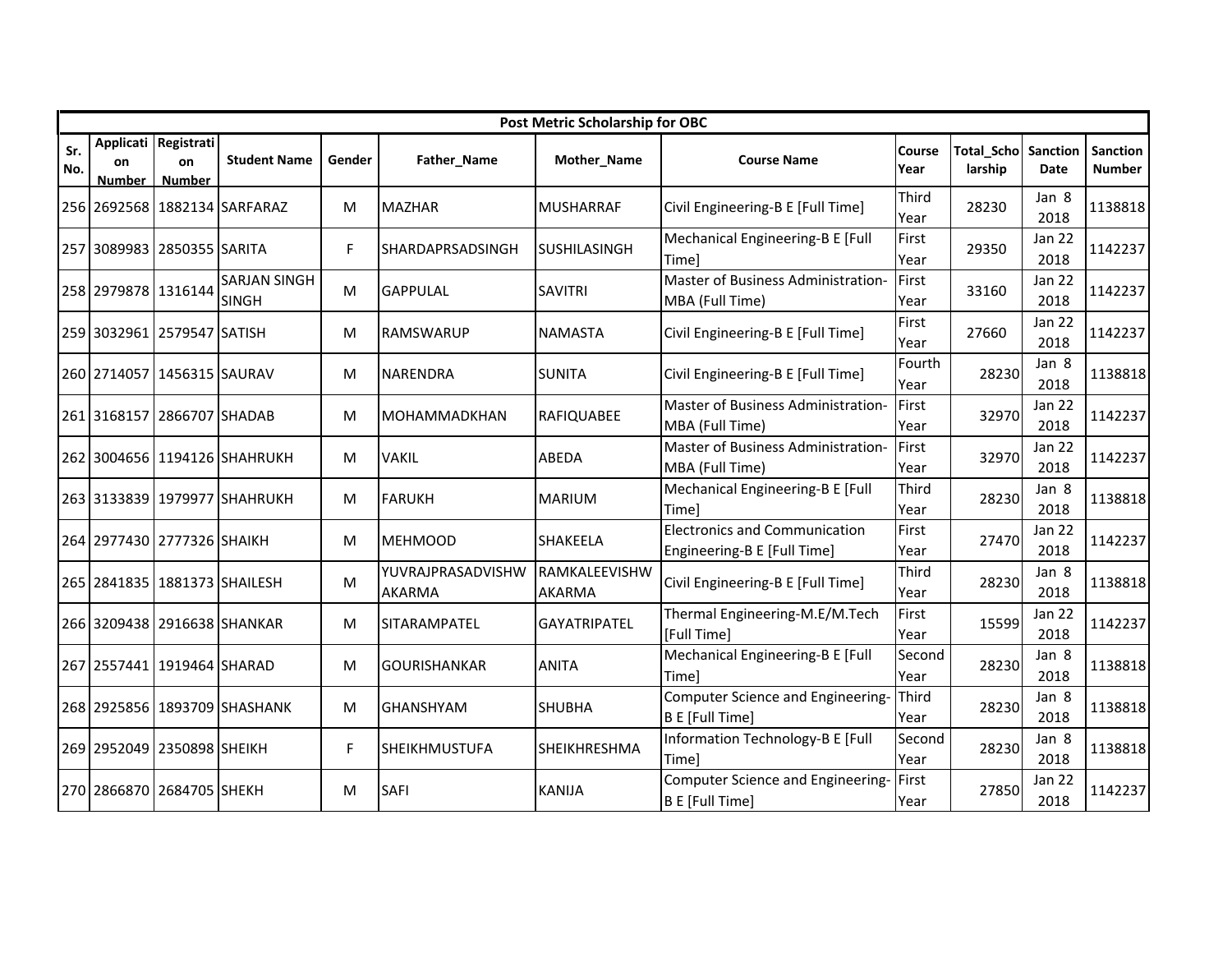|            | Post Metric Scholarship for OBC |                                             |                               |        |                        |                     |                                                                     |                |                              |                       |                           |  |  |  |
|------------|---------------------------------|---------------------------------------------|-------------------------------|--------|------------------------|---------------------|---------------------------------------------------------------------|----------------|------------------------------|-----------------------|---------------------------|--|--|--|
| Sr.<br>No. | on<br><b>Number</b>             | Applicati Registrati<br>on<br><b>Number</b> | <b>Student Name</b>           | Gender | Father_Name            | Mother_Name         | <b>Course Name</b>                                                  | Course<br>Year | <b>Total Scho</b><br>larship | Sanction<br>Date      | Sanction<br><b>Number</b> |  |  |  |
|            |                                 | 271 3118042 2865935 SHIVA                   |                               | м      | <b>MAHESH</b>          | <b>RAMRATI</b>      | Computer Science and Engineering-<br>B E [Full Time]                | First<br>Year  | 27470                        | <b>Jan 22</b><br>2018 | 1142237                   |  |  |  |
|            |                                 | 272 3007172 2562153 Shivam                  |                               | M      | Maheshchandra          | Sunitabai           | Civil Engineering-B E [Full Time]                                   | First<br>Year  | 27470                        | Jan 22<br>2018        | 1142237                   |  |  |  |
|            |                                 | 273 3122154 2863612 SHIVAM                  |                               | М      | <b>PRADEEP</b>         | <b>TRIVENI</b>      | Computer Science and Engineering-<br>B E [Full Time]                | First<br>Year  | 27470                        | Jan 22<br>2018        | 1142237                   |  |  |  |
|            |                                 | 274 3145580 2326209 SHIVAM                  |                               | М      | PRAHLAD                | <b>MAMTA</b>        | Computer Science and Engineering-<br>B E [Full Time]                | Second<br>Year | 28230                        | Jan 8<br>2018         | 1138818                   |  |  |  |
|            |                                 |                                             | 275 3099920 1888810 SHIVENDRA | M      | <b>TIRATHSINGH</b>     | <b>RAMBAI</b>       | Mechanical Engineering-B E [Full<br>Timel                           | Third<br>Year  | 28230                        | Jan 8<br>2018         | 1138818                   |  |  |  |
|            |                                 |                                             | 276 2956068 1504148 SHIVKANT  | М      | <b>DINESH</b>          | <b>KRISHNA</b>      | Master of Business Administration-<br>MBA (Full Time)               | First<br>Year  | 32970                        | Jan 22<br>2018        | 1142237                   |  |  |  |
|            |                                 | 277 2550484 1900620 SHIVRAJ                 |                               | М      | <b>BHAGWANDASSEN</b>   | <b>SHIVRANIBAI</b>  | Civil Engineering-B E [Full Time]                                   | Third<br>Year  | 28230                        | Jan 8<br>2018         | 1138818                   |  |  |  |
|            |                                 | 278 2665103 1882541 SHRISTI                 |                               | F.     | RAJKUMARSHARMA         | SHASHISHARMA        | Electrical & Electronics Engineering-<br>B E [Full Time]            | Third<br>Year  | 28230                        | Jan 8<br>2018         | 1138818                   |  |  |  |
|            |                                 |                                             | 279 2918045 2734707 SHUBHAM   | М      | <b>MAHESHMEENA</b>     | <b>LATABAI</b>      | Master of Business Administration-<br>MBA (Full Time)               | First<br>Year  | 32970                        | Jan 22<br>2018        | 1142237                   |  |  |  |
|            |                                 |                                             | 280 2973339 2552634 SHUBHAM   | M      | VISHNUDASVAISHNAV      | KIRANVAISHNAV       | Mechanical Engineering-B E [Full<br>Time]                           | First<br>Year  | 27660                        | Jan 22<br>2018        | 1142237                   |  |  |  |
|            |                                 |                                             | 281 3113776 1218780 SHUBHAM   | M      | <b>NAND</b>            | <b>KAUSHALYA</b>    | Master of Business Administration-<br>MBA (Full Time)               | First<br>Year  | 32970                        | <b>Jan 22</b><br>2018 | 1142237                   |  |  |  |
|            |                                 |                                             | 282 2690372 1969494 SHUBHAM   | M      | <b>KAMLESHGIRI</b>     | <b>REESHAGIRI</b>   | Computer Science and Engineering-<br>B E [Full Time]                | Third<br>Year  | 28230                        | Jan 8<br>2018         | 1138818                   |  |  |  |
|            |                                 |                                             | 283 2965431 2768027 SHUBHAM   | М      | PRAKASHNARVARIYA       | LAXMINARVARIYA      | <b>Electronics and Communication</b><br>Engineering-B E [Full Time] | First<br>Year  | 27470                        | Jan 22<br>2018        | 1142237                   |  |  |  |
|            |                                 |                                             | 284 3145328 2882254 SHUBHAM   | M      | <b>UTTAMSINGHLODHI</b> | <b>HIRONDAPARTE</b> | Master of Business Administration-<br>MBA (Full Time)               | First<br>Year  | 32970                        | Jan 22<br>2018        | 1142237                   |  |  |  |
|            |                                 |                                             | 285 2648037 1396238 SHUBHAM   | M      | <b>ARJUN</b>           | <b>KAMLESH</b>      | Mechanical Engineering-B E [Full<br>Time]                           | Fourth<br>Year | 28230                        | Jan 8<br>2018         | 1138818                   |  |  |  |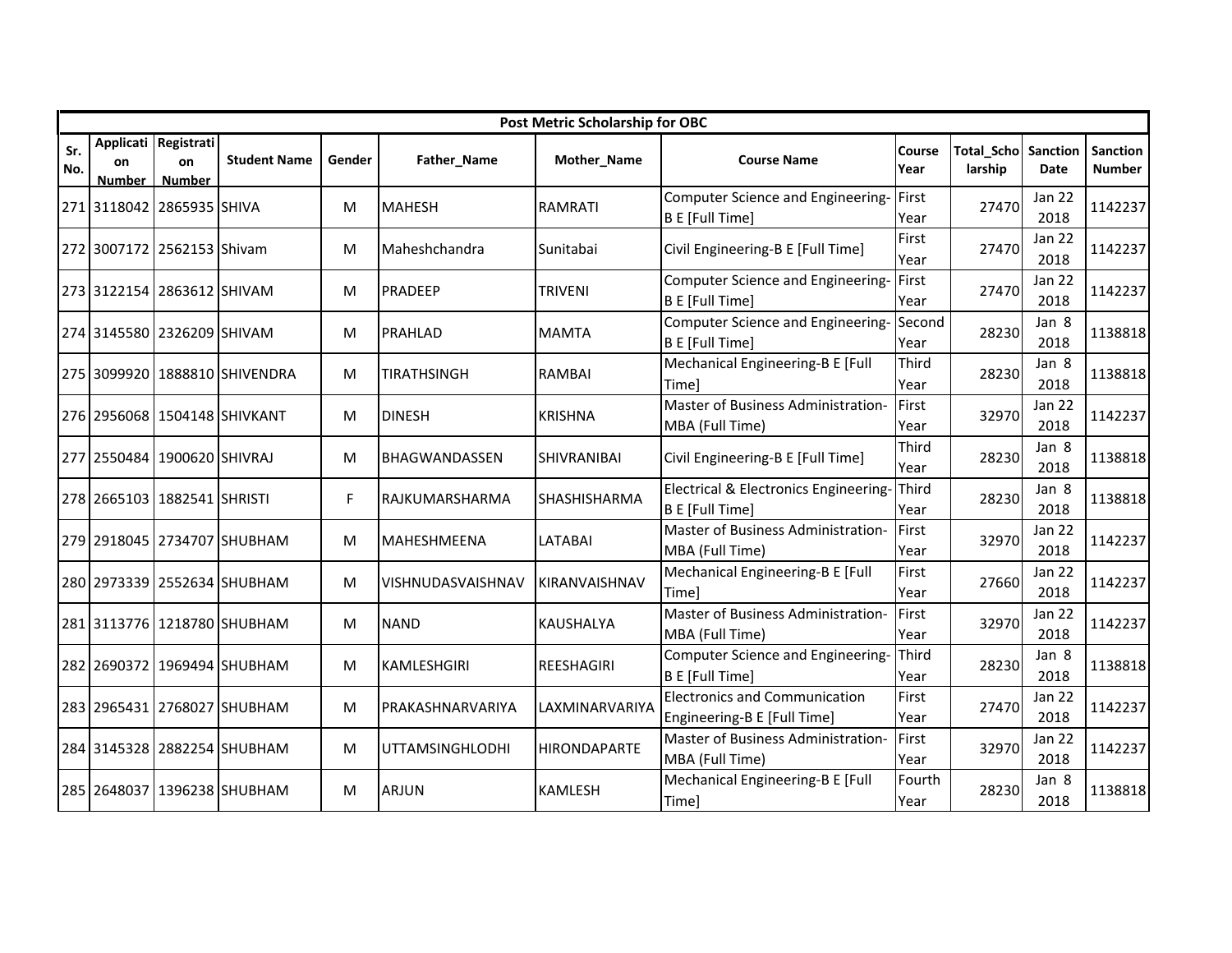|            | Post Metric Scholarship for OBC |                                             |                                |        |                        |                             |                                                                     |                |                                       |                       |                           |  |  |  |
|------------|---------------------------------|---------------------------------------------|--------------------------------|--------|------------------------|-----------------------------|---------------------------------------------------------------------|----------------|---------------------------------------|-----------------------|---------------------------|--|--|--|
| Sr.<br>No. | on<br><b>Number</b>             | Applicati Registrati<br>on<br><b>Number</b> | <b>Student Name</b>            | Gender | Father_Name            | Mother_Name                 | <b>Course Name</b>                                                  | Course<br>Year | <b>Total Scho Sanction</b><br>larship | Date                  | <b>Sanction</b><br>Number |  |  |  |
|            |                                 |                                             | 286 2647245 1931551 SHUBHAM    | м      | <b>SURESH</b>          | ANUSUIYA                    | Computer Science and Engineering-<br><b>B E [Full Time]</b>         | Third<br>Year  | 28230                                 | Jan 8<br>2018         | 1138818                   |  |  |  |
|            |                                 |                                             | 287 2594404 1457318 SHUBHAM    | M      | SHIVNARAYAN            | <b>KIRAN</b>                | Information Technology-B E [Full<br>Timel                           | Fourth<br>Year | 28230                                 | May 5<br>2018         | 1166193                   |  |  |  |
|            | 288 2931822 2724709             |                                             | <b>SHUBHAM</b><br><b>KUMAR</b> | M      | <b>RAMESH</b>          | <b>NIRMALA</b>              | Computer Science and Engineering-<br>B E [Full Time]                | First<br>Year  | 26900                                 | Jan 22<br>2018        | 1142237                   |  |  |  |
|            |                                 | 289 2998659 2360131 SHYAM                   |                                | м      | <b>HERGOVIND</b>       | <b>NANIBAI</b>              | Electrical & Electronics Engineering-<br><b>B E [Full Time]</b>     | Second<br>Year | 28230                                 | Jan 8<br>2018         | 1138818                   |  |  |  |
|            |                                 | 290 2664902 1827898 SIDHANT                 |                                | M      | <b>SHRIRAM</b>         | <b>HEMLATA</b>              | Information Technology-B E [Full<br>Timel                           | Third<br>Year  | 28230                                 | Jan 8<br>2018         | 1138818                   |  |  |  |
|            |                                 | 291 3073523 2828293 SIMRAN                  |                                | F      | KAMLESHVISHWAKAR<br>MA | REENAVISHWAKA<br><b>RMA</b> | Computer Science and Engineering-<br>B E [Full Time]                | First<br>Year  | 27470                                 | Jan 22<br>2018        | 1142237                   |  |  |  |
|            |                                 | 292 2602946 1824026 SNEHA                   |                                | F      | <b>KAMAL</b>           | <b>ASHA</b>                 | Information Technology-B E [Full<br>Time]                           | Third<br>Year  | 28230                                 | Jan 8<br>2018         | 1138818                   |  |  |  |
|            |                                 | 293 2605030 1828422 SOMA                    |                                | F      | <b>BHAIYALAL</b>       | <b>SHRIKUNWAR</b>           | Computer Science and Engineering-<br><b>B E</b> [Full Time]         | Third<br>Year  | 28230                                 | Jan 8<br>2018         | 1138818                   |  |  |  |
|            |                                 | 294 2661470 2257679 SONU                    |                                | м      | <b>BHANWARLAL</b>      | SOURAMBAI                   | Civil Engineering-B E [Full Time]                                   | Second<br>Year | 28230                                 | Jan 8<br>2018         | 1138818                   |  |  |  |
|            |                                 | 295 2713733 2078129 SONU                    |                                | M      | <b>SUBHASHCHANDRA</b>  | <b>SHUSHMA</b>              | Mechanical Engineering-B E [Full<br>Timel                           | Second<br>Year | 28230                                 | May 5<br>2018         | 1166193                   |  |  |  |
|            |                                 | 296 2840292 1873408 SONU                    |                                | M      | <b>SANTOSH</b>         | <b>MAMTA</b>                | <b>Electronics and Communication</b><br>Engineering-B E [Full Time] | Third<br>Year  | 28230                                 | Jan 8<br>2018         | 1138818                   |  |  |  |
|            |                                 | 297 3000433 1897029 SONU                    |                                | M      | <b>MANSINGH</b>        | <b>MAYA</b>                 | Civil Engineering-B E [Full Time]                                   | Third<br>Year  | 28230                                 | Jan 8<br>2018         | 1138818                   |  |  |  |
|            |                                 |                                             | 298 2697653 2241960 SOURABH    | м      | <b>NIRANJAN</b>        | <b>SUSHMA</b>               | Computer Science and Engineering-<br><b>B E</b> [Full Time]         | Second<br>Year | 28230                                 | Jan 8<br>2018         | 1138818                   |  |  |  |
|            |                                 | 299 2605250 1842519 SULEKHA                 |                                | F      | <b>MAHESH</b>          | <b>MEENA</b>                | Computer Science and Engineering-<br><b>B E [Full Time]</b>         | Third<br>Year  | 28230                                 | Jan 8<br>2018         | 1138818                   |  |  |  |
|            |                                 | 300 3015785 2802971 SUMIT                   |                                | M      | <b>JAWALPRASAD</b>     | <b>REKHABAI</b>             | Master of Business Administration-<br>MBA (Full Time)               | First<br>Year  | 33350                                 | <b>Jan 22</b><br>2018 | 1142237                   |  |  |  |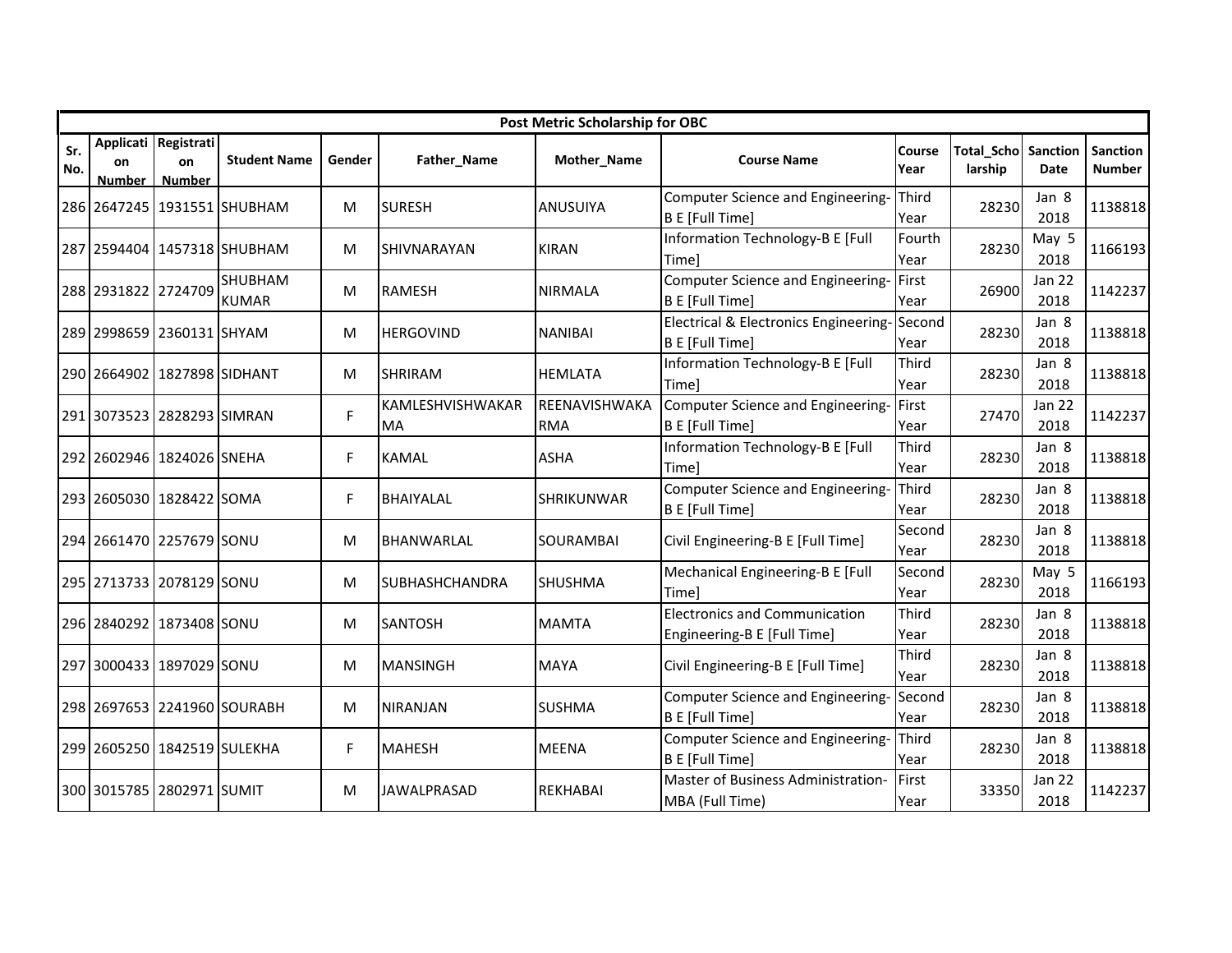|            | Post Metric Scholarship for OBC |                                             |                                       |        |                         |                     |                                                                     |                |                       |                       |                           |  |  |  |
|------------|---------------------------------|---------------------------------------------|---------------------------------------|--------|-------------------------|---------------------|---------------------------------------------------------------------|----------------|-----------------------|-----------------------|---------------------------|--|--|--|
| Sr.<br>No. | on<br><b>Number</b>             | Applicati Registrati<br>on<br><b>Number</b> | <b>Student Name</b>                   | Gender | Father_Name             | Mother_Name         | <b>Course Name</b>                                                  | Course<br>Year | Total_Scho<br>larship | Sanction<br>Date      | Sanction<br><b>Number</b> |  |  |  |
|            |                                 | 301 2863061 2178642 SUNITA                  |                                       | F      | <b>MUNNALAL</b>         | <b>PUSHPA</b>       | Master of Business Administration-<br>MBA (Full Time)               | Second<br>Year | 33730                 | Jan 22<br>2018        | 1142212                   |  |  |  |
|            |                                 | 302 3016117 2803236 SUPRIYA                 |                                       | F.     | <b>HIRDESH SONI</b>     | <b>RANI SONI</b>    | <b>Electronics and Communication</b><br>Engineering-B E [Full Time] | First<br>Year  | 27470                 | May 5<br>2018         | 1166194                   |  |  |  |
|            | 303 3172763 1244820             |                                             | <b>SURENDRA</b><br><b>SINGH SINGH</b> | M      | <b>BHANUPRATAP</b>      | <b>SHANTI</b>       | Master of Business Administration-<br>MBA (Full Time)               | First<br>Year  | 32970                 | Jan 22<br>2018        | 1142237                   |  |  |  |
|            |                                 | 304 2846583 2368943 SUSHEN                  |                                       | М      | <b>GIRWARLALPATIDAR</b> | <b>LALTADEVI</b>    | Computer Science and Engineering-<br>B E [Full Time]                | Second<br>Year | 28230                 | Jan 8<br>2018         | 1138818                   |  |  |  |
|            |                                 | 305 2760603 1890759 SUSHMA                  |                                       | F.     | JAGDISHPRASADPATEL      | PANCHWATIPATEL      | Computer Science and Engineering-<br><b>B E</b> [Full Time]         | Third<br>Year  | 28230                 | Jan 8<br>2018         | 1138818                   |  |  |  |
|            |                                 | 306 2980227 2779239 SYED                    |                                       | М      | <b>MOINUDDIN</b>        | <b>NUSRAT</b>       | Computer Science and Engineering-<br>B E [Full Time]                | First<br>Year  | 27850                 | <b>Jan 22</b><br>2018 | 1142237                   |  |  |  |
|            | 307 2981679 2334534             |                                             | <b>SYED SAMEER</b><br><b>SAMEER</b>   | M      | <b>PARVEZ</b>           | <b>SHAMIM</b>       | Mechanical Engineering-B E [Full<br>Time]                           | Second<br>Year | 28230                 | Jan 8<br>2018         | 1138818                   |  |  |  |
|            | 308 2797688 1864750             |                                             | <b>SYYED ARSHAD</b><br><b>ARSHAD</b>  | M      | <b>JAVEDALI</b>         | <b>NUSRAT</b>       | Information Technology-B E [Full<br><b>Time</b>                     | Third<br>Year  | 28230                 | Jan 8<br>2018         | 1138818                   |  |  |  |
|            |                                 |                                             | 309 2677495 2334885 TABASSUM          | F.     | SHARAFATKHAN            | <b>GULNISHAKHAN</b> | Master of Business Administration-<br>MBA (Full Time)               | Second<br>Year | 33730                 | Jan 22<br>2018        | 1142212                   |  |  |  |
|            |                                 | 310 3037410 1568482 TAPASYA                 |                                       | F.     | <b>HARICHARAN</b>       | <b>SHOBHA</b>       | <b>Electronics and Communication</b><br>Engineering-B E [Full Time] | Third<br>Year  | 28230                 | Jan 8<br>2018         | 1138818                   |  |  |  |
|            |                                 | 311 2792642 2640056 TARUN                   |                                       | М      | <b>KISHORRAUT</b>       | VATSALARAUT         | <b>Electronics and Communication</b><br>Engineering-B E [Full Time] | First<br>Year  | 29350                 | <b>Jan 22</b><br>2018 | 1142237                   |  |  |  |
|            |                                 | 312 2845901 1010682 TARUN                   |                                       | M      | <b>ESHVERPRASHAD</b>    | <b>SUNEETA</b>      | Computer Science and Engineering-<br>B E [Full Time]                | Second<br>Year | 28230                 | <b>Jan 22</b><br>2018 | 1142237                   |  |  |  |
|            |                                 | 313 3002799 2794450 TASHA                   |                                       | F      | SHAHIDRASHIDKHAN        | <b>KOUSARKHAN</b>   | <b>Electronics and Communication</b><br>Engineering-B E [Full Time] | First<br>Year  | 27470                 | <b>Jan 22</b><br>2018 | 1142237                   |  |  |  |
|            |                                 | 314 3026428 1957205 TEJAS                   |                                       | M      | <b>VIJAYFARERA</b>      | VAISHALIFARERA      | Computer Science and Engineering-<br>B E [Full Time]                | Third<br>Year  | 28230                 | Jan 8<br>2018         | 1138818                   |  |  |  |
|            |                                 | 315 3096777 2854555 TOOR                    |                                       | M      | <b>ISMAILSHARIF</b>     | SAJIDABEGUM         | <b>Electronics and Communication</b><br>Engineering-B E [Full Time] | First<br>Year  | 27660                 | Jan 22<br>2018        | 1142237                   |  |  |  |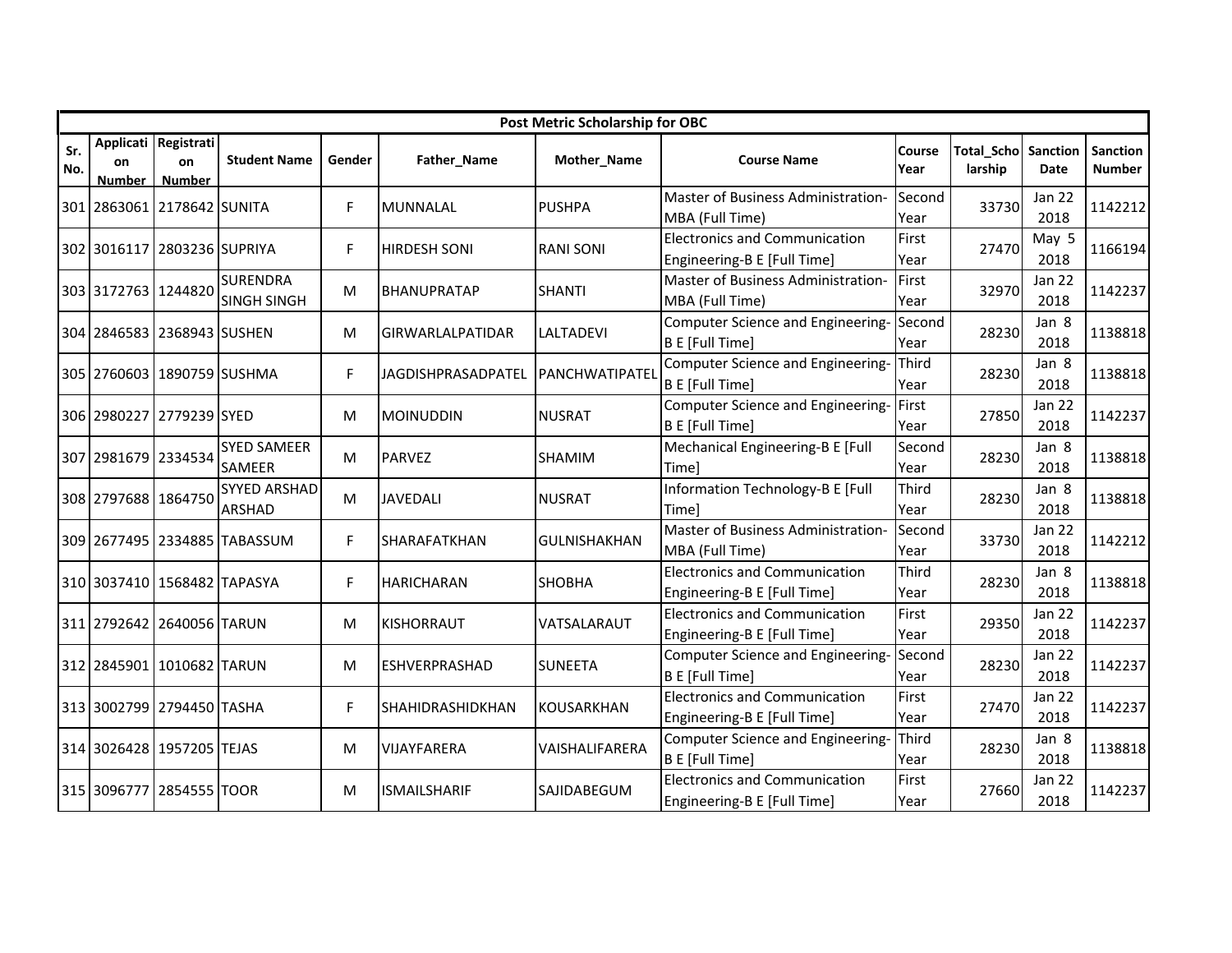|            | Post Metric Scholarship for OBC |                                      |                                  |        |                               |                      |                                                                     |                |                              |                       |                           |  |  |  |
|------------|---------------------------------|--------------------------------------|----------------------------------|--------|-------------------------------|----------------------|---------------------------------------------------------------------|----------------|------------------------------|-----------------------|---------------------------|--|--|--|
| Sr.<br>No. | on<br><b>Number</b>             | Applicati Registrati<br>on<br>Number | <b>Student Name</b>              | Gender | Father_Name                   | Mother_Name          | <b>Course Name</b>                                                  | Course<br>Year | <b>Total_Scho</b><br>larship | Sanction<br>Date      | Sanction<br><b>Number</b> |  |  |  |
|            |                                 | 316 2895141 1263979 UMA              |                                  | F.     | <b>NANDRAM</b>                | <b>RAMKALI</b>       | Master of Business Administration-<br>MBA (Full Time)               | Second<br>Year | 33730                        | Jan 22<br>2018        | 1142212                   |  |  |  |
|            |                                 | 317 3132984 2805648 URMILA           |                                  | F      | <b>RAMESH</b>                 | <b>SUNITA</b>        | <b>Electronics and Communication</b><br>Engineering-B E [Full Time] | First<br>Year  | 27850                        | <b>Jan 22</b><br>2018 | 1142237                   |  |  |  |
|            |                                 | 318 3052916 2820737 UROOSA           |                                  | F.     | <b>MOHDSHAKIR</b>             | <b>FAREEDA</b>       | Master of Business Administration-<br>MBA (Full Time)               | First<br>Year  | 32970                        | Jan 22<br>2018        | 1142237                   |  |  |  |
|            |                                 |                                      | 319 3213793 2298025 UTKARSH      | М      | <b>MANMOHAN</b>               | <b>GAYATRI</b>       | Master of Business Administration-<br>MBA (Full Time)               | Second<br>Year | 33730                        | Jan 22<br>2018        | 1142212                   |  |  |  |
|            |                                 | 320 2869148 2256270 VARSHA           |                                  | F.     | <b>GANSHYAM</b>               | <b>SHOBHA</b>        | Master of Business Administration-<br>MBA (Full Time)               | Second<br>Year | 33730                        | <b>Jan 22</b><br>2018 | 1142212                   |  |  |  |
|            |                                 | 321 2890073 2351743 VARSHA           |                                  | F.     | <b>VISHNUPRASAD</b>           | <b>VIDYABAI</b>      | Master of Business Administration-<br>MBA (Full Time)               | Second<br>Year | 33730                        | <b>Jan 22</b><br>2018 | 1142212                   |  |  |  |
|            |                                 |                                      | 322 2973378 2772792 VASHARAT     | M      | <b>BASEEM</b>                 | <b>AMNA</b>          | Master of Business Administration-<br>MBA (Full Time)               | First<br>Year  | 33160                        | Jan 22<br>2018        | 1142237                   |  |  |  |
|            |                                 |                                      | 323 3081949 1151112 Vasu Dev Dev | M      | Lakhan                        | Saroj                | Master of Business Administration-<br>MBA (Full Time)               | First<br>Year  | 33160                        | Jan 22<br>2018        | 1142237                   |  |  |  |
|            |                                 | 324 3003202 1036844 VESHALI          |                                  | F.     | <b>LAD</b>                    | <b>SANTOSHI</b>      | Master of Business Administration-<br>MBA (Full Time)               | First<br>Year  | 32970                        | Jan 22<br>2018        | 1142237                   |  |  |  |
|            |                                 | 325 2601134 2307440 VIJAY            |                                  | M      | RAMGOPALVISHWKAR<br><b>MA</b> | <b>GAURABAI</b>      | Computer Science and Engineering-<br><b>B E</b> [Full Time]         | Second<br>Year | 28230                        | Jan 8<br>2018         | 1138818                   |  |  |  |
|            |                                 | 326 3084020 2847380 VIJAY            |                                  | M      | <b>HARINARAYAN</b>            | <b>KOMALBAI</b>      | Civil Engineering-B E [Full Time]                                   | First<br>Year  | 27470                        | <b>Jan 22</b><br>2018 | 1142237                   |  |  |  |
|            |                                 |                                      | 327 2953112 2729878 VIJENDRA     | M      | BHUPENDRAVERMA                | <b>ASHAVERMA</b>     | Mechanical Engineering-B E [Full<br>Time]                           | First<br>Year  | 27660                        | <b>Jan 22</b><br>2018 | 1142237                   |  |  |  |
|            |                                 | 328 2979777 2328979 VIKAS            |                                  | м      | <b>DULARE</b>                 | <b>SEEMA</b>         | Computer Science and Engineering-<br><b>B E [Full Time]</b>         | Second<br>Year | 28230                        | Jan 8<br>2018         | 1138818                   |  |  |  |
|            |                                 | 329 2956581 2762663 VIKAS            |                                  | M      | RAMSAHAYMANDLOI               | <b>URMILAMANDLOI</b> | Electrical & Electronics Engineering-First<br>B E [Full Time]       | Year           | 27660                        | Jan 22<br>2018        | 1142237                   |  |  |  |
|            |                                 | 330 2697141 1957317 VIKASH           |                                  | M      | <b>RAMSWROOP</b>              | <b>SUMAN</b>         | Civil Engineering-B E [Full Time]                                   | Third<br>Year  | 28230                        | Jan 8<br>2018         | 1138818                   |  |  |  |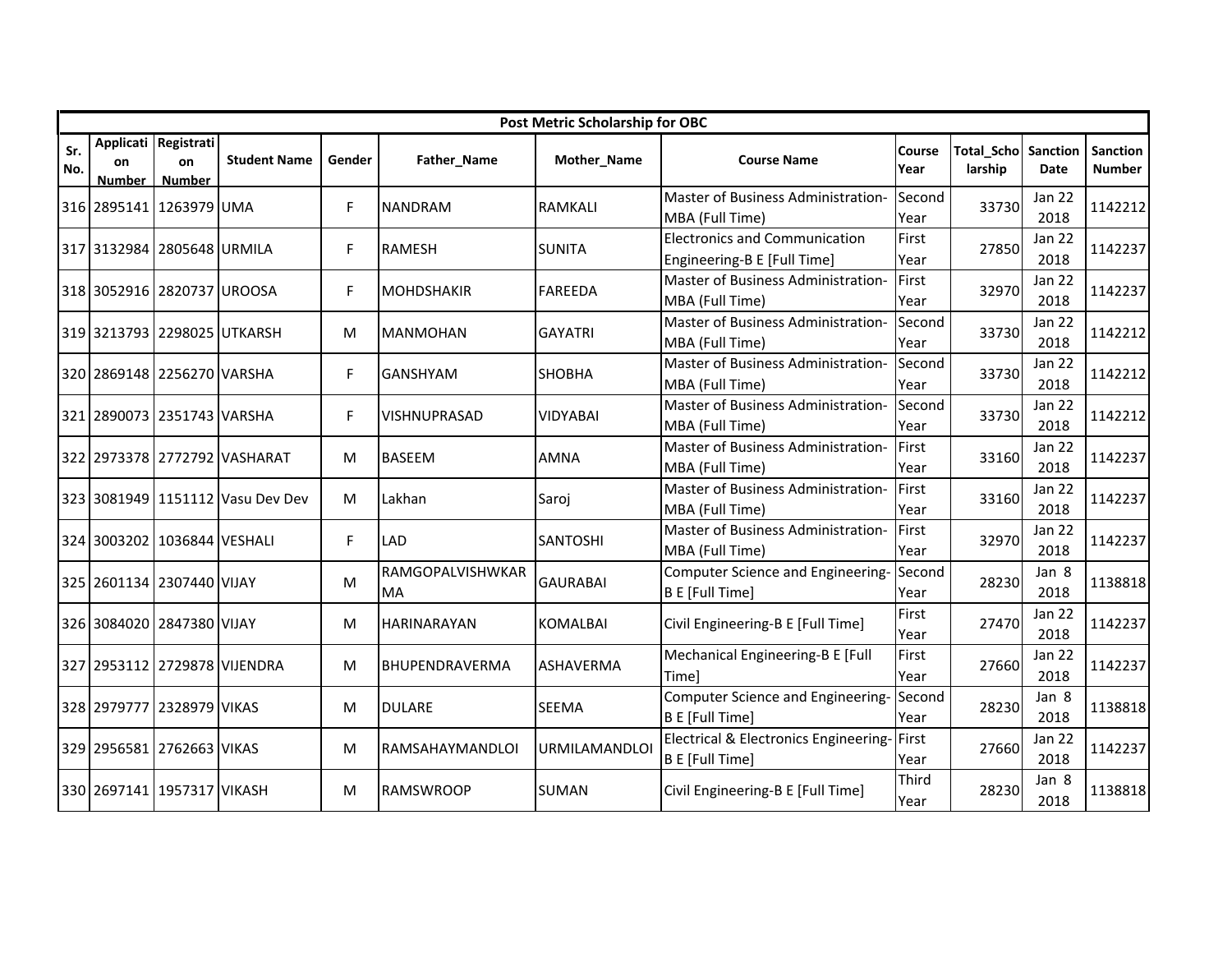|            | Post Metric Scholarship for OBC |                                             |                                |        |                                      |                             |                                                                     |                |                                       |                       |                           |  |  |  |
|------------|---------------------------------|---------------------------------------------|--------------------------------|--------|--------------------------------------|-----------------------------|---------------------------------------------------------------------|----------------|---------------------------------------|-----------------------|---------------------------|--|--|--|
| Sr.<br>No. | on<br><b>Number</b>             | Applicati Registrati<br>on<br><b>Number</b> | <b>Student Name</b>            | Gender | Father_Name                          | Mother_Name                 | <b>Course Name</b>                                                  | Course<br>Year | <b>Total Scho Sanction</b><br>larship | Date                  | <b>Sanction</b><br>Number |  |  |  |
|            |                                 | 331 3147697 2857478 VIKASH                  |                                | м      | ANILKUMARGUPTA                       | <b>GUPTA</b>                | PRABHAWATIDEVI Computer Science and Engineering-<br>B E [Full Time] | First<br>Year  | 27660                                 | <b>Jan 22</b><br>2018 | 1142237                   |  |  |  |
|            |                                 | 332 2654982 2212653 VINAY                   |                                | M      | <b>GULABSINGHKUSHWA</b><br><b>HA</b> | MALTIKUSHWAHA               | Electrical & Electronics Engineering-<br><b>B E</b> [Full Time]     | Second<br>Year | 28230                                 | Jan 8<br>2018         | 1138818                   |  |  |  |
|            |                                 | 333 2745076 1229386 VINITA                  |                                | F      | YOGENDRA                             | <b>KALPANA</b>              | Civil Engineering-B E [Full Time]                                   | Fourth<br>Year | 28230                                 | Jan 8<br>2018         | 1138818                   |  |  |  |
|            |                                 | 334 2605605 1341607 VIPIN                   |                                | м      | <b>CHANDRASHEKHAR</b>                | <b>SHOBHA</b>               | Mechanical Engineering-B E [Full<br>Timel                           | Fourth<br>Year | 28230                                 | Jan 8<br>2018         | 1138818                   |  |  |  |
|            |                                 |                                             | 335 3046930 1657359 VIRENDRA   | M      | <b>SUBRAN</b>                        | <b>KRISHNA</b>              | Master of Business Administration-<br>MBA (Full Time)               | First<br>Year  | 33160                                 | <b>Jan 22</b><br>2018 | 1142237                   |  |  |  |
|            |                                 |                                             | 336 3072172 2840441 VIRENDRA   | м      | <b>RATANSINGH</b>                    | <b>SINGARBAI</b>            | Mechanical Engineering-B E [Full<br>Timel                           | First<br>Year  | 27660                                 | Jan 22<br>2018        | 1142237                   |  |  |  |
|            |                                 | 337 3003016 1701498 Vishal                  |                                | M      | Radheshyam                           | Sheela                      | Master of Business Administration-<br>MBA (Full Time)               | First<br>Year  | 32970                                 | <b>Jan 22</b><br>2018 | 1142237                   |  |  |  |
|            |                                 |                                             | 338 2719981 2297322 VISHWAS    | м      | <b>BHARTARLODHI</b>                  | SANDHYALODHI                | Computer Science and Engineering-<br><b>B E</b> [Full Time]         | Second<br>Year | 28230                                 | Jan 8<br>2018         | 1138818                   |  |  |  |
|            |                                 | 339 2925761 1593187 Yamini                  |                                | F      | Girish                               | ManjuLata                   | Master of Business Administration-<br>MBA (Full Time)               | First<br>Year  | 32970                                 | <b>Jan 22</b><br>2018 | 1142237                   |  |  |  |
|            |                                 | 340 2528790 1942203 YASH                    |                                | M      | <b>GOPALMAKWANA</b>                  | HEMLATAMAKWA<br><b>NA</b>   | Computer Science and Engineering-<br>B E [Full Time]                | Third<br>Year  | 31050                                 | Jan 8<br>2018         | 1138818                   |  |  |  |
|            |                                 | 341 2782206 1269078 YOGESH                  |                                | м      | <b>DEVRAM</b>                        | LAXMI                       | <b>Electronics and Communication</b><br>Engineering-B E [Full Time] | Fourth<br>Year | 28230                                 | Jan 8<br>2018         | 1138818                   |  |  |  |
|            |                                 | 342 2694697 2221205 YOGESH                  |                                | м      | <b>SURENDRA</b>                      | <b>MANISHA</b>              | Civil Engineering-B E [Full Time]                                   | Second<br>Year | 28230                                 | Jan 8<br>2018         | 1138818                   |  |  |  |
|            |                                 |                                             | 343 3031798 2769999 YOGESHWARI | F      | RAMNARAYAN                           | <b>SAVITRI</b>              | Computer Science and Engineering-<br><b>B E</b> [Full Time]         | First<br>Year  | 27660                                 | <b>Jan 22</b><br>2018 | 1142237                   |  |  |  |
|            |                                 | 344 2676700 2334491 YOGITA                  |                                | F      | <b>HIRALALPATIDAR</b>                | ARCHANAPATIDAR              | Information Technology-B E [Full<br>Time]                           | Second<br>Year | 28230                                 | Jan 8<br>2018         | 1138818                   |  |  |  |
|            | 345 2801512 2018192             |                                             | <b>YUNISH</b><br><b>KUMAR</b>  | м      | PUSHPENDRAKUMARK<br><b>USHWAHA</b>   | MEENABAIKUSHW<br><b>AHA</b> | Computer Science and Engineering-<br><b>B E</b> [Full Time]         | Third<br>Year  | 28230                                 | Jan 8<br>2018         | 1138818                   |  |  |  |